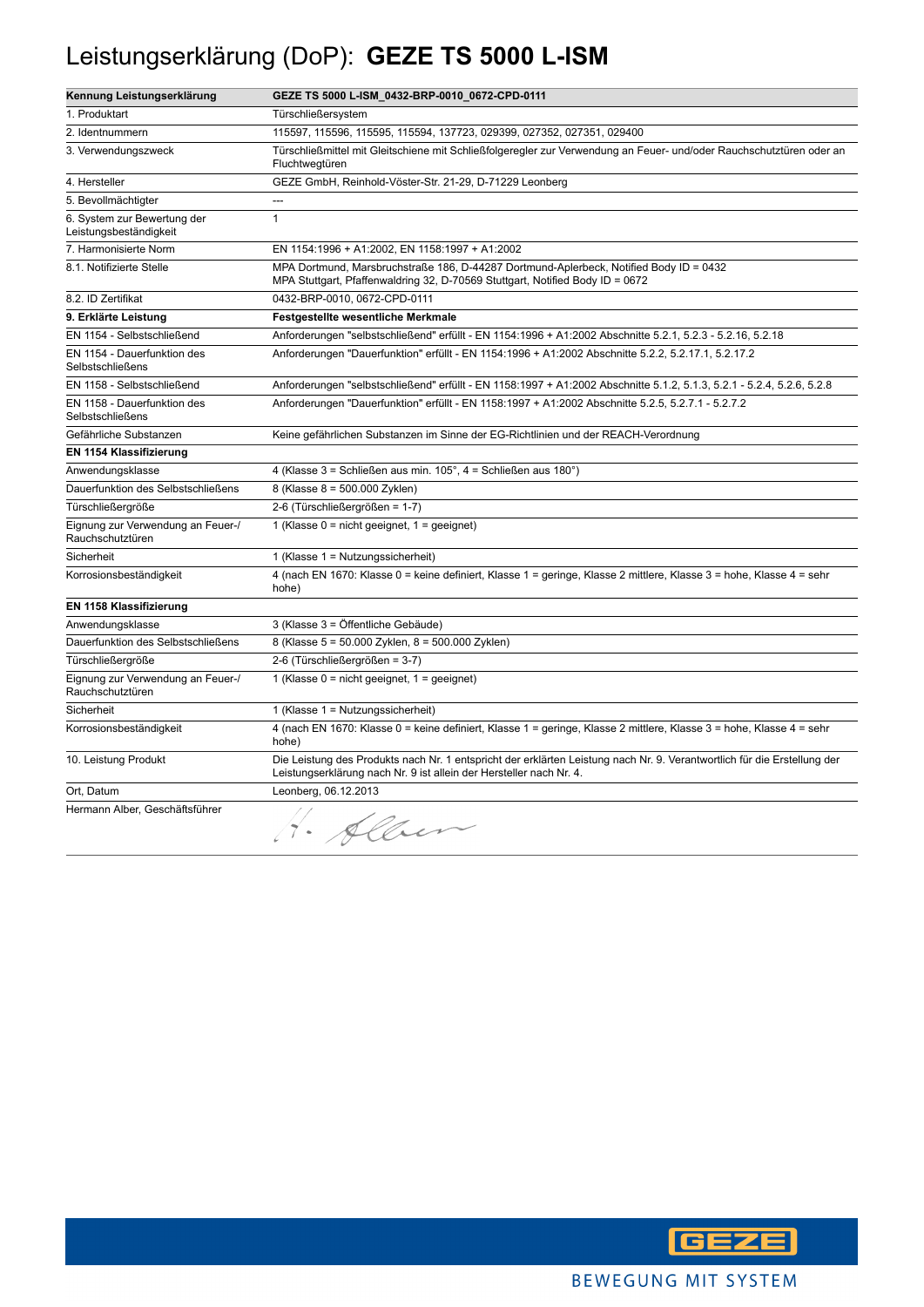### Declaration of Performance (DoP): **GEZE TS 5000 L-ISM**

| <b>ID for Declaration of Performance</b>                    | GEZE TS 5000 L-ISM_0432-BRP-0010_0672-CPD-0111                                                                                                                                                                                          |
|-------------------------------------------------------------|-----------------------------------------------------------------------------------------------------------------------------------------------------------------------------------------------------------------------------------------|
| 1. Type of product                                          | Door closer system                                                                                                                                                                                                                      |
| 2. Identity numbers                                         | 115597, 115596, 115595, 115594, 137723, 029399, 027352, 027351, 029400                                                                                                                                                                  |
| 3. Intended use                                             | Door closer with glide rail with door closing sequence selector for use on fire and/or smoke protection doors or on<br>emergency exits                                                                                                  |
| 4. Manufacturer                                             | GEZE GmbH, Reinhold-Vöster-Str. 21-29, D-71229 Leonberg                                                                                                                                                                                 |
| 5. Authorised signatory                                     | ---                                                                                                                                                                                                                                     |
| 6. System for evaluating performance<br>reliability         | $\mathbf{1}$                                                                                                                                                                                                                            |
| 7. Harmonised standard                                      | EN 1154:1996 + A1:2002, EN 1158:1997 + A1:2002                                                                                                                                                                                          |
| 8.1. Notified office                                        | MPA Dortmund, Marsbruchstraße 186, D-44287 Dortmund-Aplerbeck, Notified Body ID = 0432<br>MPA Stuttgart, Pfaffenwaldring 32, D-70569 Stuttgart, Notified Body ID = 0672                                                                 |
| 8.2. ID certificate                                         | 0432-BRP-0010, 0672-CPD-0111                                                                                                                                                                                                            |
| 9. Declared performance                                     | <b>Essential characteristics determined</b>                                                                                                                                                                                             |
| EN 1154 - Self-closing                                      | "Self-closing" requirements fulfilled - EN 1154:1996 + A1:2002 sections 5.2.1, 5.2.3 - 5.2.16, 5.2.18                                                                                                                                   |
| EN 1154 - Permanent function of the<br>self-closing feature | "Permanent function" requirements fulfilled - EN 1154:1996 + A1:2002 sections 5.2.2, 5.2.17.1, 5.2.17.2                                                                                                                                 |
| EN 1158 - Self-closing                                      | "Self-closing" requirements fulfilled - EN 1158:1997 + A1:2002 sections 5.1.2, 5.1.3, 5.2.1 - 5.2.4, 5.2.6, 5.2.8                                                                                                                       |
| EN 1158 - Permanent function of the<br>self-closing feature | "Permanent function" requirements fulfilled - EN 1158:1997 + A1:2002 sections 5.2.5, 5.2.7.1 - 5.2.7.2                                                                                                                                  |
| Hazardous substances                                        | No hazardous substances in the sense of the EC guidelines and REACH directive                                                                                                                                                           |
| <b>EN 1154 Classification</b>                               |                                                                                                                                                                                                                                         |
| Application class                                           | 4 (Class $3 =$ close from at least $105^{\circ}$ , $4 =$ close from $180^{\circ}$ )                                                                                                                                                     |
| Permanent function of self-closing                          | 8 (Class 8 = 500,000 cycles)                                                                                                                                                                                                            |
| Door closer size                                            | $2-6$ (door closer sizes = 1-7)                                                                                                                                                                                                         |
| Suitability for use on fire/smoke<br>protection doors       | 1 (Class $0 = not suitable$ , $1 = suitable$ )                                                                                                                                                                                          |
| Safety                                                      | 1 (Class $1 =$ Safe use)                                                                                                                                                                                                                |
| Corrosion resistance                                        | 4 (acc. to EN 1670: Class 0 = none defined, Class 1 = low, Class 2 medium, Class 3 = high, Class 4 = very high)                                                                                                                         |
| <b>EN 1158 Classification</b>                               |                                                                                                                                                                                                                                         |
| Application class                                           | $3$ (Class $3$ = Public buildings)                                                                                                                                                                                                      |
| Permanent function of self-closing                          | 8 (Class $5 = 50,000$ cycles, $8 = 500,000$ cycles)                                                                                                                                                                                     |
| Door closer size                                            | 2-6 (door closer sizes = $3-7$ )                                                                                                                                                                                                        |
| Suitability for use on fire/smoke<br>protection doors       | 1 (Class $0 = not suitable$ , $1 = suitable$ )                                                                                                                                                                                          |
| Safety                                                      | 1 (Class $1 =$ Safe use)                                                                                                                                                                                                                |
| Corrosion resistance                                        | 4 (acc. to EN 1670: Class 0 = none defined, Class 1 = low, Class 2 medium, Class 3 = high, Class 4 = very high)                                                                                                                         |
| 10. Product performance                                     | The performance of the product specified under No. 1 corresponds to the declared performance according to No. 9. The<br>manufacturer under No. 4 is solely responsible for preparing the declaration of performance according to No. 9. |
| Place, date                                                 | Leonberg, 06.12.2013                                                                                                                                                                                                                    |
| Hermann Alber, Managing Director                            | H. Alben                                                                                                                                                                                                                                |

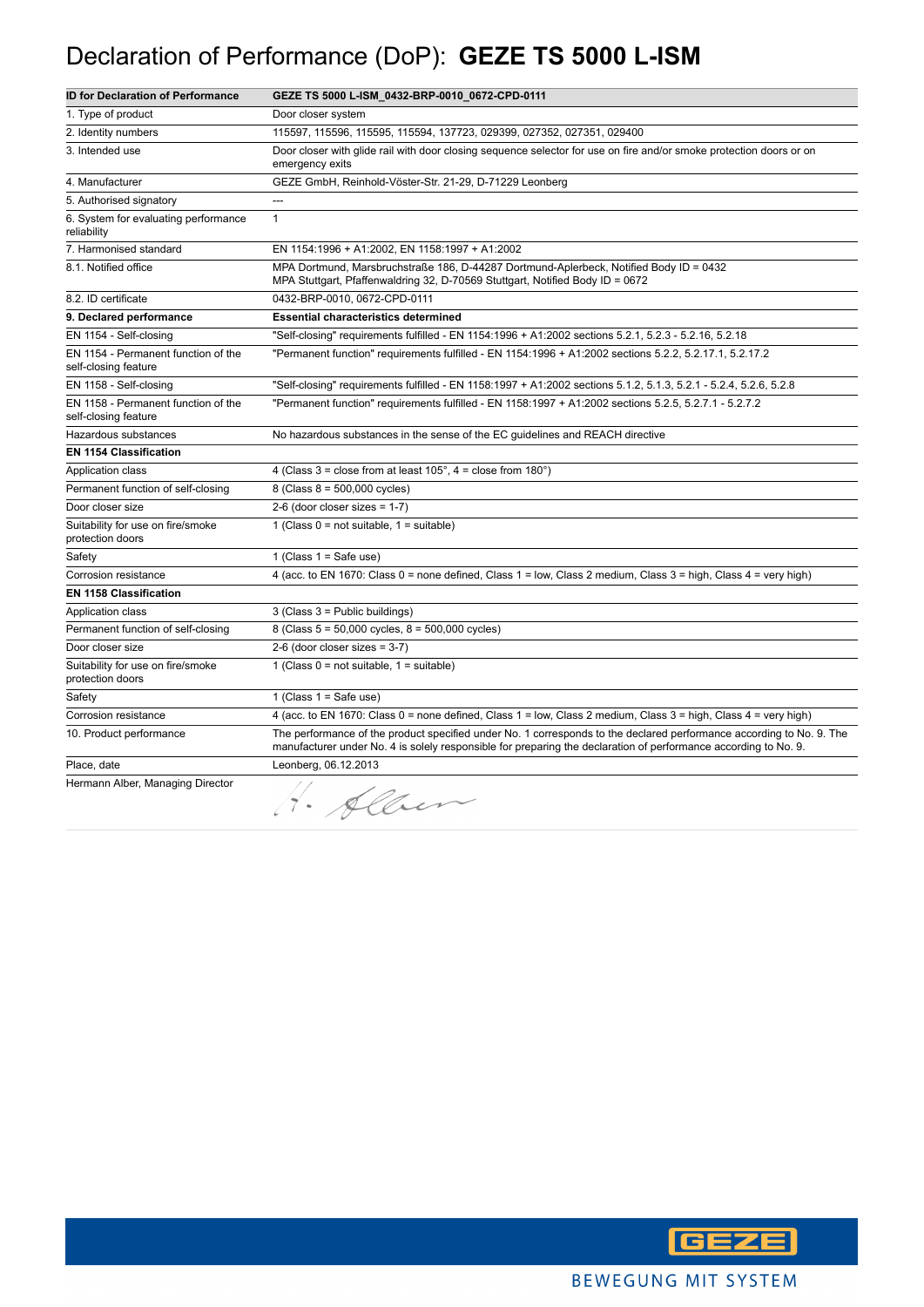### Déclaration des performances (DoP): **GEZE TS 5000 L-ISM**

| <b>Identification Déclaration des</b><br>performances           | GEZE TS 5000 L-ISM_0432-BRP-0010_0672-CPD-0111                                                                                                                                                                          |
|-----------------------------------------------------------------|-------------------------------------------------------------------------------------------------------------------------------------------------------------------------------------------------------------------------|
| 1. Type de produit                                              | Système de ferme-porte                                                                                                                                                                                                  |
| 2. Numéros d'identification                                     | 115597, 115596, 115595, 115594, 137723, 029399, 027352, 027351, 029400                                                                                                                                                  |
| 3. Usage prévu                                                  | Dispositif ferme-porte avec glissière avec sélecteur de fermeture pour les portes coupe-feu et/ou pare-flammes ou pour<br>les issues de secours                                                                         |
| 4. Fabricant                                                    | GEZE GmbH, Reinhold-Vöster-Str. 21-29, D-71229 Leonberg                                                                                                                                                                 |
| 5. Mandataire                                                   | $\overline{a}$                                                                                                                                                                                                          |
| 6. Système d'évaluation de la constance<br>des performances     | $\mathbf{1}$                                                                                                                                                                                                            |
| 7. Norme harmonisée                                             | EN 1154:1996 + A1:2002, EN 1158:1997 + A1:2002                                                                                                                                                                          |
| 8.1. Autorité notifiante                                        | MPA Dortmund, Marsbruchstraße 186, D-44287 Dortmund-Aplerbeck, Notified Body ID = 0432<br>MPA Stuttgart, Pfaffenwaldring 32, D-70569 Stuttgart, Notified Body ID = 0672                                                 |
| 8.2. Certificat ID                                              | 0432-BRP-0010, 0672-CPD-0111                                                                                                                                                                                            |
| 9. Performances déclarées                                       | Principales caractéristiques constatées                                                                                                                                                                                 |
| EN 1154 - fermeture automatique                                 | Exigences « fermeture automatique » remplies - EN 1154:1996 + A1:2002 paragraphes 5.2.1, 5.2.3 - 5.2.16, 5.2.18                                                                                                         |
| EN 1154 - fonctionnement continu de la<br>fermeture automatique | Exigences « fonctionnement continu » remplies - EN 1154:1996 + A1:2002 paragraphes 5.2.2, 5.2.17.1, 5.2.17.2                                                                                                            |
| EN 1158 - fermeture automatique                                 | Exigences « fermeture automatique » remplies - EN 1158:1997 + A1:2002 paragraphes 5.1.2, 5.1.3, 5.2.1 - 5.2.4, 5.2.6,<br>5.2.8                                                                                          |
| EN 1158 - fonctionnement continu de la<br>fermeture automatique | Exigences « fonctionnement continu » remplies - EN 1158:1997 + A1:2002 paragraphes 5.2.5, 5.2.7.1 - 5.2.7.2                                                                                                             |
| Substances dangereuses                                          | Aucune substance dangereuse au sens entendu par les directives CE et la directive REACH                                                                                                                                 |
| <b>Classification EN 1154</b>                                   |                                                                                                                                                                                                                         |
| Classe d'usage                                                  | 4 (classe 3 = fermeture à partir de min. $105^{\circ}$ , 4 = fermeture à partir de 180 <sup>o</sup> )                                                                                                                   |
| Fonctionnement continu de la fermeture<br>automatique           | 8 (classe $8 = 500.000$ cycles)                                                                                                                                                                                         |
| Taille du ferme-porte                                           | 2-6 (tailles de ferme-porte = $1-7$ )                                                                                                                                                                                   |
| Compatibilité avec les portes coupe-feu/<br>pare-flammes        | 1 (classe $0 =$ non compatible, $1 =$ compatible)                                                                                                                                                                       |
| Sécurité                                                        | 1 (classe 1 = sécurité d'utilisation)                                                                                                                                                                                   |
| Résistance à la corrosion                                       | 4 (selon EN 1670 : classe 0 = néant, classe 1 = faible, classe 2 moyenne, classe 3 = élevée, classe 4 = très élevée)                                                                                                    |
| <b>Classification EN 1158</b>                                   |                                                                                                                                                                                                                         |
| Classe d'usage                                                  | 3 (classe 3 = bâtiments publics)                                                                                                                                                                                        |
| Fonctionnement continu de la fermeture<br>automatique           | 8 (classe $5 = 50.000$ cycles, $8 = 500.000$ cycles)                                                                                                                                                                    |
| Taille du ferme-porte                                           | 2-6 (tailles de ferme-porte = $3-7$ )                                                                                                                                                                                   |
| Compatibilité avec les portes coupe-feu/<br>pare-flammes        | 1 (classe $0 =$ non compatible, $1 =$ compatible)                                                                                                                                                                       |
| Sécurité                                                        | 1 (classe 1 = sécurité d'utilisation)                                                                                                                                                                                   |
| Résistance à la corrosion                                       | 4 (selon EN 1670 : classe 0 = néant, classe 1 = faible, classe 2 moyenne, classe 3 = élevée, classe 4 = très élevée)                                                                                                    |
| 10. Performances du produit                                     | Les performances du produit indiqué au n° 1 correspondent aux performances déclarées au n° 9. Le fabricant identifié au<br>n°4 est seul responsable de l'établissement de la déclaration des performances selon le n°9. |
| Lieu, date                                                      | Leonberg, 06.12.2013                                                                                                                                                                                                    |
| Hermann Alber, gérant                                           | H. Alber                                                                                                                                                                                                                |

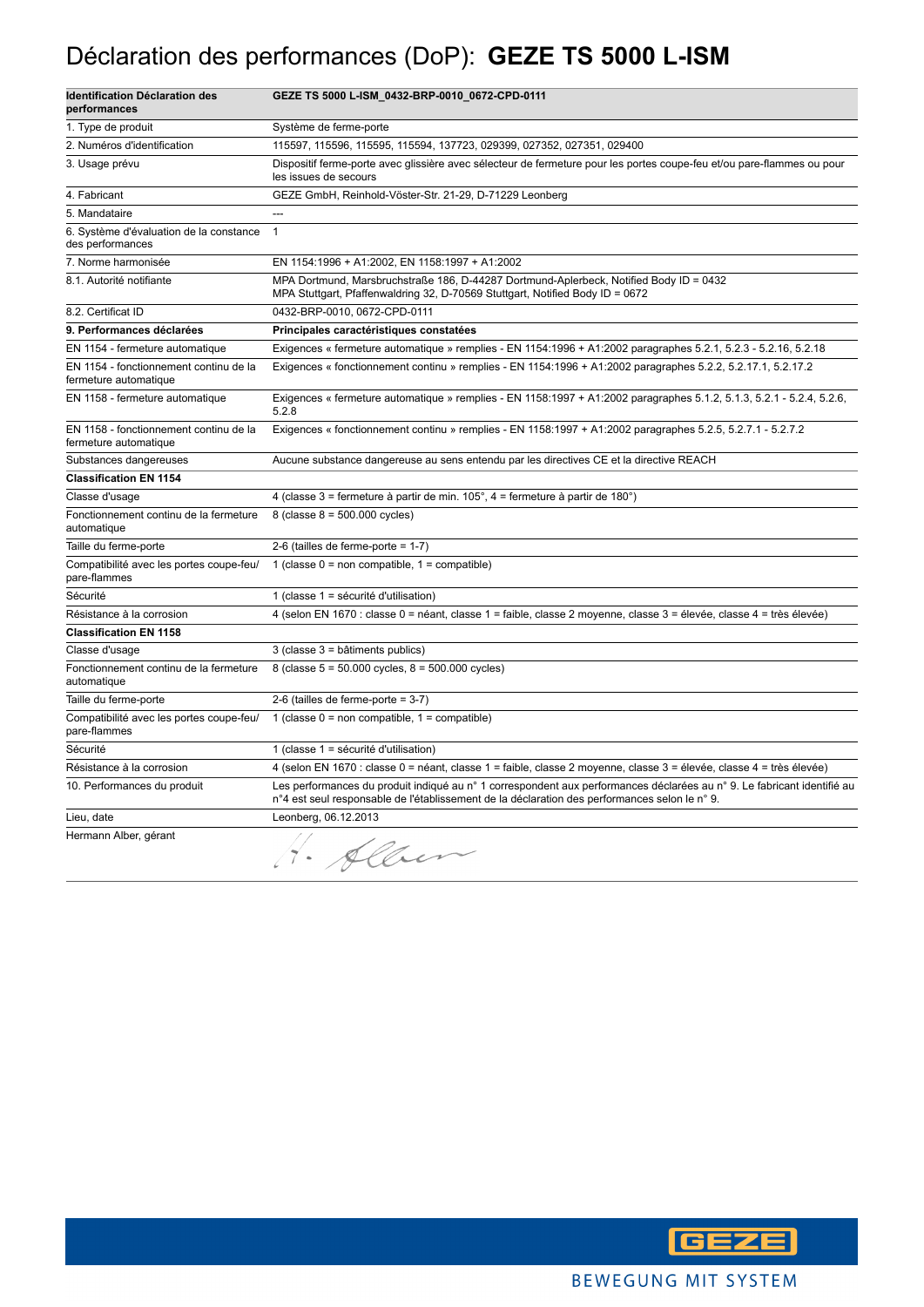### Dichiarazione prestazioni (DoP): **GEZE TS 5000 L-ISM**

| Identificazione dichiarazione<br>prestazioni              | GEZE TS 5000 L-ISM_0432-BRP-0010_0672-CPD-0111                                                                                                                                                                                    |
|-----------------------------------------------------------|-----------------------------------------------------------------------------------------------------------------------------------------------------------------------------------------------------------------------------------|
| 1. Tipo di prodotto                                       | Sistema chiudiporta                                                                                                                                                                                                               |
| 2. Numeri ident.                                          | 115597, 115596, 115595, 115594, 137723, 029399, 027352, 027351, 029400                                                                                                                                                            |
| 3. Impiego previsto                                       | Mezzo di chiusura porta con braccio a slitta e con regolatore sequenza di chiusura da impiegare con le porte tagliafuoco<br>e/o tagliafumo o con le porte antipanico                                                              |
| 4. Produttore                                             | GEZE GmbH, Reinhold-Vöster-Str. 21-29, D-71229 Leonberg                                                                                                                                                                           |
| 5. Delegato                                               |                                                                                                                                                                                                                                   |
| 6. Sistema per valutare la potenzialità                   | $\mathbf{1}$                                                                                                                                                                                                                      |
| 7. Norma armonizzata                                      | EN 1154:1996 + A1:2002, EN 1158:1997 + A1:2002                                                                                                                                                                                    |
| 8.1. Ente notificato                                      | MPA Dortmund, Marsbruchstraße 186, D-44287 Dortmund-Aplerbeck, Notified Body ID = 0432<br>MPA Stuttgart, Pfaffenwaldring 32, D-70569 Stuttgart, Notified Body ID = 0672                                                           |
| 8.2. Certificato ID                                       | 0432-BRP-0010, 0672-CPD-0111                                                                                                                                                                                                      |
| 9. Prestazioni dichiarate                                 | Caratteristiche importanti riscontrate                                                                                                                                                                                            |
| EN 1154 - a chiusura automatica                           | Requisiti "a chiusura automatica" soddisfatti - EN 1154:1996 + A1:2002 sezioni 5.2.1, 5.2.3 - 5.2.16, 5.2.18                                                                                                                      |
| EN 1154 - funzione continua della<br>chiusura automatica  | Requisiti "funzione continua" soddisfatti - EN 1154:1996 + A1:2002 sezioni 5.2.2, 5.2.17.1, 5.2.17.2                                                                                                                              |
| EN 1158 - a chiusura automatica                           | Requisiti "a chiusura automatica" soddisfatti - EN 1158:1997 + A1:2002 sezioni 5.1.2, 5.1.3, 5.2.1 - 5.2.4, 5.2.6, 5.2.8                                                                                                          |
| EN 1158 - funzione continua della<br>chiusura automatica  | Requisiti "funzione continua" soddisfatti - EN 1158:1997 + A1:2002 sezioni 5.2.5, 5.2.7.1 - 5.2.7.2                                                                                                                               |
| Sostanze pericolose                                       | Nessuna sostanza pericolosa ai sensi delle direttive europee e del decreto REACH                                                                                                                                                  |
| <b>Classificazione EN 1154</b>                            |                                                                                                                                                                                                                                   |
| Classe di impiego                                         | 4 (classe $3$ = chiusura da min. $105^\circ$ , $4$ = chiusura da $180^\circ$ )                                                                                                                                                    |
| Funzione continua chiusura automatica                     | 8 (classe 8 = 500.000 cicli)                                                                                                                                                                                                      |
| Grandezza chiudiporta                                     | 2-6 (grandezze chiudiporta = $1-7$ )                                                                                                                                                                                              |
| Idoneità all'utilizzo su porte tagliafumo/<br>tagliafuoco | 1 (classe $0 = \text{non}$ idoneo, $1 = \text{idoneo}$ )                                                                                                                                                                          |
| Sicurezza                                                 | 1 (classe 1 = sicurezza d'uso)                                                                                                                                                                                                    |
| Resistenza alla corrosione                                | 4 (sec. EN 1670: classe 0 = non definita, classe 1 = bassa, classe 2 media, classe 3 = elevata, classe 4 = molto elevata)                                                                                                         |
| <b>Classificazione EN 1158</b>                            |                                                                                                                                                                                                                                   |
| Classe di impiego                                         | 3 (classe 3 = edifici pubblici)                                                                                                                                                                                                   |
| Funzione continua chiusura automatica                     | 8 (classe 5 = 50.000 cicli, 8 = 500.000 cicli)                                                                                                                                                                                    |
| Grandezza chiudiporta                                     | 2-6 (grandezze chiudiporta = 3-7)                                                                                                                                                                                                 |
| Idoneità all'utilizzo su porte tagliafumo/<br>tagliafuoco | 1 (classe $0 = \text{non}$ idoneo, $1 = \text{idoneo}$ )                                                                                                                                                                          |
| Sicurezza                                                 | 1 (classe 1 = sicurezza d'uso)                                                                                                                                                                                                    |
| Resistenza alla corrosione                                | 4 (sec. EN 1670: classe 0 = non definita, classe 1 = bassa, classe 2 media, classe 3 = elevata, classe 4 = molto elevata)                                                                                                         |
| 10. Prestazione prodotto                                  | La prestazione del prodotto di cui al punto 1 corrisponde alla prestazione dichiarata nel punto 9. La responsabilità per la<br>dichiarazione della prestazione di cui al punto 9 spetta soltanto al produttore di cui al punto 4. |
| Luogo, data                                               | Leonberg, 06.12.2013                                                                                                                                                                                                              |
| Hermann Alber, Amministratore delegato                    | 1. Alben                                                                                                                                                                                                                          |

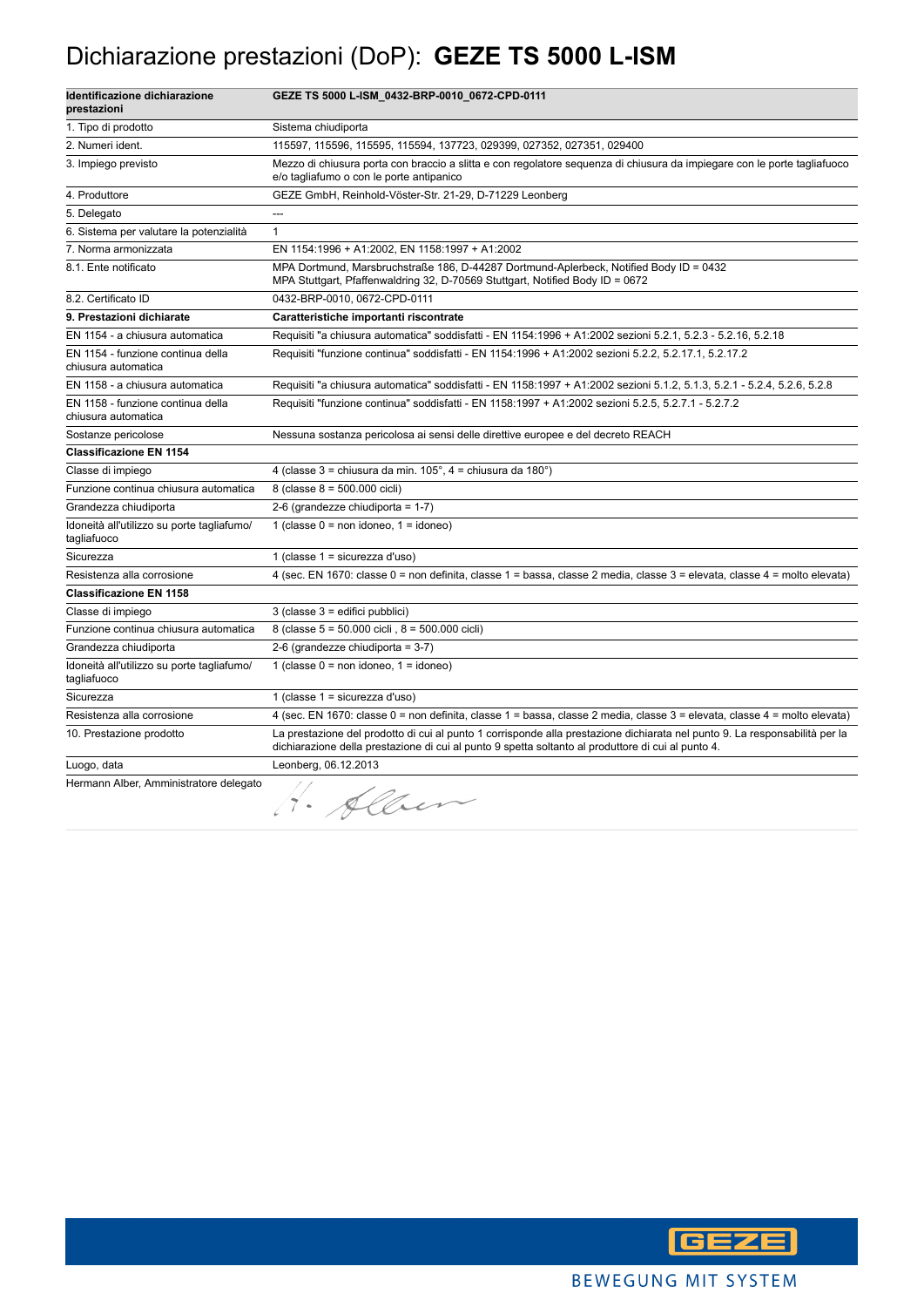### Galios deklaracijos (DoP): **GEZE TS 5000 L-ISM**

| Galios deklaracijos identifikatorius                         | GEZE TS 5000 L-ISM_0432-BRP-0010_0672-CPD-0111                                                                                                                          |
|--------------------------------------------------------------|-------------------------------------------------------------------------------------------------------------------------------------------------------------------------|
| 1. Gaminio rūšis                                             | Dury uždarymo įtaisų sistema                                                                                                                                            |
| 2. Ident. numeriai                                           | 115597, 115596, 115595, 115594, 137723, 029399, 027352, 027351, 029400                                                                                                  |
| 3. Naudojimo tikslas                                         | Durų uždarymo įtaisas su kreipikliu, uždarymo sekos reguliatoriumi, skirtas naudoti priešgaisrinėse arba priešdūminėse<br>duryse arba atsarginių išėjimų duryse         |
| 4. Gamintojas                                                | GEZE GmbH, Reinhold-Vöster-Str. 21-29, D-71229 Leonberg                                                                                                                 |
| 5. Igaliotasis asmuo                                         | $\overline{a}$                                                                                                                                                          |
| 6. Darbinių charakteristikų pastovumo<br>vertinimo sistema   | $\mathbf{1}$                                                                                                                                                            |
| 7. Darnusis standartas                                       | EN 1154:1996 + A1:2002, EN 1158:1997 + A1:2002                                                                                                                          |
| 8.1. Notifikuotoji įstaiga                                   | MPA Dortmund, Marsbruchstraße 186, D-44287 Dortmund-Aplerbeck, Notified Body ID = 0432<br>MPA Stuttgart, Pfaffenwaldring 32, D-70569 Stuttgart, Notified Body ID = 0672 |
| 8.2. ID sertifikatas                                         | 0432-BRP-0010, 0672-CPD-0111                                                                                                                                            |
| 9. Deklaruotoji galia                                        | Nustatyti esminiai požymiai                                                                                                                                             |
| EN 1154. Savaime užsidaro                                    | Reikalavimai "Savaime užsidaro". EN 1154:1996 + A1:2002 5.2.1, 5.2.3-5.2.16, 5.2.18 skirsniai                                                                           |
| EN 1154. Nuolatinė savaiminio<br>užsidarymo funkcija         | Reikalavimai "Nuolatinė funkcija" įvykdyti. EN 1154:1996 + A1:2002 5.2.2, 5.2.17.1, 5.2.17.2 skirsniai                                                                  |
| EN 1158. Savaime užsidaro                                    | Reikalavimai "Savaime užsidaro" įvykdyti. EN 1158:1997 + A1:2002 5.1.2, 5.1.3, 5.2.1–5.2.4, 5.2.6, 5.2.8 skirsniai                                                      |
| EN 1158. Nuolatinė savaiminio<br>užsidarymo funkcija         | Reikalavimai "Nuolatinė funkcija" įvykdyti. EN 1158:1997 + A1:2002 5.2.5, 5.2.7.1-5.2.7.2 skirsniai                                                                     |
| Pavojingos medžiagos                                         | Nėra jokių pavojingų medžiagų pagal EB direktyvas ir REACH reglamentą                                                                                                   |
| EN 1154 klasifikacija                                        |                                                                                                                                                                         |
| Naudojimo klasė                                              | 4 (3 klasė = uždarymas nuo min. 105°, 4 = uždarymas nuo 180°)                                                                                                           |
| Savaiminio užsidarymo nuolatinė<br>funkcija                  | 8 (8 klasė = 500 000 cikly)                                                                                                                                             |
| Durų uždarymo įtaiso dydis                                   | 2-6 (durų uždarymo įtaisų dydžiai = 1-7)                                                                                                                                |
| Tinkamumas naudoti priešgaisrinėse /<br>priešdūminėse duryse | 1 (0 klasė = netinka, 1 = tinka)                                                                                                                                        |
| Sauga                                                        | 1 (1 klasė = naudojimo sauga)                                                                                                                                           |
| Atsparumas korozijai                                         | 4 (pagal EN 1670: 0 klasė = neapibrėžtas, 1 klasė = mažas, 2 klasė = vidutinis, 3 klasė = didelis, 4 klasė = labai didelis)                                             |
| EN 1158 klasifikacija                                        |                                                                                                                                                                         |
| Naudojimo klasė                                              | 3 (3 klasė = viešieji pastatai)                                                                                                                                         |
| Savaiminio užsidarymo nuolatinė<br>funkcija                  | 8 (5 klasė = 50 000 cikly, 8 = 500 000 cikly)                                                                                                                           |
| Durų uždarymo įtaiso dydis                                   | 2-6 (durų uždarymo įtaisų dydžiai = 3-7)                                                                                                                                |
| Tinkamumas naudoti priešgaisrinėse /<br>priešdūminėse duryse | 1 (0 klasė = netinka, 1 = tinka)                                                                                                                                        |
| Sauga                                                        | 1 (1 klasė = naudojimo sauga)                                                                                                                                           |
| Atsparumas korozijai                                         | 4 (pagal EN 1670: 0 klasė = neapibrėžtas, 1 klasė = mažas, 2 klasė = vidutinis, 3 klasė = didelis, 4 klasė = labai didelis)                                             |
| 10. Gaminio galia                                            | Gaminio galia pagal Nr.1 atitinka deklaruotą galią pagal Nr. 9. Už galios deklaracijos pagal Nr. 9 parengimą atsako tik<br>gamintojas pagal Nr. 4.                      |
| Vieta, data                                                  | Leonberg, 06.12.2013                                                                                                                                                    |
| Vadovas, Hermann Alber                                       | 1. Alber                                                                                                                                                                |

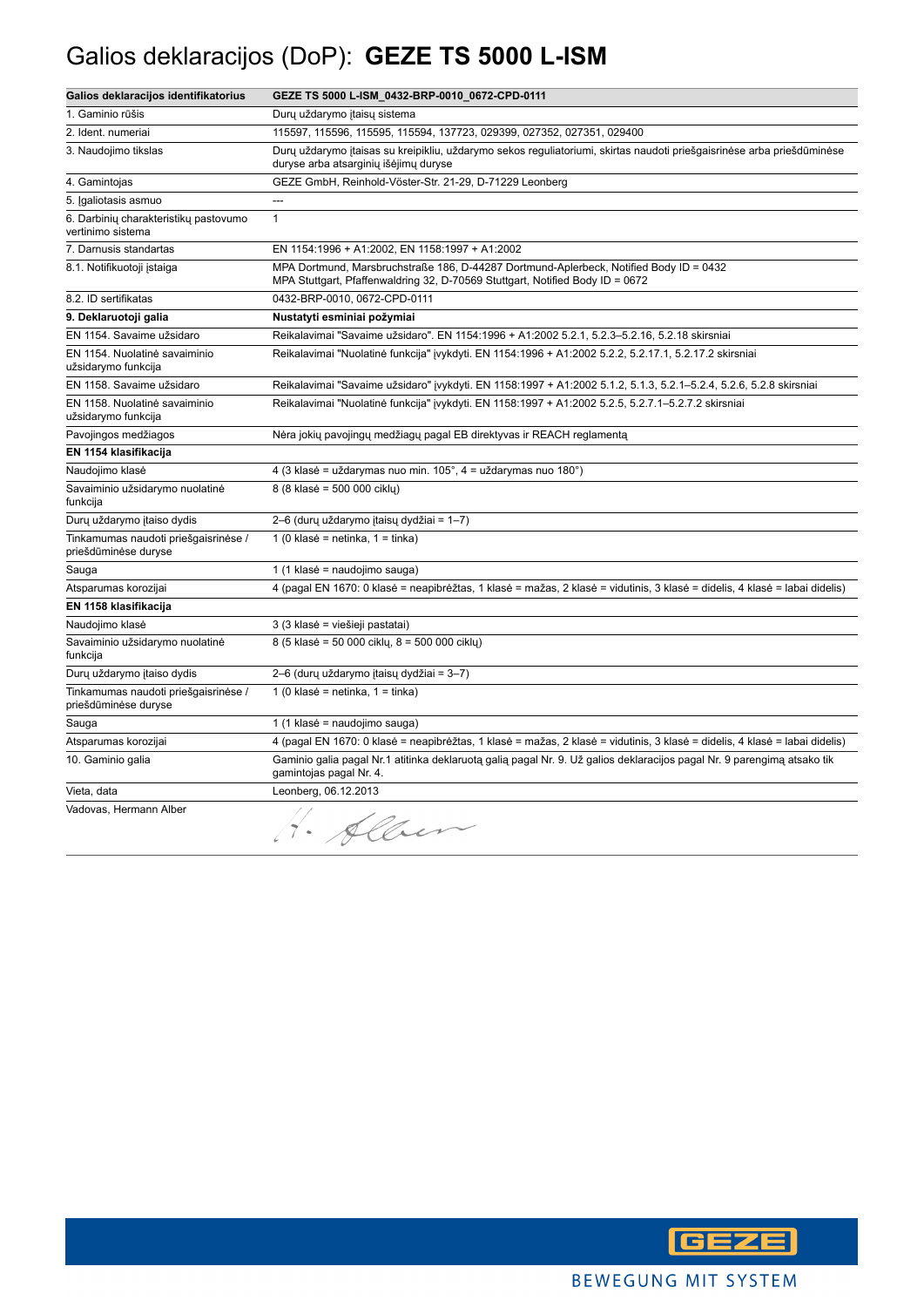### Dikjarazzjoni ta' Prestazzjoni (DoP): **GEZE TS 5000 L-ISM**

| Identifikazzjoni għad-Dikjarazzjoni ta'<br>Prestazzjoni                    | GEZE TS 5000 L-ISM_0432-BRP-0010_0672-CPD-0111                                                                                                                                                                                                       |
|----------------------------------------------------------------------------|------------------------------------------------------------------------------------------------------------------------------------------------------------------------------------------------------------------------------------------------------|
| 1. Tip ta' prodott                                                         | Sistema ta' apparat li jagħlag il-bibien                                                                                                                                                                                                             |
| 2. Numri ta' Identità                                                      | 115597, 115596, 115595, 115594, 137723, 029399, 027352, 027351, 029400                                                                                                                                                                               |
| 3. Użu maħsub                                                              | Apparat li jagħlaq il-bibien bi glide rail u b'selettur ta' sekwenzi għall-għeluq tal-bibien għall-użu ma' bibien protettivi min-<br>nar u / jew duħħan jew għal ħruġ ta' emerġenza                                                                  |
| 4. Manifattur                                                              | GEZE GmbH, Reinhold-Vöster-Str. 21-29, D-71229 Leonberg                                                                                                                                                                                              |
| 5. Firmatarju awtorizzat                                                   |                                                                                                                                                                                                                                                      |
| 6. Sistema għall-evalwazzjoni ta'<br>affidabilità tal-prestazzioni         | 1                                                                                                                                                                                                                                                    |
| 7. Standard armonizzat                                                     | EN 1154:1996 + A1:2002, EN 1158:1997 + A1:2002                                                                                                                                                                                                       |
| 8.1 Ufficcju notifikat                                                     | MPA Dortmund, Marsbruchstraße 186, D-44287 Dortmund-Aplerbeck, Notified Body ID = 0432<br>MPA Stuttgart, Pfaffenwaldring 32, D-70569 Stuttgart, Notified Body ID = 0672                                                                              |
| 8.2 Certifikat tal-Identifikazzjoni                                        | 0432-BRP-0010, 0672-CPD-0111                                                                                                                                                                                                                         |
| 9. Prestazzjoni dikjarata                                                  | Karatteristići importanti determinati                                                                                                                                                                                                                |
| EN 1154 - Għeluq awtomatiku                                                | Rekwiżiti tal-"Għeluq awtomatiku" sodisfatti - EN 1154:1996 + A1:2002 sezzjonijiet 5.2.1, 5.2.3 - 5.2.16, 5.2.18                                                                                                                                     |
| EN 1154 - Funzjoni permanenti tal-<br>karatteristika tal-għeluq awtomatiku | Rekwiżiti tal-"Funzjoni permanenti" sodisfatti - EN 1154:1996 + A1:2002 sezzjonijiet 5.2.2, 5.2.17.1, 5.2.17.2                                                                                                                                       |
| EN 1158 - Għeluq awtomatiku                                                | Rekwiżiti tal-"Għeluq awtomatiku" sodisfatti -- EN 1158:1997 + A1:2002 sezzjonijiet 5.1.2, 5.1.3, 5.2.1 - 5.2.4, 5.2.6, 5.2.8                                                                                                                        |
| EN 1158 - Funzjoni permanenti tal-<br>karatteristika tal-għeluq awtomatiku | Rekwiżiti tal-"Funzjoni permanenti" sodisfatti -- EN 1158:1997 + A1:2002 sezzjonijiet 5.2.5, 5.2.7.1 - 5.2.7.2                                                                                                                                       |
| Sustanzi perikolużi                                                        | L-ebda sustanza perikoluża skont il-linji gwida tal-EC u tad-direttiva REACH                                                                                                                                                                         |
| Klassifikazzjoni EN 1154                                                   |                                                                                                                                                                                                                                                      |
| Klassi tal-applikazzjoni                                                   | 4 (Klassi 3 = jingħalaq minn tal-inqas 105°, 4 = jingħalaq minn 180°)                                                                                                                                                                                |
| Funzjoni permanenti ghall-gheluq<br>awtomatiku                             | 8 (Klassi 8 = 500,000 ciklu)                                                                                                                                                                                                                         |
| Daqs tal-apparat li jagħlaq il-bibien                                      | 2-6 (daqsijiet tal-apparat li jagħlaq il-bibien = 1-7)                                                                                                                                                                                               |
| Adegwatezza għall-użu fuq bibien għall-<br>protezzjoni min-nar/duħħan      | 1 (Klassi 0 = mhux adattat, 1 = adattat)                                                                                                                                                                                                             |
| Sigurtà                                                                    | 1 (Klassi 1 = Użu bla periklu)                                                                                                                                                                                                                       |
| Rezistenza għas-sadid                                                      | 4 (skont EN 1670: Klassi 0 = mhux definita, Klassi 1 = baxxa, Klassi 2 medja, Klassi 3 = għolja, Klassi 4 = għolja ħafna)                                                                                                                            |
| Klassifikazzjoni EN 1158                                                   |                                                                                                                                                                                                                                                      |
| Klassi tal-applikazzjoni                                                   | 3 (Klassi 3 = Bini pubbliku)                                                                                                                                                                                                                         |
| Funzjoni permanenti ghall-gheluq<br>awtomatiku                             | 8 (Klassi 5 = 50,000 ciklu, 8 = 500,000 ciklu)                                                                                                                                                                                                       |
| Daqs tal-apparat li jagħlaq il-bibien                                      | 2-6 (daqsijiet tal-apparat li jagħlaq il-bibien = 3-7)                                                                                                                                                                                               |
| Adegwatezza għall-użu fuq bibien għall-<br>protezzjoni min-nar/duħħan      | 1 (Klassi 0 = mhux adattat, 1 = adattat)                                                                                                                                                                                                             |
| Sigurtà                                                                    | 1 (Klassi 1 = Użu bla periklu)                                                                                                                                                                                                                       |
| Rezistenza għas-sadid                                                      | 4 (skont EN 1670: Klassi 0 = mhux definita, Klassi 1 = baxxa, Klassi 2 medja, Klassi 3 = għolja, Klassi 4 = għolja ħafna)                                                                                                                            |
| 10. Prestazzjoni tal-prodott                                               | II-prestazzjoni tal-prodott specifikata taht in-Numru 1 tikkorrispondi mal-prestazzjoni dikjarata skont in-Numru 9. II-<br>manifattur taht in-Numru 4 huwa unikament responsabbli ghat-thejjija tad-dikjarazzjoni tal-prestazzjoni skont in-Numru 9. |
| Post. data                                                                 | Leonberg, 06.12.2013                                                                                                                                                                                                                                 |
| Hermann Alber, Direttur Manigerjali                                        | 1. Alben                                                                                                                                                                                                                                             |

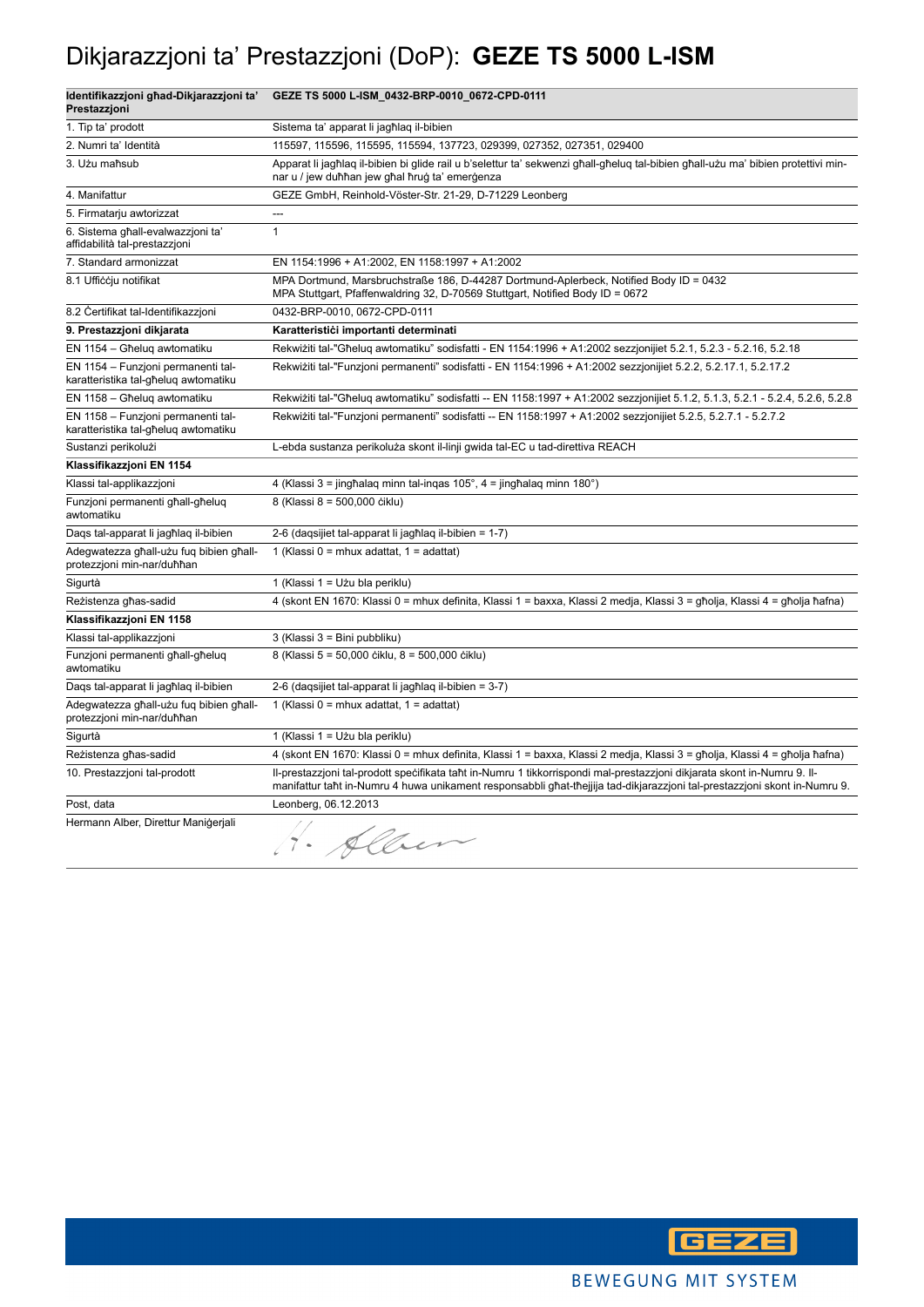### Werkingsverklaring (DoP): **GEZE TS 5000 L-ISM**

| Aanduiding werkingsverklaring                                     | GEZE TS 5000 L-ISM_0432-BRP-0010_0672-CPD-0111                                                                                                                                                                                       |
|-------------------------------------------------------------------|--------------------------------------------------------------------------------------------------------------------------------------------------------------------------------------------------------------------------------------|
| 1. Soort product                                                  | Deurdrangersysteem                                                                                                                                                                                                                   |
| 2. Identificatienummers                                           | 115597, 115596, 115595, 115594, 137723, 029399, 027352, 027351, 029400                                                                                                                                                               |
| 3. Toepassing                                                     | Deursluitmiddelen met glijrail met sluitvolgregelaar voor gebruik op brand- en/of rookwerende deuren of vluchtdeuren                                                                                                                 |
| 4. Fabrikant                                                      | GEZE GmbH, Reinhold-Vöster-Str. 21-29, D-71229 Leonberg                                                                                                                                                                              |
| 5. Gevolmachtigde                                                 | ---                                                                                                                                                                                                                                  |
| 6. Systeem ter beoordeling van de<br>bestendigheid van de werking | $\mathbf{1}$                                                                                                                                                                                                                         |
| 7. Geharmoniseerde norm                                           | EN 1154:1996 + A1:2002, EN 1158:1997 + A1:2002                                                                                                                                                                                       |
| 8.1. Officiële instantie                                          | MPA Dortmund, Marsbruchstraße 186, D-44287 Dortmund-Aplerbeck, Notified Body ID = 0432<br>MPA Stuttgart, Pfaffenwaldring 32, D-70569 Stuttgart, Notified Body ID = 0672                                                              |
| 8.2. ID-certificaat                                               | 0432-BRP-0010, 0672-CPD-0111                                                                                                                                                                                                         |
| 9. Gegarandeerde werking                                          | Vastgestelde wezenlijke kenmerken                                                                                                                                                                                                    |
| EN 1154 - Zelfsluitend                                            | Voldaan aan de eisen "zelfsluitend" - EN 1154:1996 + A1:2002 alinea's 5.2.1, 5.2.3 - 5.2.16, 5.2.18                                                                                                                                  |
| EN 1154 - Permanent zelfsluitend                                  | Voldaan aan de eisen "permanente functie" - EN 1154:1996 + A1:2002 alinea's 5.2.2, 5.2.17.1, 5.2.17.2                                                                                                                                |
| EN 1158 - Zelfsluitend                                            | Voldaan aan de eisen "zelfsluitend" - EN 1158:1997 + A1:2002 alinea's 5.1.2, 5.1.3, 5.2.1 - 5.2.4, 5.2.6, 5.2.8                                                                                                                      |
| EN 1158 - Permanent zelfsluitend                                  | Voldaan aan de eisen "permanente functie" - EN 1158:1997 + A1:2002 alinea's 5.2.5, 5.2.7.1 - 5.2.7.2                                                                                                                                 |
| Gevaarlijke substanties                                           | Geen gevaarlijke substanties in de zin van de EG-richtlijnen en de REACH-bepaling                                                                                                                                                    |
| EN 1154 classificatie                                             |                                                                                                                                                                                                                                      |
| Toepassingsklasse                                                 | 4 (klasse $3 =$ sluiten vanuit min. $105^\circ$ , $4 =$ sluiten vanuit $180^\circ$ )                                                                                                                                                 |
| Permanent zelfsluitend                                            | 8 (klasse 8 = 500.000 cycli)                                                                                                                                                                                                         |
| Deurdrangerformaat                                                | 2 - 6 (deurdrangerformaten = $1 - 7$ )                                                                                                                                                                                               |
| Geschikt voor het gebruik op brand-/<br>rookwerende deuren        | 1 (klasse $0 =$ niet geschikt, $1 =$ geschikt)                                                                                                                                                                                       |
| Veiligheid                                                        | 1 (klasse $1 =$ gebruiksveiligheid)                                                                                                                                                                                                  |
| Corrosiebestendigheid                                             | 4 (conform EN 1670: Klasse 0 = geen gedefinieerd, klasse 1 = geringe, klasse 2 gemiddelde, klasse 3 = grote, klasse 4 =<br>zeer grote)                                                                                               |
| EN 1158 classificatie                                             |                                                                                                                                                                                                                                      |
| Toepassingsklasse                                                 | 3 (klasse 3 = openbare gebouwen)                                                                                                                                                                                                     |
| Permanent zelfsluitend                                            | 8 (klasse 5 = 50.000 cycli, 8 = 500.000 cycli)                                                                                                                                                                                       |
| Deurdrangerformaat                                                | 2 - 6 (deurdrangerformaten = $3 - 7$ )                                                                                                                                                                                               |
| Geschikt voor het gebruik op brand-/<br>rookwerende deuren        | 1 (klasse $0 =$ niet geschikt, $1 =$ geschikt)                                                                                                                                                                                       |
| Veiligheid                                                        | 1 (klasse 1 = gebruiksveiligheid)                                                                                                                                                                                                    |
| Corrosiebestendigheid                                             | 4 (conform EN 1670: Klasse 0 = geen gedefinieerd, klasse 1 = geringe, klasse 2 gemiddelde, klasse 3 = grote, klasse 4 =<br>zeer grote)                                                                                               |
| 10. Werking product                                               | De werking van het product overeenkomstig nr. 1 komt overeen met de werking overeenkomstig nr. 9. Overeenkomstig<br>nr. 4 is alleen de fabrikant verantwoordelijk voor het opstellen van de werkingsverklaring overeenkomstig nr. 9. |
| Plaats, datum                                                     | Leonberg, 06.12.2013                                                                                                                                                                                                                 |
| Hermann Alber, directeur                                          | H. Alber                                                                                                                                                                                                                             |

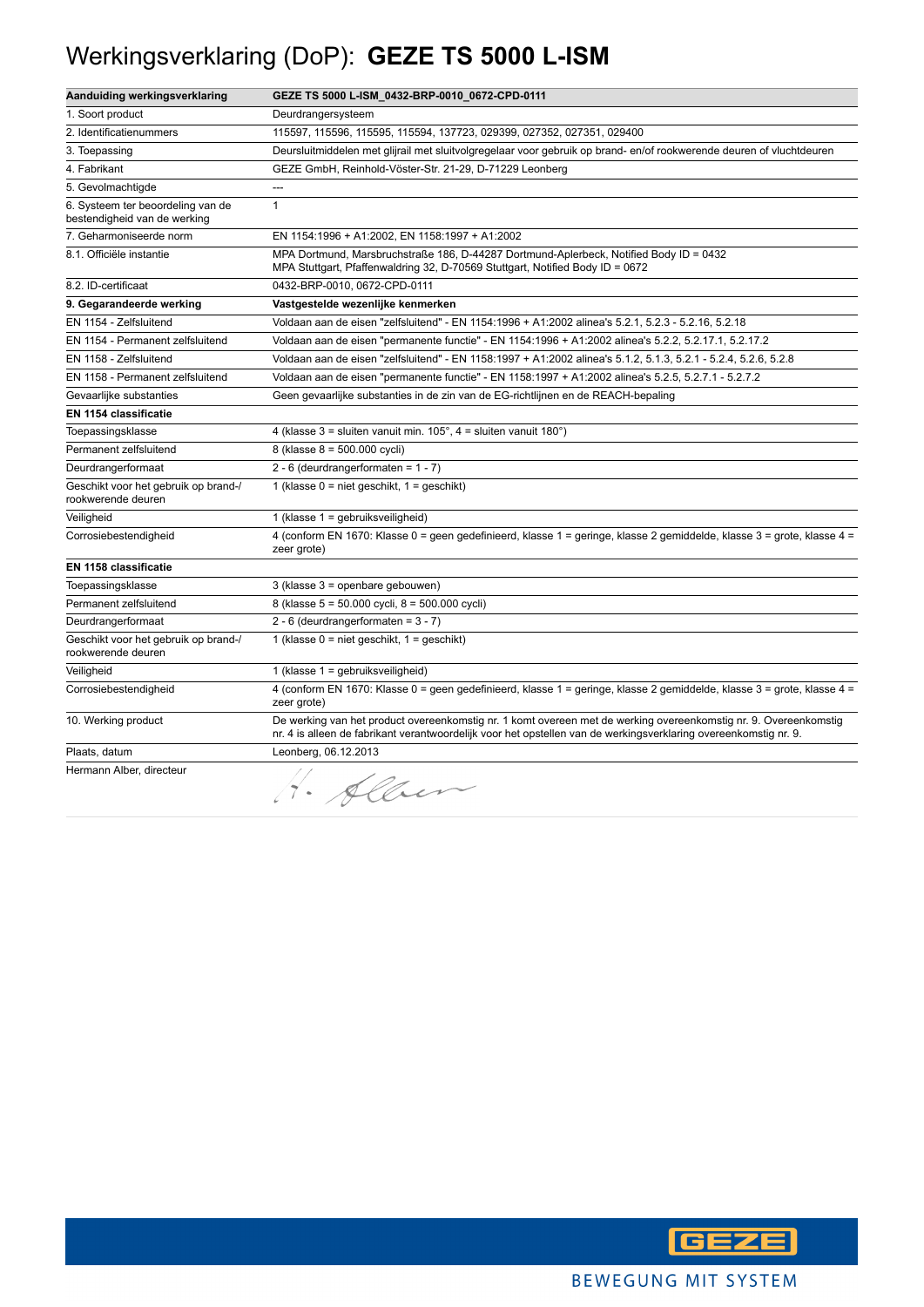### Declaração de desempenho (DoP): **GEZE TS 5000 L-ISM**

|                                                            | Marcação declaração de desempenho GEZE TS 5000 L-ISM_0432-BRP-0010_0672-CPD-0111                                                                                                                                                 |
|------------------------------------------------------------|----------------------------------------------------------------------------------------------------------------------------------------------------------------------------------------------------------------------------------|
| 1. Tipo de produto                                         | Sistema de molas aéreas                                                                                                                                                                                                          |
| 2. Números de identificação                                | 115597, 115596, 115595, 115594, 137723, 029399, 027352, 027351, 029400                                                                                                                                                           |
| 3. Finalidade                                              | Dispositivo de fecho de porta com guia deslizante com regulador sequencial do fecho para aplicação em portas corta-<br>fogo e/ou portas corta-fumo ou em portas de emergência                                                    |
| 4. Fabricante                                              | GEZE GmbH, Reinhold-Vöster-Str. 21-29, D-71229 Leonberg                                                                                                                                                                          |
| 5. Pessoa autorizada                                       |                                                                                                                                                                                                                                  |
| 6. Sistema para avaliação da<br>regularidade do desempenho | $\mathbf{1}$                                                                                                                                                                                                                     |
| 7. Norma harmonizada                                       | EN 1154:1996 + A1:2002, EN 1158:1997 + A1:2002                                                                                                                                                                                   |
| 8.1. Organismo notificado                                  | MPA Dortmund, Marsbruchstraße 186, D-44287 Dortmund-Aplerbeck, Notified Body ID = 0432<br>MPA Stuttgart, Pfaffenwaldring 32, D-70569 Stuttgart, Notified Body ID = 0672                                                          |
| 8.2. Certificado ID                                        | 0432-BRP-0010, 0672-CPD-0111                                                                                                                                                                                                     |
| 9. Desempenho declarado                                    | Características essenciais determinadas                                                                                                                                                                                          |
| EN 1154 - De fecho automático                              | Requisitos "de fecho automático" cumpridos- EN 1154:1996 + A1:2002 Secções 5.2.1, 5.2.3 - 5.2.16, 5.2.18                                                                                                                         |
| EN 1154 - Função contínua do fecho<br>automático           | Requisitos da "Função contínua" cumpridos - EN 1154:1996 + A1:2002 Secções 5.2.2, 5.2.17.1, 5.2.17.2                                                                                                                             |
| EN 1158 - De fecho automático                              | Requisitos "de fecho automático" cumpridos - EN 1158:1997 + A1:2002 Secções 5.1.2, 5.1.3, 5.2.1 - 5.2.4, 5.2.6, 5.2.8                                                                                                            |
| EN 1158 - Função contínua do fecho<br>automático           | Requisitos da "Função contínua" cumpridos - EN 1158:1997 + A1:2002 Secções 5.2.5, 5.2.7.1 - 5.2.7.2                                                                                                                              |
| Substâncias perigosas                                      | Sem substâncias perigosas nos termos das Diretivas CE e do Regulamento REACH                                                                                                                                                     |
| Classificação EN 1154                                      |                                                                                                                                                                                                                                  |
| Classe de aplicação                                        | 4 (Classe 3 = fecho a partir de no mín. $105^\circ$ , 4 = fecho a partir de 180 $^\circ$ )                                                                                                                                       |
| Função contínua do fecho automático                        | 8 (Classe $8 = 500.000$ ciclos)                                                                                                                                                                                                  |
| Tamanho da mola                                            | 2-6 (tamanhos de mola = $1-7$ )                                                                                                                                                                                                  |
| Adequado para aplicação em portas<br>corta-fogo/corta-fumo | 1 (Classe 0 = não adequada, 1 = adequada)                                                                                                                                                                                        |
| Segurança                                                  | 1 (Classe 1 = segurança de utilização)                                                                                                                                                                                           |
| Resistência à corrosão                                     | 4 (de acordo com a EN 1670: Classe 0 = nenhuma definida, Classe 1 = reduzida, Classe 2 média, Classe 3 = elevada,<br>Classe 4 = muito elevada)                                                                                   |
| Classificação EN 1158                                      |                                                                                                                                                                                                                                  |
| Classe de aplicação                                        | 3 (Classe 3 = edifícios públicos)                                                                                                                                                                                                |
| Função contínua do fecho automático                        | 8 (Classe $5 = 50.000$ ciclos, $8 = 500.000$ ciclos)                                                                                                                                                                             |
| Tamanho da mola                                            | 2-6 (tamanhos de mola = $3-7$ )                                                                                                                                                                                                  |
| Adequado para aplicação em portas<br>corta-fogo/corta-fumo | 1 (Classe 0 = não adequada, 1 = adequada)                                                                                                                                                                                        |
| Segurança                                                  | 1 (Classe 1 = segurança de utilização)                                                                                                                                                                                           |
| Resistência à corrosão                                     | 4 (de acordo com a EN 1670: Classe 0 = nenhuma definida, Classe 1 = reduzida, Classe 2 média, Classe 3 = elevada,<br>Classe 4 = muito elevada)                                                                                   |
| 10. Desempenho do produto                                  | O desempenho do produto nos termos do n.º 1 corresponde ao desempenho declarado nos termos do n.º 9. Nos termos<br>do n.º 4, o fabricante é o único responsável pela elaboração da declaração de desempenho nos termos do n.º 9. |
| Local. data                                                | Leonberg, 06.12.2013                                                                                                                                                                                                             |
| Hermann Alber, Gerente                                     | · Alber                                                                                                                                                                                                                          |

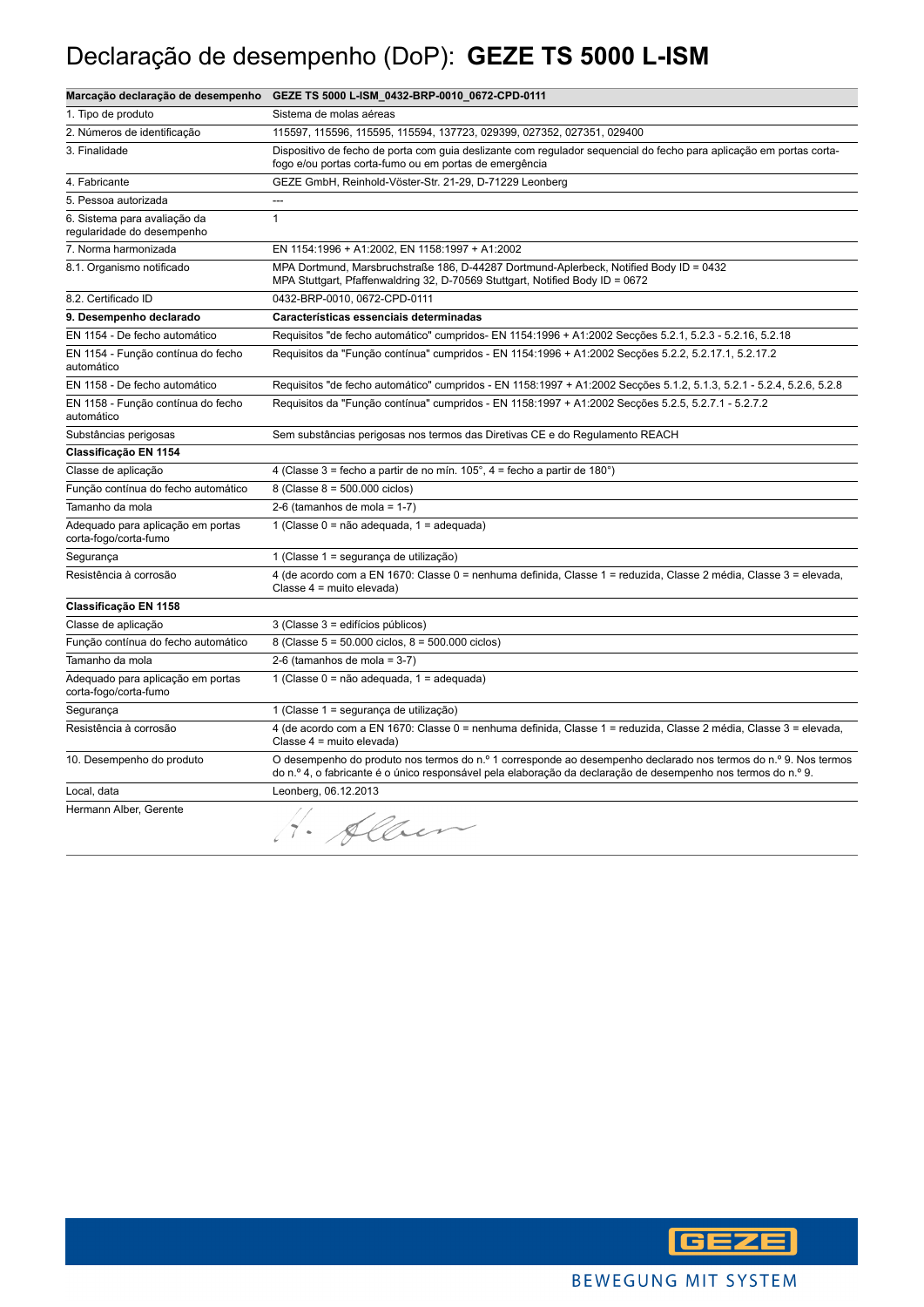### Declaraţie de performanţă (DoP): **GEZE TS 5000 L-ISM**

| Caracteristică declarație de<br>performanță                           | GEZE TS 5000 L-ISM_0432-BRP-0010_0672-CPD-0111                                                                                                                                                                                    |
|-----------------------------------------------------------------------|-----------------------------------------------------------------------------------------------------------------------------------------------------------------------------------------------------------------------------------|
| 1. Model produs                                                       | Sistem de amortizoare de uşă                                                                                                                                                                                                      |
| 2. Numere de identificare                                             | 115597, 115596, 115595, 115594, 137723, 029399, 027352, 027351, 029400                                                                                                                                                            |
| 3. Scopul de utilizare                                                | Sisteme de închidere a usii cu sină de glisare cu regulator al succesiunii de închidere pentru utilizarea la usile anti-<br>incendiu și/sau de protecție împotriva flăcărilor și fumului sau la ușile de ieșire în caz de urgență |
| 4. Producător                                                         | GEZE GmbH, Reinhold-Vöster-Str. 21-29, D-71229 Leonberg                                                                                                                                                                           |
| 5. Mandatar                                                           |                                                                                                                                                                                                                                   |
| 6. Sistem pentru evaluarea performanței                               | $\mathbf{1}$                                                                                                                                                                                                                      |
| 7. Standard armonizat                                                 | EN 1154:1996 + A1:2002, EN 1158:1997 + A1:2002                                                                                                                                                                                    |
| 8.1. Organism notificat                                               | MPA Dortmund, Marsbruchstraße 186, D-44287 Dortmund-Aplerbeck, Notified Body ID = 0432<br>MPA Stuttgart, Pfaffenwaldring 32, D-70569 Stuttgart, Notified Body ID = 0672                                                           |
| 8.2. Certificat ID                                                    | 0432-BRP-0010, 0672-CPD-0111                                                                                                                                                                                                      |
| 9. Putere declarată                                                   | Caracteristici esentiale stabilite                                                                                                                                                                                                |
| EN 1154 - Auto-închidere                                              | Indeplineste cerintele de "auto-închidere"- EN 1154:1996 + A1:2002 paragrafele 5.2.1, 5.2.3 - 5.2.16, 5.2.18                                                                                                                      |
| EN 1154 - Funcție continuă a auto-<br>închiderii                      | Îndeplinește cerințele de "funcție continuă"- EN 1154:1996 + A1:2002 paragrafele 5.2.2, 5.2.17.1, 5.2.17.2                                                                                                                        |
| EN 1158 - Auto-închidere                                              | Îndeplinește cerințele de "auto-închidere" - EN 1158:1997 + A1:2002 paragrafele 5.1.2, 5.1.3, 5.2.1 - 5.2.4, 5.2.6, 5.2.8                                                                                                         |
| EN 1158 - Funcție continuă a auto-<br>închiderii                      | Îndeplinește cerințele de "funcție continuă" - EN 1158:1997 + A1:2002 paragrafele 5.2.5, 5.2.7.1 - 5.2.7.2                                                                                                                        |
| Substanțe periculoase                                                 | Fără substanțe periculoase în sensul Directivelor CE și ale regulamentului REACH                                                                                                                                                  |
| Clasificarea EN 1154                                                  |                                                                                                                                                                                                                                   |
| Clasa de utilizare                                                    | 4 (clasa 3 = închidere din min. $105^\circ$ , 4 = închidere din $180^\circ$ )                                                                                                                                                     |
| Funcție continuă a auto-închiderii                                    | 8 (clasa 8 = 500.000 cicluri)                                                                                                                                                                                                     |
| Dimensiune închizător ușă                                             | 2-6 (dimensiuni amortizoare ușă= 1-7)                                                                                                                                                                                             |
| Compatibilitatea pentru utilizarea la usile<br>anti-incendiu/anti-fum | 1 (clasa $0 = nu$ este adecvat, $1 = adecvat$ )                                                                                                                                                                                   |
| Siguranta                                                             | 1 (clasa 1 = siguranța în utilizare)                                                                                                                                                                                              |
| Rezistența la coroziune                                               | 4 (conform EN 1670: Clasa 0 = nu este definită, Clasa 1 = redusă, Clasa 2 medie, Clasa 3 = înaltă, Clasa 4 = foarte<br>înaltă)                                                                                                    |
| <b>Clasificarea EN 1158</b>                                           |                                                                                                                                                                                                                                   |
| Clasa de utilizare                                                    | 3 (clasa 3 = Clădiri publice)                                                                                                                                                                                                     |
| Funcție continuă a auto-închiderii                                    | 8 (clasa 5 = 50.000 cicluri, 8 = 500.000 cicluri)                                                                                                                                                                                 |
| Dimensiune închizător ușă                                             | 2-6 (dimensiuni amortizoare ușă= 3-7)                                                                                                                                                                                             |
| Compatibilitatea pentru utilizarea la usile<br>anti-incendiu/anti-fum | 1 (clasa $0 = nu$ este adecvat, $1 = adecvat$ )                                                                                                                                                                                   |
| Siguranța                                                             | 1 (clasa 1 = siguranta în utilizare)                                                                                                                                                                                              |
| Rezistența la coroziune                                               | 4 (conform EN 1670: Clasa 0 = nu este definită, Clasa 1 = redusă, Clasa 2 medie, Clasa 3 = înaltă, Clasa 4 = foarte<br>înaltă)                                                                                                    |
| 10. Performanța produsului                                            | Performanța produsului conform nr. 1 corespunde performanței declarate conform nr. 9. Responsabil pentru întocmirea<br>declarației de performanță conform nr. 9 este doar producătorul conform nr. 4.                             |
| Localitatea, data                                                     | Leonberg, 06.12.2013                                                                                                                                                                                                              |
| Hermann Alber, Director general                                       | · Alber                                                                                                                                                                                                                           |

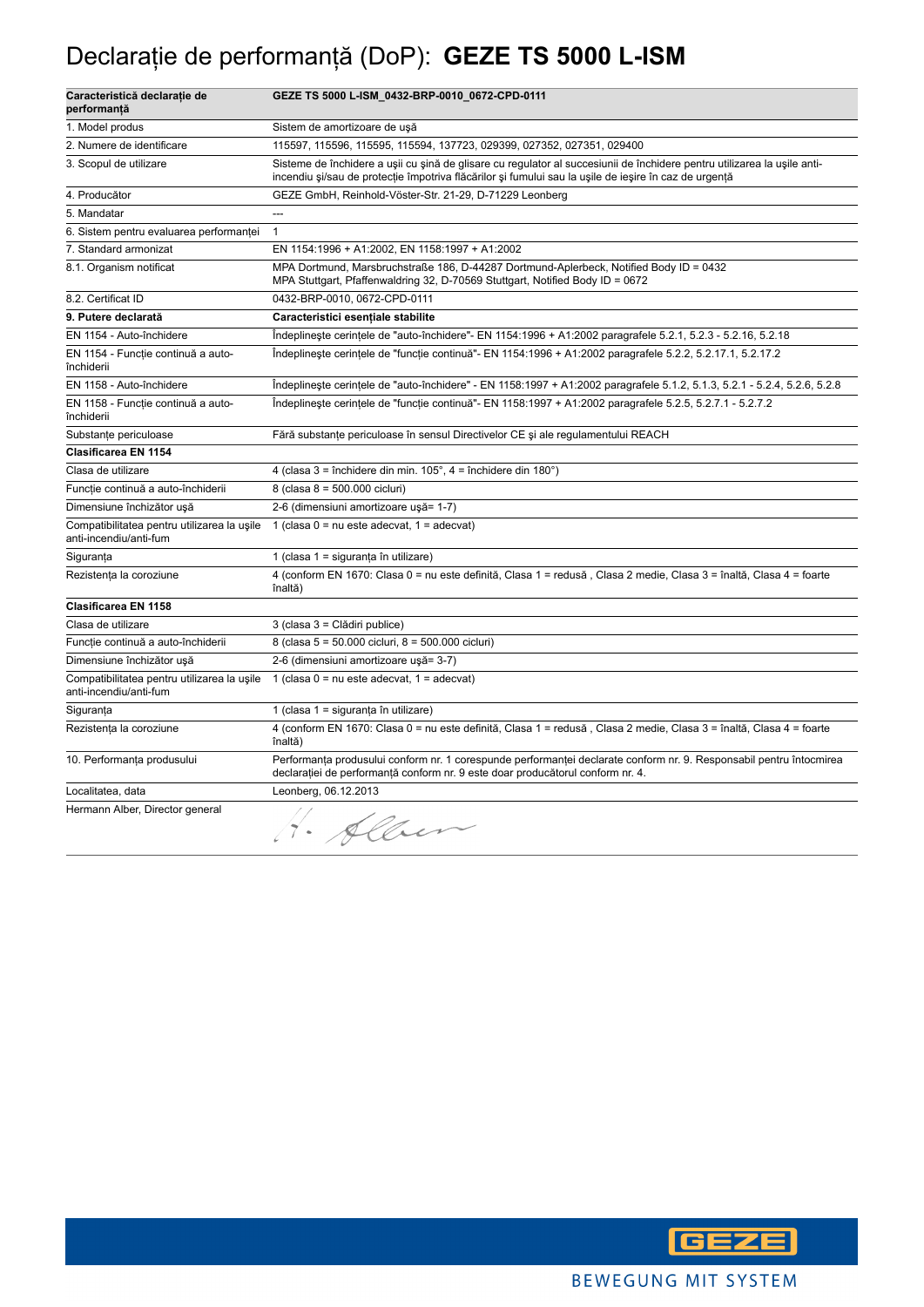### Prestandadeklaration (DoP): **GEZE TS 5000 L-ISM**

| Kod prestandadeklaration                                | GEZE TS 5000 L-ISM_0432-BRP-0010_0672-CPD-0111                                                                                                                                              |
|---------------------------------------------------------|---------------------------------------------------------------------------------------------------------------------------------------------------------------------------------------------|
| 1. Produkttyp                                           | Dörrstängningssystem                                                                                                                                                                        |
| 2. Ident.nummer                                         | 115597, 115596, 115595, 115594, 137723, 029399, 027352, 027351, 029400                                                                                                                      |
| 3. Användningsområde                                    | Dörrstängare med glidskena med dörrkoordinator för användning på brand- och/eller rökskyddsdörrar eller i nödutgångar.                                                                      |
| 4. Tillverkare                                          | GEZE GmbH, Reinhold-Vöster-Str. 21-29, D-71229 Leonberg                                                                                                                                     |
| 5. Ombud                                                | ---                                                                                                                                                                                         |
| 6. System för utvärdering av<br>produktprestandan       | $\mathbf{1}$                                                                                                                                                                                |
| 7. Harmoniserad standard                                | EN 1154:1996 + A1:2002, EN 1158:1997 + A1:2002                                                                                                                                              |
| 8.1. Anmält organ                                       | MPA Dortmund, Marsbruchstraße 186, D-44287 Dortmund-Aplerbeck, Notified Body ID = 0432<br>MPA Stuttgart, Pfaffenwaldring 32, D-70569 Stuttgart, Notified Body ID = 0672                     |
| 8.2. ID-certifikat                                      | 0432-BRP-0010, 0672-CPD-0111                                                                                                                                                                |
| 9. Angiven prestanda                                    | Fastställda viktiga egenskaper                                                                                                                                                              |
| EN 1154 - självstängande                                | Krav för "självstängande" uppfyllda - EN 1154:1996 + A1:2002 avsnitt 5.2.1, 5.2.3 - 5.2.16, 5.2.18                                                                                          |
| EN 1154 - permanent<br>självstängningsfunktion          | Krav för "permanent funktion" uppfyllda - EN 1154:1996 + A1:2002 avsnitt 5.2.2, 5.2.17.1, 5.2.17.2                                                                                          |
| EN 1158 - självstängande                                | Krav för "självstängande" uppfyllda - EN 1158:1997 + A1:2002 avsnitt 5.1.2, 5.1.3, 5.2.1 - 5.2.4, 5.2.6, 5.2.8                                                                              |
| EN 1158 - permanent<br>självstängningsfunktion          | Krav för "permanent funktion" uppfyllda - EN 1158:1997 + A1:2002 avsnitt 5.2.5, 5.2.7.1, 5.2.7.2                                                                                            |
| Farliga ämnen                                           | Inga farliga ämnen enligt gällande EU-direktiv och REACH-förordningen                                                                                                                       |
| EN 1154-klassificering                                  |                                                                                                                                                                                             |
| Användningsklass                                        | 4 (klass 3 = stängning från min. 105°, 4 = stängning från 180°)                                                                                                                             |
| Permanent självstängningsfunktion                       | 8 (klass 8 = 500 000 cykler)                                                                                                                                                                |
| Dörrstängarstorlek                                      | 2-6 (dörrstängarstorlekar = 1-7)                                                                                                                                                            |
| Lämplighet för användning på brand-/<br>rökskyddsdörrar | 1 (klass 0 = ej lämplig, 1 = lämplig)                                                                                                                                                       |
| Säkerhet                                                | 1 (klass 1 = driftsäkerhet)                                                                                                                                                                 |
| Korrosionsbeständigkeit                                 | 4 (enligt EN 1670: klass 0 = ej definierad, klass 1 = låg, klass 2 = måttlig, klass 3 = hög, klass 4 = mycket hög)                                                                          |
| EN 1158-klassificering                                  |                                                                                                                                                                                             |
| Användningsklass                                        | 3 (klass 3 = offentliga byggnader)                                                                                                                                                          |
| Permanent självstängningsfunktion                       | 8 (klass 5 = 50 000 cykler, 8 = 500 000 cykler)                                                                                                                                             |
| Dörrstängarstorlek                                      | 2-6 (dörrstängarstorlekar = 3-7)                                                                                                                                                            |
| Lämplighet för användning på brand-/<br>rökskyddsdörrar | 1 (klass 0 = ej lämplig, 1 = lämplig)                                                                                                                                                       |
| Säkerhet                                                | 1 (klass 1 = driftsäkerhet)                                                                                                                                                                 |
| Korrosionsbeständigkeit                                 | 4 (enligt EN 1670: klass 0 = ej definierad, klass 1 = låg, klass 2 = måttlig, klass 3 = hög, klass 4 = mycket hög)                                                                          |
| 10. Produktprestanda                                    | Produktens prestanda som anges i punkt 1 motsvarar den prestanda som uppges i punkt 9. Den här<br>prestandaförklaringen enligt punkt 9 utfärdas endast av tillverkaren som anges i punkt 4. |
| Ort, datum                                              | Leonberg, 06.12.2013                                                                                                                                                                        |
| Hermann Alber, VD                                       | H. Alben                                                                                                                                                                                    |

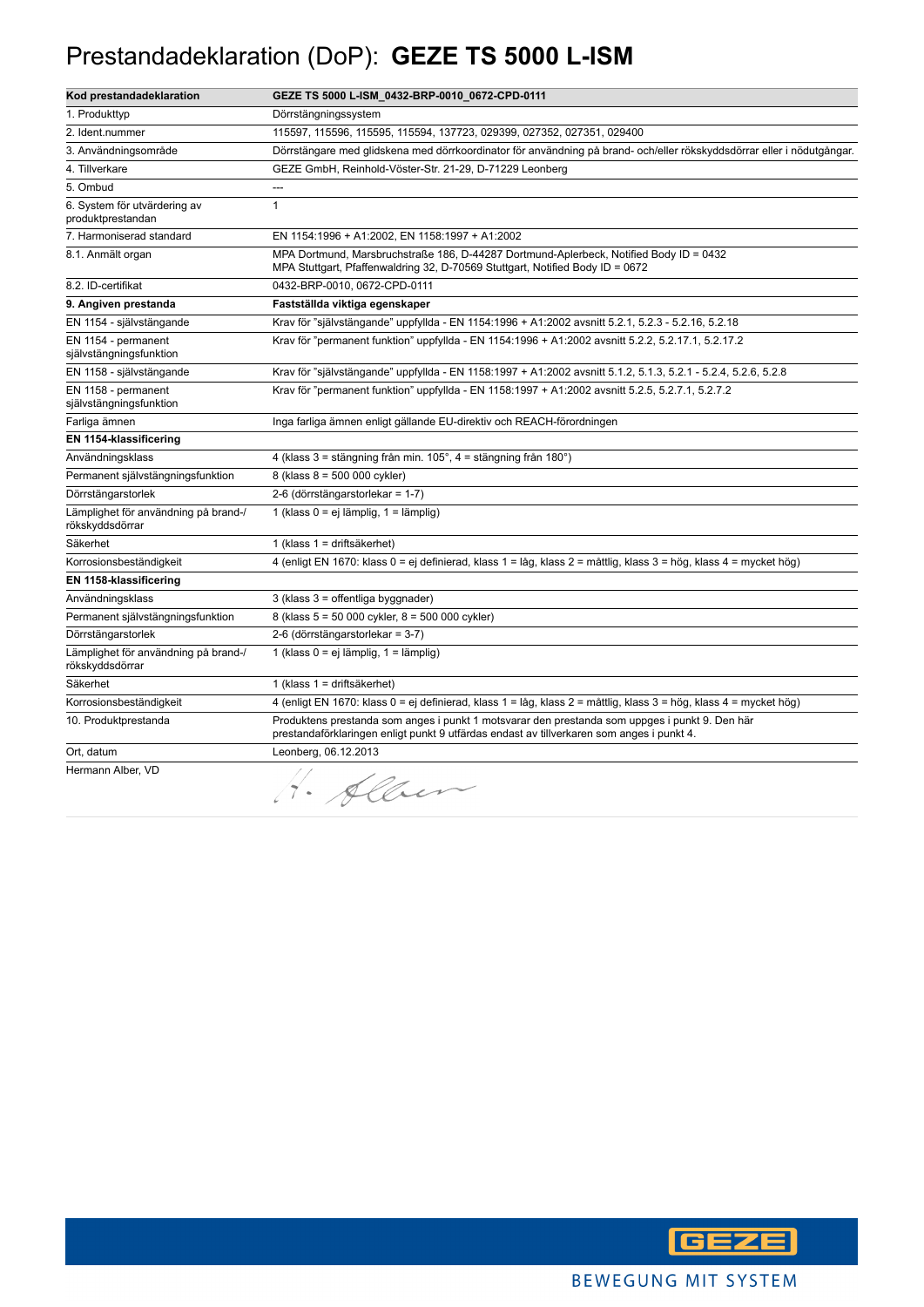### Vyhlásenie o parametroch (DoP): **GEZE TS 5000 L-ISM**

| Identifikácia Vyhlásenie o<br>parametroch                   | GEZE TS 5000 L-ISM_0432-BRP-0010_0672-CPD-0111                                                                                                                                  |
|-------------------------------------------------------------|---------------------------------------------------------------------------------------------------------------------------------------------------------------------------------|
| 1. Druh výrobku                                             | Dverný samozatvárač                                                                                                                                                             |
| 2. Identifikačné číslo                                      | 115597, 115596, 115595, 115594, 137723, 029399, 027352, 027351, 029400                                                                                                          |
| 3. Účel použitia                                            | Prostriedok na zatváranie dverí s klznou lištou s regulátorom zatvárania pre použitie na protipožiarne a/alebo dymotesné<br>dvere alebo na únikové dvere                        |
| 4. Výrobca                                                  | GEZE GmbH, Reinhold-Vöster-Str. 21-29, D-71229 Leonberg                                                                                                                         |
| 5. Splnomocnená osoba                                       | ---                                                                                                                                                                             |
| 6. Systém posudzovania nemennosti<br>parametrov výrobku     | $\mathbf{1}$                                                                                                                                                                    |
| 7. Harmonizovaná norma                                      | EN 1154:1996 + A1:2002, EN 1158:1997 + A1:2002                                                                                                                                  |
| 8.1. Notifikovaná osoba                                     | MPA Dortmund, Marsbruchstraße 186, D-44287 Dortmund-Aplerbeck, Notified Body ID = 0432<br>MPA Stuttgart, Pfaffenwaldring 32, D-70569 Stuttgart, Notified Body ID = 0672         |
| 8.2. ID certifikát                                          | 0432-BRP-0010, 0672-CPD-0111                                                                                                                                                    |
| 9. Deklarované parametre                                    | Stanovené podstatné vlastnosti                                                                                                                                                  |
| EN 1154 - samozatváracie                                    | Požiadavky "samozatváracie" splnené - EN 1154:1996 + A1:2002 odseky 5.2.1, 5.2.3 - 5.2.16, 5.2.18                                                                               |
| EN 1154 - Trvalá funkcia samozatvárania                     | Požiadavky "trvalá funkcia" splnené - EN 1154:1996 + A1:2002 odseky 5.2.2, 5.2.17.1, 5.2.17.2                                                                                   |
| EN 1158 - samozatváracie                                    | Požiadavky "samozatváracie" splnené- EN 1158:1997 + A1:2002 odseky 6.1.2 - 5.1.3, 5.4.1 - 5.2.2, 5.2.5 - 5.2.13                                                                 |
| EN 1158 - Trvalá funkcia samozatvárania                     | Požiadavky "trvalá funkcia" splnené - EN 1158:1997 + A1:2002 odseky 5.2.5, 5.2.7.1, 5.2.7.2                                                                                     |
| Nebezpečné látky                                            | Neobsahuje žiadne nebezpečné látky v zmysle Smerníc EU a Nariadenia REACH                                                                                                       |
| EN 1154 Klasifikácia                                        |                                                                                                                                                                                 |
| Trieda použitia                                             | 4 (trieda 3 = zatváranie z min. 105°, 4 = zatváranie zo 180°)                                                                                                                   |
| Trvalá funkcia samozatvárania                               | 8 (trieda 8 = 500.000 cyklov)                                                                                                                                                   |
| Veľkosť dverného zatvárača                                  | 2-6 (veľkosti dverných zatváračov = 1-7)                                                                                                                                        |
| Spôsobilosť na použite na protipožiarne/<br>dymotesné dvere | 1 (trieda $0 =$ nevhodné, 1 = vhodné)                                                                                                                                           |
| Bezpečnosť                                                  | 1 (trieda 1 = užívacia bezpečnosť)                                                                                                                                              |
| Odolnosť voči korózii                                       | 4 (podľa EN 1670: trieda 0 = nedefinovaná, trieda1 = nízka, trieda 2 stredná, trieda3 = vysoká, trieda 4 = veľmi vysoká)                                                        |
| EN 1158 Klasifikácia                                        |                                                                                                                                                                                 |
| Trieda použitia                                             | 3 (trieda 3 = verejné budovy)                                                                                                                                                   |
| Trvalá funkcia samozatvárania                               | 8 (trieda 5 = 50.000 cyklov, 8 = 500.000 cyklov)                                                                                                                                |
| Veľkosť dverného zatvárača                                  | 2-6 (veľkosti dverných zatváračov = 3-7)                                                                                                                                        |
| Spôsobilosť na použite na protipožiarne/<br>dymotesné dvere | 1 (trieda 0 = nevhodné, 1 = vhodné)                                                                                                                                             |
| Bezpečnosť                                                  | 1 (trieda 1 = užívacia bezpečnosť)                                                                                                                                              |
| Odolnosť voči korózii                                       | 4 (podľa EN 1670: trieda 0 = nedefinovaná, trieda1 = nízka, trieda 2 stredná, trieda3 = vysoká, trieda 4 = veľmi vysoká)                                                        |
| 10. Parametre výrobku                                       | Parametre výrobku podľa č. 1 sú v zhode s deklarovanými parametrami podľa č. 9. Toto vyhlásenie o parametroch sa<br>vydáva na výhradnú zodpovednosť výrobcu uvedeného b bode 4. |
| Miesto, dátum                                               | Leonberg, 06.12.2013                                                                                                                                                            |
| Hermann Alber, konateľ                                      | H. Alben                                                                                                                                                                        |

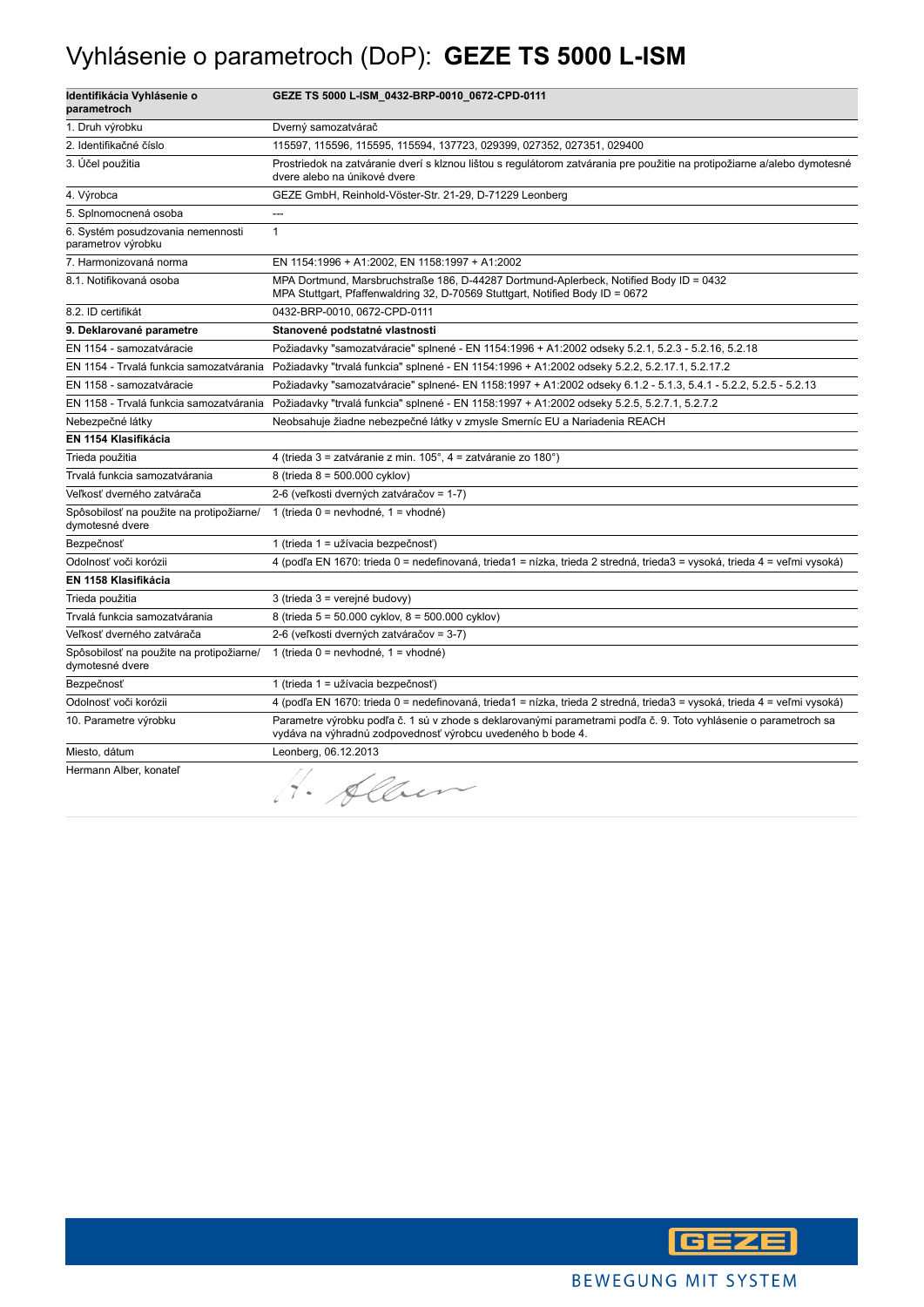# Izjava o delovanju (DoP): **GEZE TS 5000 L-ISM**

| Karakteristika - izjava o delovanju                           | GEZE TS 5000 L-ISM_0432-BRP-0010_0672-CPD-0111                                                                                                                              |
|---------------------------------------------------------------|-----------------------------------------------------------------------------------------------------------------------------------------------------------------------------|
| 1. Vrsta izdelka                                              | Sistem za zapiranje vrat                                                                                                                                                    |
| 2. ID-številke                                                | 115597, 115596, 115595, 115594, 137723, 029399, 027352, 027351, 029400                                                                                                      |
| 3. Namen uporabe                                              | Zapiralo za vrata z drsno tirnico in regulatorjem zapiranja za protipožarna in/ali protidimna vrata ali vrata za izhod v sili                                               |
| 4. Proizvajalec                                               | GEZE GmbH, Reinhold-Vöster-Str. 21-29, D-71229 Leonberg                                                                                                                     |
| 5. Pooblaščena oseba                                          | ---                                                                                                                                                                         |
| 6. Sistem za oceno delovanja                                  | $\mathbf{1}$                                                                                                                                                                |
| 7. Usklajeni standard                                         | EN 1154:1996 + A1:2002, EN 1158:1997 + A1:2002                                                                                                                              |
| 8.1. Priglašeni organ                                         | MPA Dortmund, Marsbruchstraße 186, D-44287 Dortmund-Aplerbeck, Notified Body ID = 0432<br>MPA Stuttgart, Pfaffenwaldring 32, D-70569 Stuttgart, Notified Body ID = 0672     |
| 8.2. ID-certifikat                                            | 0432-BRP-0010, 0672-CPD-0111                                                                                                                                                |
| 9. Izjava o delovanju                                         | Ugotovljene bistvene značilnosti                                                                                                                                            |
| EN 1154 - Samodejno zapiranje                                 | Zahteve za "samodejno zapiranje" so izpolnjene - EN 1154:1996 + A1:2002 odseki 5.2.1, 5.2.3 - 5.2.16, 5.2.18                                                                |
| EN 1154 - Trajno delovanje<br>samodejnega zapiranja           | Zahteve za "trajno delovanje" so izpolnjene - EN 1154:1996 + A1:2002 odseki 5.2.2, 5.2.17.1, 5.2.17.2                                                                       |
| EN 1158 - Samodejno zapiranje                                 | Zahteve za "samodejno zapiranje" so izpolnjene - EN 1158:1997 + A1:2002 odseki 5.1.2, 5.1.3, 5.2.1 - 5.2.4, 5.2.6, 5.2.8                                                    |
| EN 1158 - Trajno delovanje<br>samodejnega zapiranja           | Zahteve za "trajno delovanje" so izpolnjene - EN 1158:1997 + A1:2002 odseki 5.2.5, 5.2.7.1 - 5.2.7.2                                                                        |
| Nevarne snovi                                                 | Ni nevarnih snovi v smislu ES-direktive in uredbe REACH                                                                                                                     |
| Klasifikacija EN 1154                                         |                                                                                                                                                                             |
| Razred uporabe                                                | 4 (razred 3 = zapiranje iz najm. 105°, 4 = zapiranje iz 180°)                                                                                                               |
| Trajno delovanje samodejnega zapiranja                        | 8 (razred 8 = 500.000 ciklusov)                                                                                                                                             |
| Velikost zapirala za vrata                                    | 2-6 (velikosti zapiral za vrata = 1-7)                                                                                                                                      |
| Primernost za uporabo na protipožarnih/<br>protidimnih vratih | 1 (razred $0 = ni$ primerno, $1 = pi$ merno)                                                                                                                                |
| Varnost                                                       | 1 (razred $1 =$ varnost za uporabo)                                                                                                                                         |
| Odpornost proti koroziji                                      | 4 (v skladu z EN 1670: Razred 0 = ni opredeljena, razred 1 = majhna, razred 2 srednja, razred 3 = visoka, razred 4 = zelo<br>visoka)                                        |
| Klasifikacija EN 1158                                         |                                                                                                                                                                             |
| Razred uporabe                                                | 3 (razred 3 = javna zgradba)                                                                                                                                                |
| Trajno delovanje samodejnega zapiranja                        | 8 (razred 5 = 50.000 ciklusov, 8 = 500.000 ciklusov)                                                                                                                        |
| Velikost zapirala za vrata                                    | 2-6 (velikosti zapiral za vrata = 3-7)                                                                                                                                      |
| Primernost za uporabo na protipožarnih/<br>protidimnih vratih | 1 (razred $0 = ni$ primerno, $1 = pi$ merno)                                                                                                                                |
| Varnost                                                       | 1 (razred $1 =$ varnost za uporabo)                                                                                                                                         |
| Odpornost proti koroziji                                      | 4 (v skladu z EN 1670: Razred 0 = ni opredeljena, razred 1 = majhna, razred 2 srednja, razred 3 = visoka, razred 4 = zelo<br>visoka)                                        |
| 10. Delovanje izdelka                                         | Delovanje izdelka v skladu s št. 1 ustreza delovanju, navedenem v št. 9. Odgovoren za sestavo izjave o delovanju po št.<br>9 je proizvajalec sam in sicer v skladu s št. 4. |
| Kraj, datum                                                   | Leonberg, 06.12.2013                                                                                                                                                        |
| Hermann Alber, direktor                                       | Alben<br>$\Delta$                                                                                                                                                           |

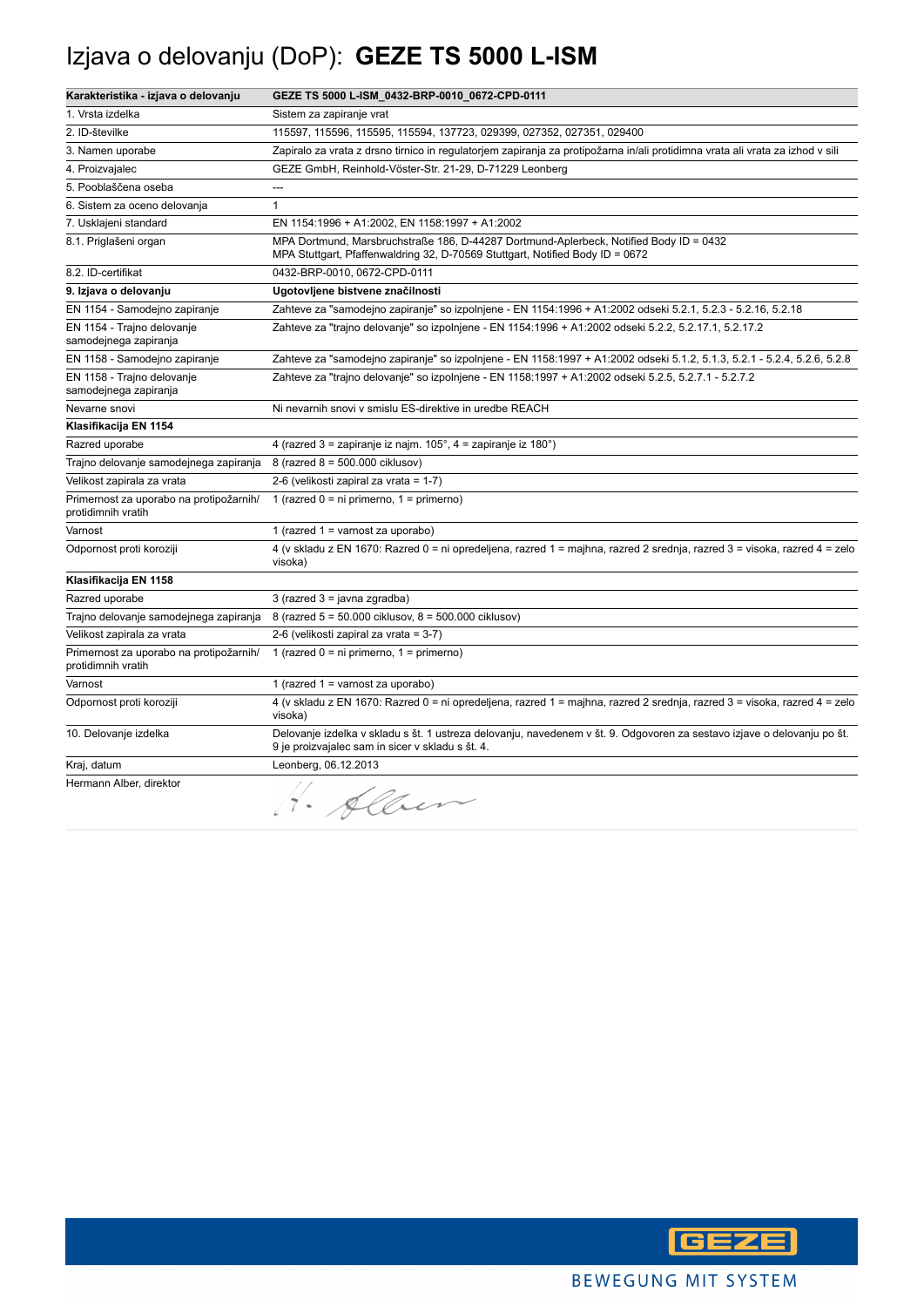### Declaración de rendimiento (DoP): **GEZE TS 5000 L-ISM**

| Identificación declaración de<br>rendimiento             | GEZE TS 5000 L-ISM_0432-BRP-0010_0672-CPD-0111                                                                                                                                                          |
|----------------------------------------------------------|---------------------------------------------------------------------------------------------------------------------------------------------------------------------------------------------------------|
| 1. Tipo de producto                                      | Sistema de cierrapuertas                                                                                                                                                                                |
| 2. Nº de identificación                                  | 115597, 115596, 115595, 115594, 137723, 029399, 027352, 027351, 029400                                                                                                                                  |
| 3. Finalidad                                             | Dispositivo cierrapuertas con guía deslizante y regulador de secuencia de cierre para el empleo en puertas cortafuegos y<br>cortahumos o puertas de vías de evacuación                                  |
| 4. Fabricante                                            | GEZE GmbH, Reinhold-Vöster-Str. 21-29, D-71229 Leonberg                                                                                                                                                 |
| 5. Mandatario                                            |                                                                                                                                                                                                         |
| 6. Sistema para evaluar la resistencia de<br>rendimiento | $\overline{1}$                                                                                                                                                                                          |
| 7. Norma armonizada                                      | EN 1154:1996 + A1:2002, EN 1158:1997 + A1:2002                                                                                                                                                          |
| 8.1. Organismo notificado                                | MPA Dortmund, Marsbruchstraße 186, D-44287 Dortmund-Aplerbeck, Notified Body ID = 0432<br>MPA Stuttgart, Pfaffenwaldring 32, D-70569 Stuttgart, Notified Body ID = 0672                                 |
| 8.2. Certificado ID                                      | 0432-BRP-0010, 0672-CPD-0111                                                                                                                                                                            |
| 9. Rendimiento declarado                                 | Características principales constatadas                                                                                                                                                                 |
| EN 1154 - Cierre automático                              | Requisitos "cierre automático" cumplidos - EN 1154:1996 + A1:2002 Apartados 5.2.1, 5.2.3 - 5.2.16, 5.2.18                                                                                               |
| EN 1154 - Función permanente del<br>cierre automático    | Requisitos "función permanente" cumplidos - EN 1154:1996 + A1:2002 Apartados 5.2.2, 5.2.17.1, 5.2.17.2                                                                                                  |
| EN 1158 - Cierre automático                              | Requisitos "cierre automático" cumplidos - EN 1158:1997 + A1:2002 Apartados 5.1.2, 5.1.3, 5.2.1 - 5.2.4, 5.2.6, 5.2.8                                                                                   |
| EN 1158 - Función permanente del<br>cierre automático    | Requisitos "función permanente" cumplidos - EN 1158:1997 + A1:2002 Apartados 5.2.5, 5.2.7.1 - 5.2.7.2                                                                                                   |
| Sustancias peligrosas                                    | No contiene sustancias peligrosas conforme a las directivas CE y el reglamento REACH                                                                                                                    |
| Clasificación EN 1154-1                                  |                                                                                                                                                                                                         |
| Clase de aplicación                                      | 4 (Clase $3 =$ Cierre de mín. $105^\circ$ , $4 =$ Cierre de $180^\circ$ )                                                                                                                               |
| Función permanente del autocierre                        | 8 (clase $8 = 500.000$ ciclos)                                                                                                                                                                          |
| Tamaño del cierrapuertas                                 | 2-6 (Tamaños del cierrapuertas= 1-7)                                                                                                                                                                    |
| y cortafuegos                                            | Idoneidad para el empleo en cortahumos $1$ (clase $0 =$ no adecuado, $1 =$ adecuado)                                                                                                                    |
| Seguridad                                                | 1 (clase 1 = seguridad de empleo)                                                                                                                                                                       |
| Resistencia a la corrosión                               | 4 (conforme a EN 1670: Clase 0 = no definida, clase 1 = escasa, clase 2 media, clase 3 = alta, clase 4 = muy alta)                                                                                      |
| Clasificación EN 1158-1                                  |                                                                                                                                                                                                         |
| Clase de aplicación                                      | 3 (clase 3 = edificio público)                                                                                                                                                                          |
| Función permanente del autocierre                        | 8 (clase $5 = 50.000$ ciclos, $8 = 500.000$ ciclos)                                                                                                                                                     |
| Tamaño del cierrapuertas                                 | 2-6 (Tamaños del cierrapuertas= 3-7)                                                                                                                                                                    |
| y cortafuegos                                            | Idoneidad para el empleo en cortahumos $1$ (clase $0 =$ no adecuado, $1 =$ adecuado)                                                                                                                    |
| Seguridad                                                | 1 (clase 1 = seguridad de empleo)                                                                                                                                                                       |
| Resistencia a la corrosión                               | 4 (conforme a EN 1670: Clase 0 = no definida, clase 1 = escasa, clase 2 media, clase 3 = alta, clase 4 = muy alta)                                                                                      |
| 10. Rendimiento producto                                 | El rendimiento del producto nº 1 se corresponde con la potencia declarada según nº 9. El fabricante es responsable<br>exclusivo, según nº 4, de redactar la declaración de rendimiento conforme a nº 9. |
| Lugar, fecha                                             | Leonberg, 06.12.2013                                                                                                                                                                                    |
| Hermann Alber, Director                                  | 1. Alben                                                                                                                                                                                                |

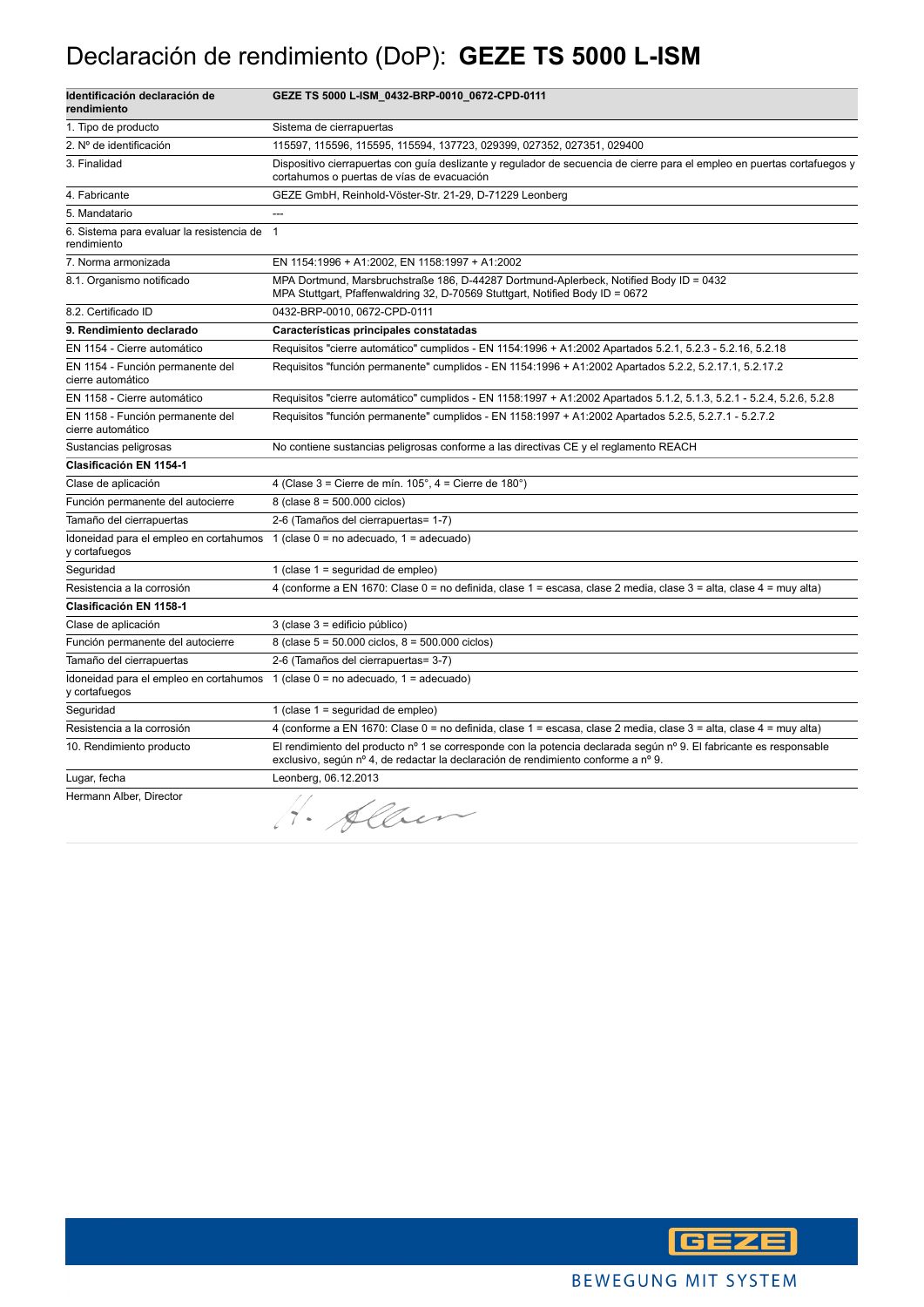### Teljesítmény nyilatkozat (DoP): **GEZE TS 5000 L-ISM**

| Teljesítmény nyilatkozat ismertetőjel                               | GEZE TS 5000 L-ISM_0432-BRP-0010_0672-CPD-0111                                                                                                                                                         |
|---------------------------------------------------------------------|--------------------------------------------------------------------------------------------------------------------------------------------------------------------------------------------------------|
| 1. Termékfajta                                                      | Ajtócsukó rendszer                                                                                                                                                                                     |
| 2. Azonosító számok                                                 | 115597, 115596, 115595, 115594, 137723, 029399, 027352, 027351, 029400                                                                                                                                 |
| 3. Az alkalmazás célja                                              | Csúszósínes ajtócsukó csukás-sorrend szabályozóval tűz- és/vagy füstvédő ajtókon vagy menekülő ajtókon történő<br>alkalmazáshoz                                                                        |
| 4. Gyártó                                                           | GEZE GmbH, Reinhold-Vöster-Str. 21-29, D-71229 Leonberg                                                                                                                                                |
| 5. Felhatalmazott                                                   | ---                                                                                                                                                                                                    |
| 6. Teljesítmény állandóság értékelésére<br>szolgáló rendszer        | $\mathbf{1}$                                                                                                                                                                                           |
| 7. Harmonizált szabvány                                             | EN 1154:1996 + A1:2002, EN 1158:1997 + A1:2002                                                                                                                                                         |
| 8.1. Bejelentett szervezet                                          | MPA Dortmund, Marsbruchstraße 186, D-44287 Dortmund-Aplerbeck, Notified Body ID = 0432<br>MPA Stuttgart, Pfaffenwaldring 32, D-70569 Stuttgart, Notified Body ID = 0672                                |
| 8.2. Tanúsítvány azonosító                                          | 0432-BRP-0010, 0672-CPD-0111                                                                                                                                                                           |
| 9. Nyilatkozott teljesítmény                                        | Meghatározott alapvető jellemzők                                                                                                                                                                       |
| EN 1154 - automatikusan záródó                                      | Az "automatikusan záródó" követelményeknek megfelel - EN 1154:1996 + A1:2002, 5.2.1, 5.2.3 - 5.2.16, 5.2.18<br>szakaszok                                                                               |
| működése                                                            | EN 1154 - az automatikus záródás tartós A "tartós működés" követelményeinek megfelel - EN 1154:1996 + A1:2002, 5.2.2, 5.2.17.1, 5.2.17.2 szakaszok                                                     |
| EN 1158 - automatikusan záródó                                      | Az "automatikusan záródó" követelményeknek megfelel - EN 1158:1997 + A1:2002, 5.1.2, 5.1.3, 5.2.1 - 5.2.4, 5.2.6, 5.2.8<br>szakaszok                                                                   |
| EN 1158 - az automatikus záródás tartós<br>működése                 | A "tartós működés" követelményeinek megfelel - EN 1158:1997 + A1:2002, 5.2.5, 5.2.7.1 - 5.2.7.2 szakaszok                                                                                              |
| Veszélyes anyagok                                                   | Az EK-irányelvek és REACH-rendelkezés értelmében nem veszélyes anyagok                                                                                                                                 |
| EN 1154 osztályba sorolás                                           |                                                                                                                                                                                                        |
| Alkalmazási osztály                                                 | 4 (3. osztály = záródás min. 105°-ból, 4 = záródás 180°-ból)                                                                                                                                           |
| Az automatikus záródás tartós<br>működése                           | 8 (8. osztály = 500.000 ciklus)                                                                                                                                                                        |
| Ajtócsukó mérete                                                    | 2-6 (ajtócsukó méretei = 1-7)                                                                                                                                                                          |
| Tűz- és füstgátló ajtókon történő<br>alkalmazáshoz való alkalmasság | 1 (0. osztály = nem alkalmas, 1 = alkalmas)                                                                                                                                                            |
| Biztonság                                                           | 1 (1. osztály = használati biztonság)                                                                                                                                                                  |
| Korrózióállóság                                                     | 4 (EN 1670 szerint: 0. osztály = nincs meghatározva, 1. osztály = alacsony, 2. osztály = közepes, 3. osztály = magas, 4.<br>osztály = nagyon magas)                                                    |
| EN 1158 osztályba sorolás                                           |                                                                                                                                                                                                        |
| Alkalmazási osztály                                                 | 3 (3. osztály = középületek)                                                                                                                                                                           |
| Az automatikus záródás tartós<br>működése                           | 8 (5. osztály = 50.000 ciklus, 8 = 500.000 ciklus)                                                                                                                                                     |
| Ajtócsukó mérete                                                    | 2-6 (ajtócsukó méretei = 3-7)                                                                                                                                                                          |
| Tűz- és füstgátló ajtókon történő<br>alkalmazáshoz való alkalmasság | 1 (0. osztály = nem alkalmas, 1 = alkalmas)                                                                                                                                                            |
| Biztonság                                                           | 1 (1. osztály = használati biztonság)                                                                                                                                                                  |
| Korrózióállóság                                                     | 4 (EN 1670 szerint: 0. osztály = nincs meghatározva, 1. osztály = alacsony, 2. osztály = közepes, 3. osztály = magas, 4.<br>osztály = nagyon magas)                                                    |
| 10. Termék teljesítménye                                            | A termék 1. sz. szerinti teljesítménye megfelel a 9. sz. szerinti nyilatkozott teljesítménynek. A 9. sz. szerinti teljesítmény<br>nyilatkozat készítéséért egyedül a 4. sz. szerinti gyártó a felelős. |
| Hely, dátum                                                         | Leonberg, 06.12.2013                                                                                                                                                                                   |
| Hermann Alber, ügyvezető                                            | Albert                                                                                                                                                                                                 |

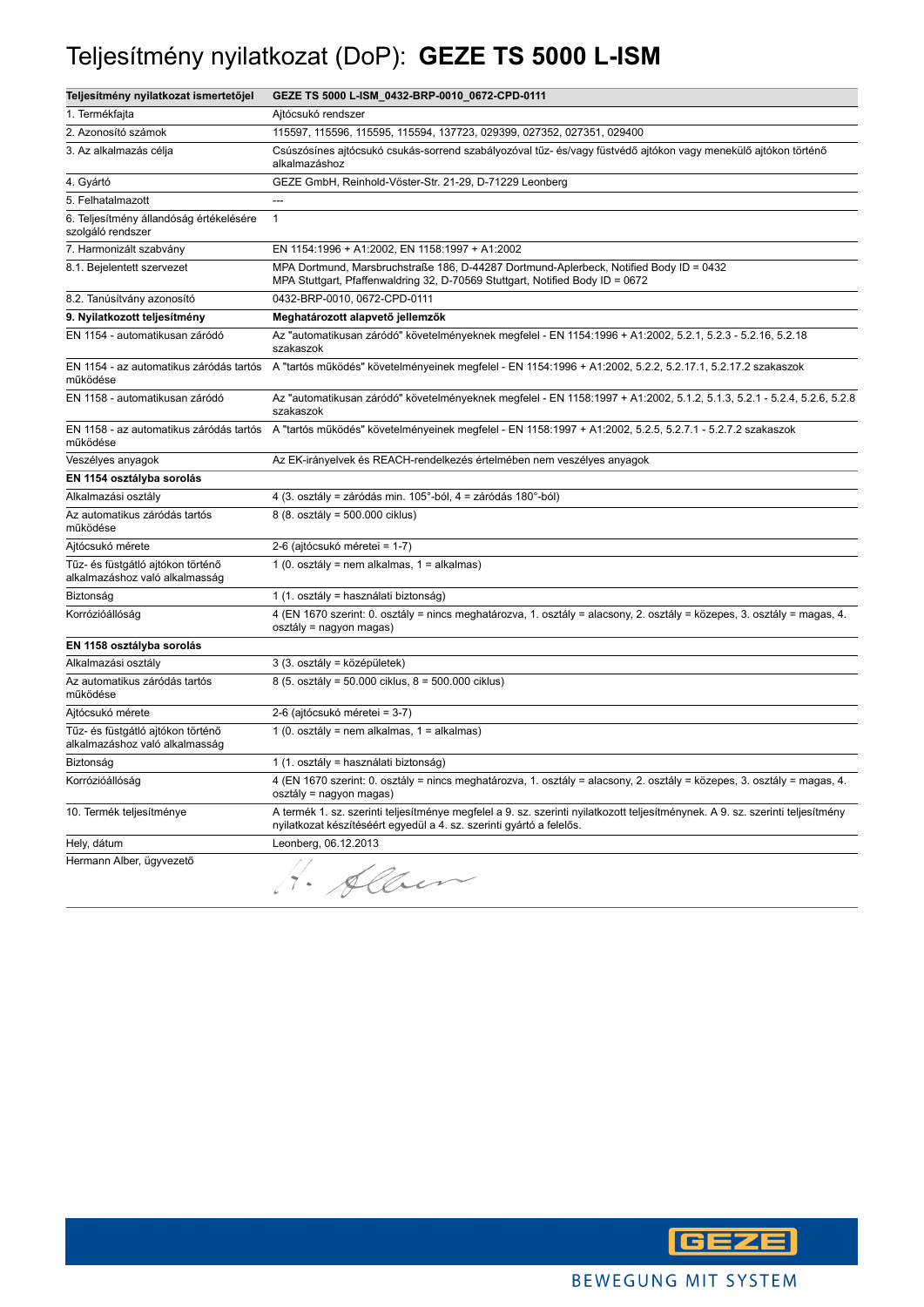# декларация за мощност (DoP): **GEZE TS 5000 L-ISM**

| Означение декларация за мощност                           | GEZE TS 5000 L-ISM_0432-BRP-0010_0672-CPD-0111                                                                                                                                          |
|-----------------------------------------------------------|-----------------------------------------------------------------------------------------------------------------------------------------------------------------------------------------|
| 1. Вид продукт                                            | Система за затваряне на вратата                                                                                                                                                         |
| 2. Идентификационен номер                                 | 115597, 115596, 115595, 115594, 137723, 029399, 027352, 027351, 029400                                                                                                                  |
| 3. Цел на използване                                      | Средство за затваряне на врати с плъзгаща релса с регулатор на последователността на затваряне за използване<br>на пожаро- и димозащитни врати и/или на врати на спасителни пътища      |
| 4. Производител                                           | GEZE GmbH, Reinhold-Vöster-Str. 21-29, D-71229 Leonberg                                                                                                                                 |
| 5. Упълномощено лице                                      | $\overline{a}$                                                                                                                                                                          |
| 6. Система за оценка на<br>устойчивостта при работа       | $\mathbf{1}$                                                                                                                                                                            |
| 7. Хармонизиран стандарт                                  | EN 1154:1996 + A1:2002, EN 1158:1997 + A1:2002                                                                                                                                          |
| 8.1. Нотифициран орган                                    | MPA Dortmund, Marsbruchstraße 186, D-44287 Dortmund-Aplerbeck, Notified Body ID = 0432<br>MPA Stuttgart, Pfaffenwaldring 32, D-70569 Stuttgart, Notified Body ID = 0672                 |
| 8.2. ID сертификат                                        | 0432-BRP-0010, 0672-CPD-0111                                                                                                                                                            |
| 9. Декларирана мощност                                    | Установени съществени белези                                                                                                                                                            |
| EN 1154 - Автоматично затварящи се                        | Изпълнени изисквания "автоматично затварящи се" - EN 1154:1996 + A1:2002 раздели 5.2.1, 5.2.3 - 5.2.16, 5.2.18                                                                          |
| EN 1154 - Постоянна функция на<br>автоматично затваряне   | Изпълнени изисквания "постоянна функция" - EN 1154:1996 + A1:2002 раздели 5.2.2, 5.2.17.1, 5.2.17.2                                                                                     |
| EN 1158 - Автоматично затварящи се                        | Изпълнени изисквания "автоматично затварящи се" - EN 1158:1997 + A1:2002 раздели 5.1.2, 5.1.3, 5.2.1 - 5.2.4,<br>5.2.6, 5.2.8                                                           |
| EN 1158 - Постоянна функция на<br>автоматично затваряне   | Изпълнени изисквания "постоянна функция" - EN 1158:1997 + A1:2002 раздели 5.2.5, 5.2.7.1 - 5.2.7.2                                                                                      |
| Опасни субстанции                                         | Без опасни субстанции по смисъла на директивите на ЕО и разпоредба REACH                                                                                                                |
| <b>EN 1154 Класифициране</b>                              |                                                                                                                                                                                         |
| Клас приложение                                           | 4 (клас 3 = затваряне от мин. $105^\circ$ , 4 = затваряне от $180^\circ$ )                                                                                                              |
| Постоянна функция на автоматично<br>затваряне             | 8 (клас 8 = 500 000 цикъла)                                                                                                                                                             |
| Размер на устройството за затваряне<br>на вратата         | 2-6 (размери на устройството за затваряне на вратата = 1-7)                                                                                                                             |
| Пригодност за използване на пожаро-/<br>димозащитни врати | 1 (клас 0 = не подходящи, 1 = подходящи)                                                                                                                                                |
| Безопасност                                               | 1 (клас 1 = безопасност при използване)                                                                                                                                                 |
| Корозионна устойчивост                                    | 4 (съгласно EN 1670: клас 0 = не дефинирано, клас 1 = нисък, клас 2 среден, клас 3 = висок, клас 4 = много висок)                                                                       |
| <b>EN 1158 Класифициране</b>                              |                                                                                                                                                                                         |
| Клас приложение                                           | 3 (клас 3 = обществено сграда)                                                                                                                                                          |
| Постоянна функция на автоматично<br>затваряне             | 8 (клас 5 = 50 000 цикъла, 8 = 500 000 цикъла)                                                                                                                                          |
| Размер на устройството за затваряне<br>на вратата         | 2-6 (размери на устройството за затваряне на вратата = 3-7)                                                                                                                             |
| Пригодност за използване на пожаро-/<br>димозащитни врати | 1 (клас 0 = не подходящи, 1 = подходящи)                                                                                                                                                |
| Безопасност                                               | 1 (клас 1 = безопасност при използване)                                                                                                                                                 |
| Корозионна устойчивост                                    | 4 (съгласно EN 1670: клас 0 = не дефинирано, клас 1 = нисък, клас 2 среден, клас 3 = висок, клас 4 = много висок)                                                                       |
| 10. Мощност на продукта                                   | Мощността на продукта според № 1 съответства на декларираната мощност според № 9. Отговорен за съставяне<br>на декларация за мощност според № 9 е единствено производителят според № 4. |
| Населено място, дата                                      | Leonberg, 06.12.2013                                                                                                                                                                    |
| Херман Албер, търговски директор                          | H. Alben                                                                                                                                                                                |

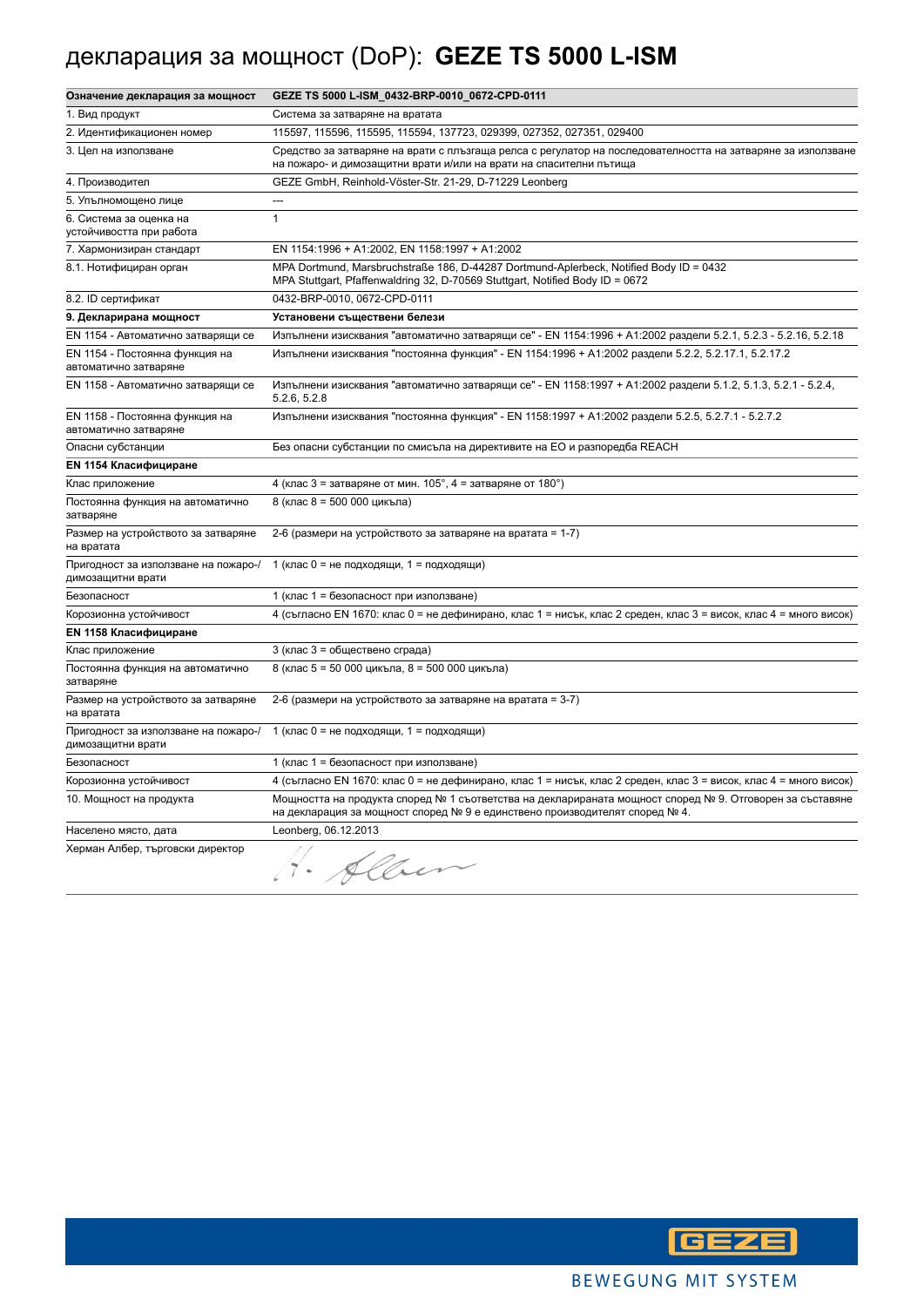### Ydeevnedeklaration (DoP): **GEZE TS 5000 L-ISM**

| Identifikation ydeevnedeklaration                   | GEZE TS 5000 L-ISM_0432-BRP-0010_0672-CPD-0111                                                                                                                                  |
|-----------------------------------------------------|---------------------------------------------------------------------------------------------------------------------------------------------------------------------------------|
| 1. Produktart                                       | Dørlukkersystem                                                                                                                                                                 |
| 2. Id-numre                                         | 115597, 115596, 115595, 115594, 137723, 029399, 027352, 027351, 029400                                                                                                          |
| 3. Anvendelsesformål                                | Dørlukkeudstyr med glideskinne med lukkesekvensregulator til brug på brand- og/eller røgdøre eller på flugtvejsdøre                                                             |
| 4. Producent                                        | GEZE GmbH, Reinhold-Vöster-Str. 21-29, D-71229 Leonberg                                                                                                                         |
| 5. Befuldmægtiget                                   | ---                                                                                                                                                                             |
| 6. System til vurdering af<br>ydelsesbestandigheden | $\mathbf{1}$                                                                                                                                                                    |
| 7. Harmoniseret standard                            | EN 1154:1996 + A1:2002, EN 1158:1997 + A1:2002                                                                                                                                  |
| 8.1. Notificeret organ                              | MPA Dortmund, Marsbruchstraße 186, D-44287 Dortmund-Aplerbeck, Notified Body ID = 0432<br>MPA Stuttgart, Pfaffenwaldring 32, D-70569 Stuttgart, Notified Body ID = 0672         |
| 8.2. Id certifikat                                  | 0432-BRP-0010, 0672-CPD-0111                                                                                                                                                    |
| 9. Deklareret ydeevne                               | Konstaterede væsentlige egenskaber                                                                                                                                              |
| EN 1154 - Selvlukkende                              | Krav "selvlukkende" opfyldt - EN 1154:1996 + A1:2002 afsnit 5.2.1, 5.2.3 - 5.2.16, 5.2.18                                                                                       |
| EN 1154 - Selvlukkende kontinuerlig<br>funktion     | Krav "kontinuerlig funktion" opfyldt - EN 1154:1996 + A1:2002 afsnit 5.2.2, 5.2.17.1, 5.2.17.2                                                                                  |
| EN 1158 - Selvlukkende                              | Krav "selvlukkende" opfyldt - EN 1158:1997 + A1:2002 afsnit 5.1.2, 5.1.3, 5.2.1 - 5.2.4, 5.2.6, 5.2.8                                                                           |
| EN 1158 - Selvlukkende kontinuerlig<br>funktion     | Krav "kontinuerlig funktion" opfyldt - EN 1158:1997 + A1:2002 afsnit 5.2.5, 5.2.7.1 - 5.2.7.2                                                                                   |
| Farlige substanser                                  | Ingen farlige substanser iht. EF-direktiver og REACH-forordningen                                                                                                               |
| <b>EN 1154 Klassificering</b>                       |                                                                                                                                                                                 |
| Anvendelsesklasse                                   | 4 (klasse $3 =$ lukning fra min. $105^\circ$ , $4 =$ lukning fra $180^\circ$ )                                                                                                  |
| Selvlukkende kontinuerlig funktion                  | 8 (klasse 8 = 500.000 cyklusser)                                                                                                                                                |
| Dørlukkerstørrelse                                  | 2-6 (dørlukkerstørrelser = 1-7)                                                                                                                                                 |
| Egnet til brug på brand-/røgdøre                    | 1 (klasse $0 =$ ikke egnet, $1 =$ egnet)                                                                                                                                        |
| Sikkerhed                                           | 1 (klasse 1 = anvendelsessikkerhed)                                                                                                                                             |
| Korrosionsbestandighed                              | 4 (iht. EN 1670: Klasse 0 = ingen defineret, klasse 1 = lav, klasse 2 moderat, klasse 3 = høj, klasse 4 = meget høj)                                                            |
| <b>EN 1158 Klassificering</b>                       |                                                                                                                                                                                 |
| Anvendelsesklasse                                   | 3 (klasse 3 = offentlige bygninger)                                                                                                                                             |
| Selvlukkende kontinuerlig funktion                  | 8 (klasse 5 = 50.000 cyklusser, 8 = 500.000 cyklusser)                                                                                                                          |
| Dørlukkerstørrelse                                  | 2-6 (dørlukkerstørrelser = 3-7)                                                                                                                                                 |
| Egnet til brug på brand-/røgdøre                    | 1 (klasse $0 =$ ikke egnet, $1 =$ egnet)                                                                                                                                        |
| Sikkerhed                                           | 1 (klasse 1 = anvendelsessikkerhed)                                                                                                                                             |
| Korrosionsbestandighed                              | 4 (iht. EN 1670: Klasse 0 = ingen defineret, klasse 1 = lav, klasse 2 moderat, klasse 3 = høj, klasse 4 = meget høj)                                                            |
| 10. Produktets ydeevne                              | Produktets ydeevne iht. nr. 1 svarer til den deklarerede ydeevne iht. nr. 9. Ansvarlig for udarbejdelsen af<br>ydeevnedeklarationen iht. nr. 9 er alene producenten iht. nr. 4. |
| Sted, dato                                          | Leonberg, 06.12.2013                                                                                                                                                            |
| Hermann Alber, forretningsfører                     | · Alber                                                                                                                                                                         |

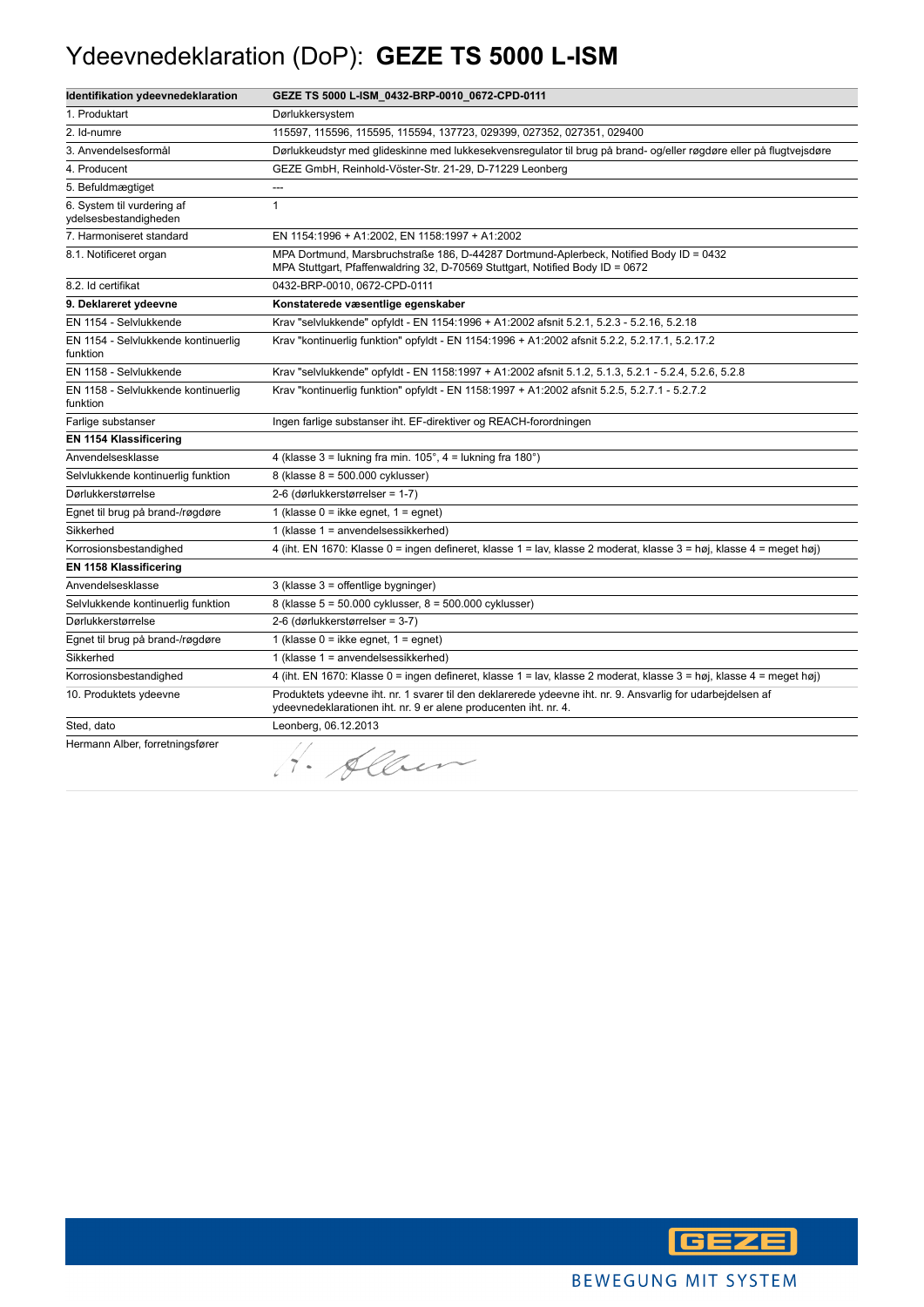### Toimimisviis (DoP): **GEZE TS 5000 L-ISM**

| Tähis / toimimisviis                            | GEZE TS 5000 L-ISM_0432-BRP-0010_0672-CPD-0111                                                                                                                          |
|-------------------------------------------------|-------------------------------------------------------------------------------------------------------------------------------------------------------------------------|
| 1. Toode                                        | Uksesulgursüsteem                                                                                                                                                       |
| 2. Tootenumber                                  | 115597, 115596, 115595, 115594, 137723, 029399, 027352, 027351, 029400                                                                                                  |
| 3. Kasutusotstarve                              | Liugsiiniga uksesulgur koos sulgumisregulaatoriga kasutamiseks tule- ja/või suitsutõkkeustel või evakuatsiooniustel                                                     |
| 4. Tootja                                       | GEZE GmbH, Reinhold-Vöster-Str. 21-29, D-71229 Leonberg                                                                                                                 |
| 5. Esindaja                                     |                                                                                                                                                                         |
| 6. Süsteem töökindluse hindamiseks              | $\mathbf{1}$                                                                                                                                                            |
| 7. Harmoniseeritud norm                         | EN 1154:1996 + A1:2002, EN 1158:1997 + A1:2002                                                                                                                          |
| 8.1. Teatatud asukoht                           | MPA Dortmund, Marsbruchstraße 186, D-44287 Dortmund-Aplerbeck, Notified Body ID = 0432<br>MPA Stuttgart, Pfaffenwaldring 32, D-70569 Stuttgart, Notified Body ID = 0672 |
| 8.2. ID-sertifikaat                             | 0432-BRP-0010, 0672-CPD-0111                                                                                                                                            |
| 9. Deklareeritud jõudlus                        | Kindlakstehtud olulised tunnused                                                                                                                                        |
| $EN$ 1154 - isesulguv                           | "Isesulguva" nõuded täidetud – EN 1154:1996 + A1:2002 peatükid 5.2.1, 5.2.3– 5.2.16, 5.2.18                                                                             |
| EN 1154 - isesulguva püsifunktsioon             | "Püsifunktsiooni" nõuded täidetud - EN 1154:1996 + A1:2002 peatükid 5.2.2, 5.2.17.1, 5.2.17.2                                                                           |
| EN 1158 - isesulguv                             | lsesulguva" nõuded täidetud – EN 1158:1997 + A1:2002 peatükid 5.1.2, 5.1.3, 5.2.1–5.2.4, 5.2.6, 5.2.8"                                                                  |
| EN 1158 - isesulguva püsifunktsioon             | "Püsifunktsiooni" nõuded täidetud - EN 1158:1997 + A1:2002 peatükid 5.2.5, 5.2.7.1-5.2.7.2                                                                              |
| Ohtlikud ained                                  | Pole ohtlikke aineid EL-i direktiivide ja REACH-i regulatsiooni mõttes                                                                                                  |
| EN 1154 klassifikatsioon                        |                                                                                                                                                                         |
| Kasutusklass                                    | 4 (klass $3 =$ sulgumine alates $105^{\circ}$ , $4 =$ sulgumine alates $180^{\circ}$ )                                                                                  |
| Isesulgumise püsifunktsioon                     | 8 (klass 8 = 500 000 tsüklit)                                                                                                                                           |
| Uksesulguri suurused                            | 2-6 (uksesulgurite suurused = $1-7$ )                                                                                                                                   |
| Sobivus kasutamiseks tule-/<br>suitsutõkkeustel | 1 (klass $0 = ei$ sobi, $1 =$ sobib)                                                                                                                                    |
| Kasutuskindlus                                  | 1 (klass $1 =$ kasutuskindel)                                                                                                                                           |
| Korrosioonikindlus                              | 4 (EN 1670 järgi: klass 0 = puudub, klass 1 = väike, klass 2 = keskmine, klass 3 = kõrge, klass 4 = väga kõrge)                                                         |
| <b>EN 1158 klassifikatsioon</b>                 |                                                                                                                                                                         |
| Kasutusklass                                    | $3$ (klass $3 =$ avalikud hooned)                                                                                                                                       |
| Isesulgumise püsifunktsioon                     | 8 (klass 5 = 50 000 tsüklit, 8 = 500 000 tsüklit)                                                                                                                       |
| Uksesulguri suurused                            | 2-6 (uksesulgurite suurused = $3-7$ )                                                                                                                                   |
| Sobivus kasutamiseks tule-/<br>suitsutõkkeustel | 1 (klass $0 = ei$ sobi, $1 =$ sobib)                                                                                                                                    |
| Kasutuskindlus                                  | 1 (klass $1 =$ kasutuskindel)                                                                                                                                           |
| Korrosioonikindlus                              | 4 (EN 1670 järgi: klass 0 = puudub, klass 1 = väike, klass 2 = keskmine, klass 3 = kõrge, klass 4 = väga kõrge)                                                         |
| 10. Toote jõudlus                               | Toote jõudlus (nr 1) on kooskõlas deklareeritud jõudlusega (nr 9). Jõudlusdeklaratsiooni (nr 9) koostamise eest vastutab<br>ainult tootja (nr 4).                       |
| Koht, kuupäev                                   | Leonberg, 06.12.2013                                                                                                                                                    |
| Hermann Alber, ärijuht                          | H. Alber                                                                                                                                                                |

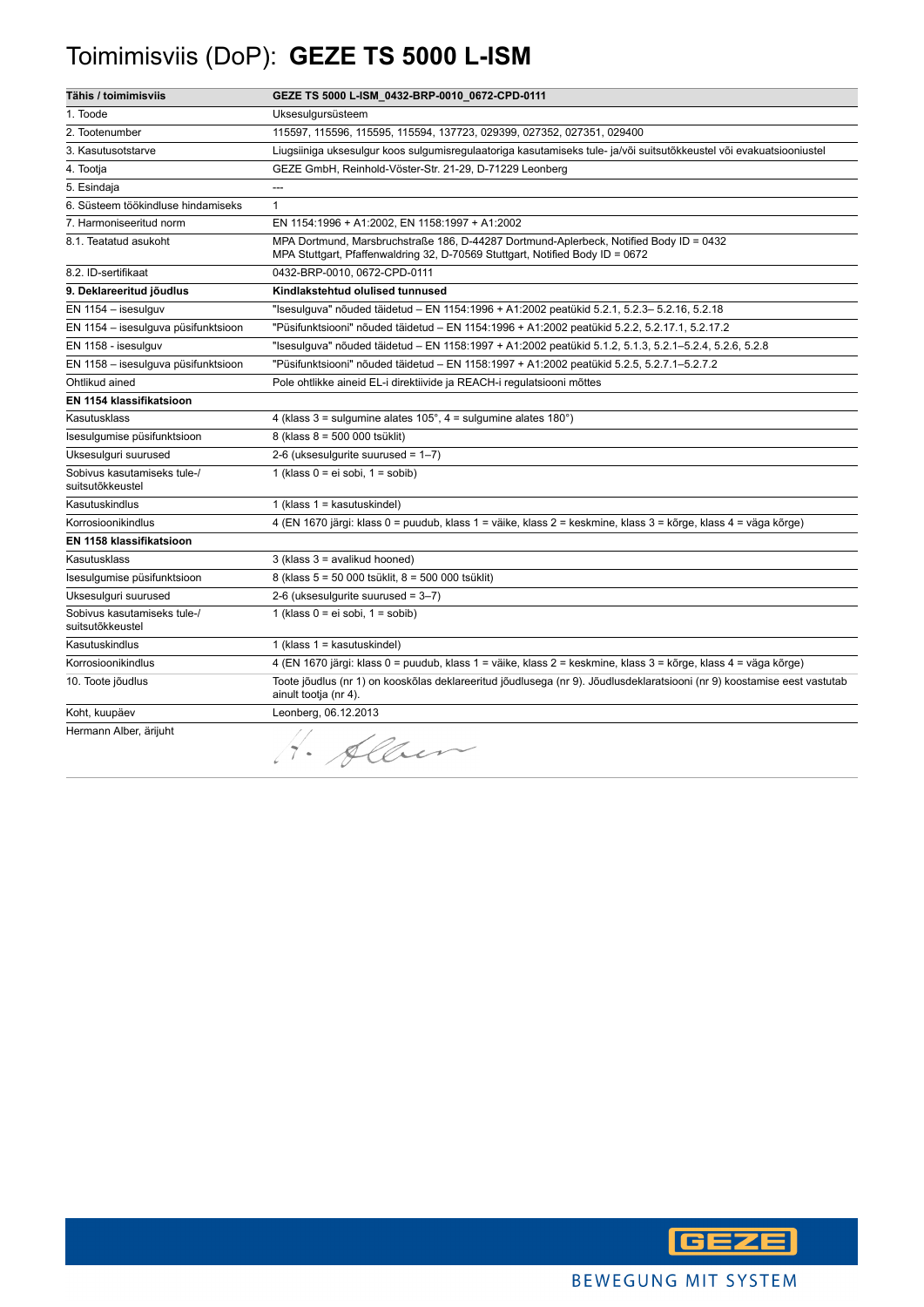### Toimintoselvitys (DoP): **GEZE TS 5000 L-ISM**

| <b>Tunnus toimintoselvitys</b>                   | GEZE TS 5000 L-ISM_0432-BRP-0010_0672-CPD-0111                                                                                                                          |
|--------------------------------------------------|-------------------------------------------------------------------------------------------------------------------------------------------------------------------------|
| 1. Tuotetyyppi                                   | Ovensulkijajärjestelmä                                                                                                                                                  |
| 2. Tunnusnumerot                                 | 115597, 115596, 115595, 115594, 137723, 029399, 027352, 027351, 029400                                                                                                  |
| 3. Käyttötarkoitus                               | Liukukiskolla ja sulkemisjärjestyksen säätimellä varustettu ovensulkija palo- ja/tai savusuojaoviin sekä pakotieoviin                                                   |
| 4. Valmistaja                                    | GEZE GmbH, Reinhold-Vöster-Str. 21-29, D-71229 Leonberg                                                                                                                 |
| 5. Valtuutettu                                   | ---                                                                                                                                                                     |
| 6. Järjestelmä vakaan toimivuuden<br>arviointiin | $\mathbf{1}$                                                                                                                                                            |
| 7. Sovellettu normi                              | EN 1154:1996 + A1:2002, EN 1158:1997 + A1:2002                                                                                                                          |
| 8.1. Ilmoitettu paikka                           | MPA Dortmund, Marsbruchstraße 186, D-44287 Dortmund-Aplerbeck, Notified Body ID = 0432<br>MPA Stuttgart, Pfaffenwaldring 32, D-70569 Stuttgart, Notified Body ID = 0672 |
| 8.2. ID-varmenne                                 | 0432-BRP-0010, 0672-CPD-0111                                                                                                                                            |
| 9. Selvitetty toiminto                           | Määritetyt olennaiset ominaisuudet                                                                                                                                      |
| EN 1154 - Itsesulkeutuva                         | ltsesulkeutuvan" vaatimukset täyttävät – EN 1154:1996 + A1:2002 luvut 5.2.1, 5.2.3 - 5.2.16, 5.2.18"                                                                    |
| EN 1154 - Itsesulkeutuvuuden<br>kestotoiminto    | "Kestotoiminnon" vaatimukset täyttävät - EN 1154:1996 + A1:2002 luvut 5.2.2, 5.2.17.1, 5.2.17.2                                                                         |
| EN 1158 - Itsesulkeutuva                         | 15.2.4, 5.2.4, 5.2.6, 5.2.8 Italyttävät – EN 1158:1997 + A1:2002 luvut 5.1.2, 5.1.3, 5.2.1 – 5.2.4, 5.2.6"                                                              |
| EN 1158 - Itsesulkeutuvuuden<br>kestotoiminto    | "Kestotoiminnon" vaatimukset täyttävät – EN 1158:1997 + A1:2002 luvut 5.5.2, 5.2.7.1 – 5.2.7.2                                                                          |
| Vaaralliset aineet                               | Ei EY:n direktiivien ja REACH-asetuksen mukaisia vaarallisia aineita                                                                                                    |
| <b>EN 1154 Luokitus</b>                          |                                                                                                                                                                         |
| Käyttöluokka                                     | 4 (luokka 3 = sulkuasento väh. 105°, 4 = sulkuasento väh. 180°)                                                                                                         |
| Itsesulkeutuvuuden kestotoiminto                 | 8 (luokka 8 = 500 000 sykliä)                                                                                                                                           |
| Ovensulkijan koko                                | 2-6 (ovensulkijakoot = 1-7)                                                                                                                                             |
| Soveltuvuus palo-/savusuojaoviin                 | 1 (luokka $0 = ei$ sovi, $1 = sopii$ )                                                                                                                                  |
| <b>Turvallisuus</b>                              | 1 (luokka 1 = käyttövarmuus)                                                                                                                                            |
| Korroosionkestävyys                              | 4 (EN 1670 mukaan: luokka 0 = ei määritetty, luokka 1 = vähäinen, luokka 2 keskimääräinen, luokka 3 = korkea, luokka 4<br>= erittäin korkea)                            |
| <b>EN 1158 Luokitus</b>                          |                                                                                                                                                                         |
| Käyttöluokka                                     | 3 (luokka 3 = julkinen rakennus)                                                                                                                                        |
| Itsesulkeutuvuuden kestotoiminto                 | 8 (luokka 5 = 50 000 sykliä, 8 = 500 000 sykliä)                                                                                                                        |
| Ovensulkijan koko                                | 2-6 (ovensulkijakoot = 3-7)                                                                                                                                             |
| Soveltuvuus palo-/savusuojaoviin                 | 1 (luokka $0 = ei$ sovi, $1 = sopii$ )                                                                                                                                  |
| Turvallisuus                                     | 1 (luokka 1 = käyttövarmuus)                                                                                                                                            |
| Korroosionkestävyys                              | 4 (EN 1670 mukaan: luokka 0 = ei määritetty, luokka 1 = vähäinen, luokka 2 keskimääräinen, luokka 3 = korkea, luokka 4<br>= erittäin korkea)                            |
| 10. Tuotteen suorituskyky                        | Tuotteen suorituskyky numeron 1 mukaan vastaa numerossa 9 selvitettyä toimintoa. Valmistaja on yksin vastuussa<br>numeron 9 mukaan laaditusta toimintoselvityksestä.    |
| Paikka, päivämäärä                               | Leonberg, 06.12.2013                                                                                                                                                    |
| Hermann Alber, toimitusjohtaja                   | H. Alben                                                                                                                                                                |

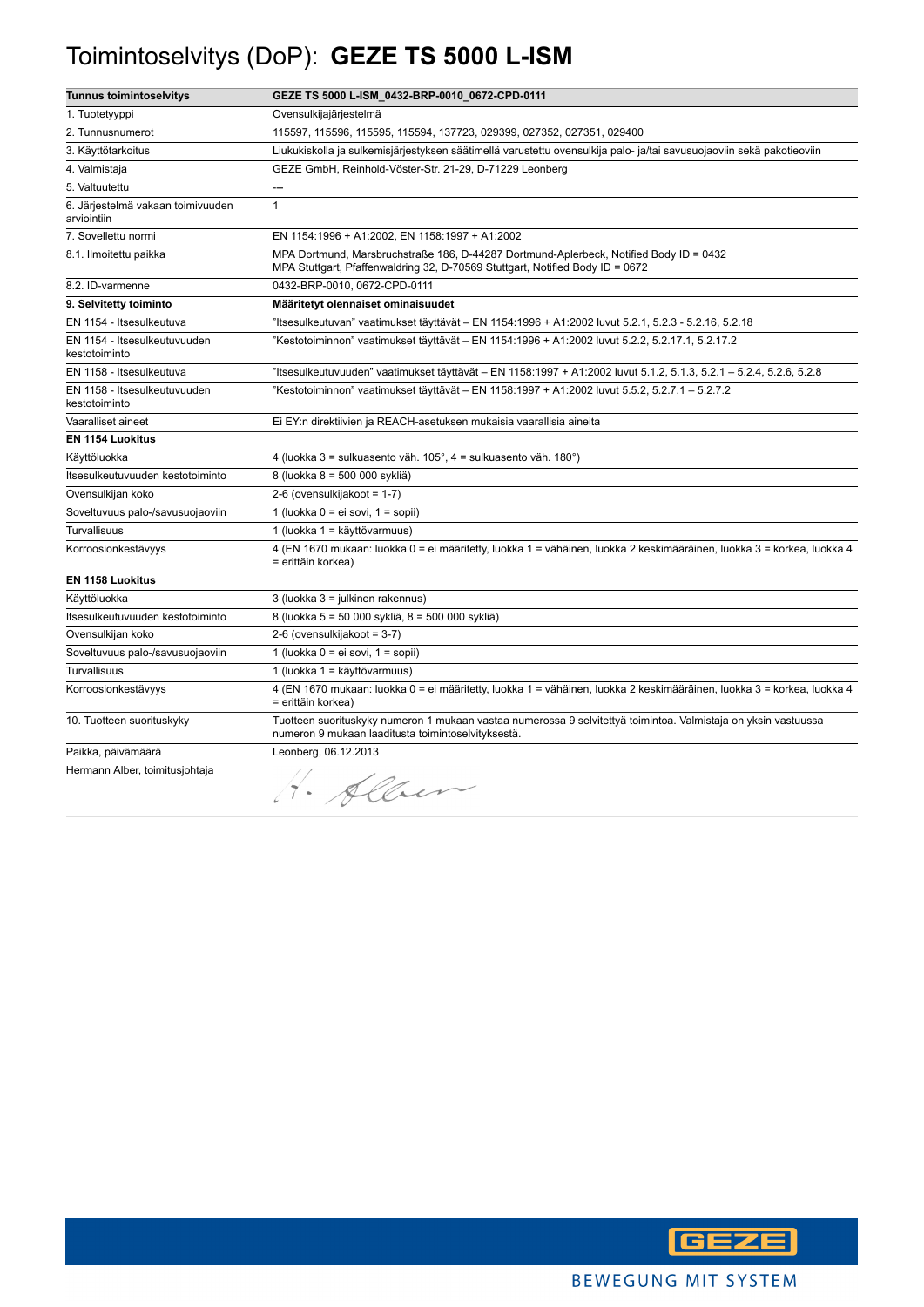### Δήλωση ισχύος (DoP): **GEZE TS 5000 L-ISM**

| Χαρακτηρισμός Δήλωση ισχύος                           | GEZE TS 5000 L-ISM_0432-BRP-0010_0672-CPD-0111                                                                                                                                                      |
|-------------------------------------------------------|-----------------------------------------------------------------------------------------------------------------------------------------------------------------------------------------------------|
| 1. Τύπος προϊόντος                                    | Σύστημα μηχανισμού επαναφοράς πόρτας                                                                                                                                                                |
| 2.Αριθμοί αναγνώρισης                                 | 115597, 115596, 115595, 115594, 137723, 029399, 027352, 027351, 029400                                                                                                                              |
| 3. Σκοπός χρήσης                                      | Μέσο επαναφοράς πόρτας με οδηγό ολίσθησης με επιλογέα διαδοχικού κλεισίματος προτεραιότητας πόρτας για χρήση σε<br>πόρτες καπνού ή/και πυρός ή σε πόρτες εξόδου κινδύνου                            |
| 4. Κατασκευαστής                                      | GEZE GmbH, Reinhold-Vöster-Str. 21-29, D-71229 Leonberg                                                                                                                                             |
| 5.Πληρεξούσιος                                        | $\qquad \qquad \cdots$                                                                                                                                                                              |
| 6. Σύστημα αξιολόγησης σταθερότητας<br>ισχύος         | $\mathbf{1}$                                                                                                                                                                                        |
| 7. Εναρμονισμένο πρότυπο                              | EN 1154:1996 + A1:2002. EN 1158:1997 + A1:2002                                                                                                                                                      |
| 8.1. Κοινοποιημένος φορέας                            | MPA Dortmund, Marsbruchstraße 186, D-44287 Dortmund-Aplerbeck, Notified Body ID = 0432<br>MPA Stuttgart, Pfaffenwaldring 32, D-70569 Stuttgart, Notified Body ID = 0672                             |
| 8.2. Πιστοποιητικό αναγνωριστικού<br>αριθμού          | 0432-BRP-0010, 0672-CPD-0111                                                                                                                                                                        |
| 9. Δηλωθείσα ισχύς                                    | Καταγεγραμμένα βασικά χαρακτηριστικά                                                                                                                                                                |
| ΕΝ 1154 - Αυτόματο κλείσιμο                           | Πληρούνται οι απαιτήσεις "αυτόματου κλεισίματος" - ΕΝ 1154:1996 + Α1:2002 Παράγραφοι 5.2.1, 5.2.3 - 5.2.16, 5.2.18                                                                                  |
| ΕΝ 1154 - Διαρκής λειτουργία αυτόματου<br>κλεισίματος | Πληρούνται οι απαιτήσεις "διαρκούς λειτουργίας" - ΕΝ 1154:1996 + Α1:2002 Παράγραφοι 5.2.2, 5.2.17.1, 5.2.17.2                                                                                       |
| ΕΝ 1158 - Αυτόματο κλείσιμο                           | Πληρούνται οι απαιτήσεις "αυτόματου κλεισίματος" - ΕΝ 1158:1997 + Α1:2002 Παράγραφοι 5.1.2, 5.1.3, 5.2.1 - 5.2.4,<br>5.2.6, 5.2.8                                                                   |
| ΕΝ 1158 - Διαρκής λειτουργία αυτόματου<br>κλεισίματος | Πληρούνται οι απαιτήσεις "διαρκούς λειτουργίας" - EN 1158:1997 + A1:2002 Παράγραφοι 5.2.5, 5.2.7.1 - 5.2.7.2                                                                                        |
| Επικίνδυνες ουσίες                                    | Δεν υπάρχουν επικίνδυνες ουσίες υπό την έννοια των οδηγιών ΕΚ και του κανονισμού REACH                                                                                                              |
| ΕΝ 1154 Κατάταξη                                      |                                                                                                                                                                                                     |
| Κατηγορία εφαρμογής                                   | 4 (Κατηγορία 3 = Κλείσιμο από ελάχ. 105, 4 = Κλείσιμο από 180)                                                                                                                                      |
| Διαρκής λειτουργία αυτόματου<br>κλεισίματος           | 8 (Κατηγορία 8 = 500.000 κύκλοι)                                                                                                                                                                    |
| Μέγεθος μηχανισμού επαναφοράς<br>πόρτας               | 2-6 (Μεγέθη μηχανισμού επαναφοράς πόρτας = 1-7)                                                                                                                                                     |
| Καταλληλότητα για χρήση σε πόρτα<br>καπνού/πυρός      | 1 (Κατηγορία 0 = ακατάλληλο, 1 = κατάλληλο)                                                                                                                                                         |
| Ασφάλεια                                              | 1 (Κατηγορία 1 = ασφάλεια χρήσης)                                                                                                                                                                   |
| Αντοχή σε διάβρωση                                    | 4 (κατά ΕΝ 1670:Κατηγορία 0 = μη καθορισμένη, Κατηγορία 1 = ελάχιστη, Κατηγορία 2 μέτρια, Κατηγορία 3 = υψηλή,<br>Κατηγορία 4 = πολύ υψηλή)                                                         |
| ΕΝ 1158 Κατάταξη                                      |                                                                                                                                                                                                     |
| Κατηγορία εφαρμογής                                   | 3 (Κατηγορία 3 = Δημόσια κτίρια)                                                                                                                                                                    |
| Διαρκής λειτουργία αυτόματου<br>κλεισίματος           | 8 (Κατηγορία 5 = 50.000 κύκλοι, 8 = 500.000 κύκλοι)                                                                                                                                                 |
| Μέγεθος μηχανισμού επαναφοράς<br>πόρτας               | 2-6 (Μεγέθη μηχανισμού επαναφοράς πόρτας = 3-7)                                                                                                                                                     |
| Καταλληλότητα για χρήση σε πόρτα<br>καπνού/πυρός      | 1 (Κατηγορία 0 = ακατάλληλο, 1 = κατάλληλο)                                                                                                                                                         |
| Ασφάλεια                                              | 1 (Κατηγορία 1 = ασφάλεια χρήσης)                                                                                                                                                                   |
| Αντοχή σε διάβρωση                                    | 4 (κατά ΕΝ 1670:Κατηγορία 0 = μη καθορισμένη, Κατηγορία 1 = ελάχιστη, Κατηγορία 2 μέτρια, Κατηγορία 3 = υψηλή,<br>Κατηγορία 4 = πολύ υψηλή)                                                         |
| 10. Ισχύς προϊόντος                                   | Η ισχύς του προϊόντος κατά τον αρ. 1 αντιστοιχεί στη δηλωθείσα ισχύ κατά τον αρ. 9.Υπεύθυνος για τη σύνταξη της<br>δήλωσης ισχύος κατά τον αρ. 9 είναι αποκλειστικά ο κατασκευαστής κατά τον αρ. 4. |
| Τόπος, Ημερομηνία                                     | Leonberg, 06.12.2013                                                                                                                                                                                |
| Hermann Alber, Διευθύνων σύμβουλος                    | Allen                                                                                                                                                                                               |

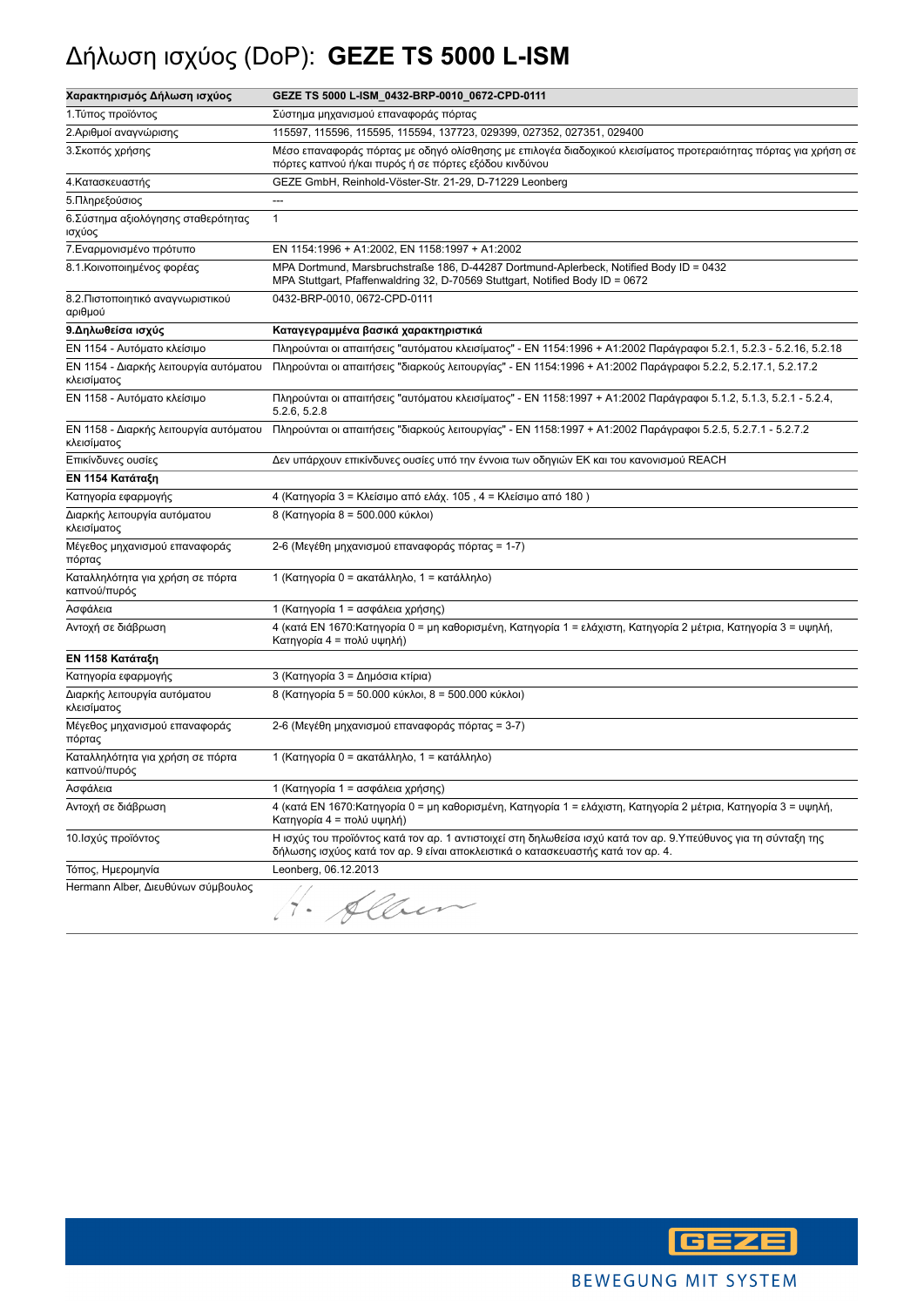### Dearbhú Feidhmíochta (DoP): **GEZE TS 5000 L-ISM**

| Aitheantóir Dearbhú Feidhmíochta                                     | GEZE TS 5000 L-ISM_0432-BRP-0010_0672-CPD-0111                                                                                                                                                                           |
|----------------------------------------------------------------------|--------------------------------------------------------------------------------------------------------------------------------------------------------------------------------------------------------------------------|
| 1. Cineál táirge                                                     | Córas dúntóir dorais                                                                                                                                                                                                     |
| 2. Uimhreacha aitheantais                                            | 115597, 115596, 115595, 115594, 137723, 029399, 027352, 027351, 029400                                                                                                                                                   |
| 3. Úsáid bheartaithe                                                 | Uirlis dúnta dorais le ráille treorach ag a bhfuil rialtóir ord glasála le haghaidh úsáide ag doirse cosanta dóiteáin agus/nó<br>cosanta deataigh nó ag doirse bealach éalaithe                                          |
| 4. Déantóir                                                          | GEZE GmbH, Reinhold-Vöster-Str. 21-29, D-71229 Leonberg                                                                                                                                                                  |
| 5. Duine údaraiteh                                                   | ---                                                                                                                                                                                                                      |
| 6. Córas chun seasmhacht feidhmíochta<br>a mheas                     | $\mathbf{1}$                                                                                                                                                                                                             |
| 7. Caighdeán comhchuibhithe                                          | EN 1154:1996 + A1:2002, EN 1158:1997 + A1:2002                                                                                                                                                                           |
| 8.1 Ait ar tugadh fógra dó                                           | MPA Dortmund, Marsbruchstraße 186, D-44287 Dortmund-Aplerbeck, Notified Body ID = 0432<br>MPA Stuttgart, Pfaffenwaldring 32, D-70569 Stuttgart, Notified Body ID = 0672                                                  |
| 8.2 Teastas aitheantais                                              | 0432-BRP-0010, 0672-CPD-0111                                                                                                                                                                                             |
| 9. Feidhmíocht dhearbhaithe                                          | Príomhthréithe aitheanta                                                                                                                                                                                                 |
| EN 1154 - Dúnann é féin                                              | Riachtanais maidir le "dúnann é féin" comhlíonta - EN 1154:1996 + A1:2002 Míreanna 5.2.1, 5.2.3 - 5.2.16, 5.2.18                                                                                                         |
| EN 1154 - Feidhm bhuan an fhéindhúnta                                | Riachtanais maidir le "feidhm bhuan" comhlíonta - EN 1154:1996 + A1:2002 Míreanna 5.2.2, 5.2.17.1, 5.2.17.2                                                                                                              |
| EN 1158 – Dúnann é féin                                              | Riachtanais maidir le "dúnann é féin" comhlíonta EN 1158:1997 + A1:2002 Míreanna 5.1.2, 5.1.3, 5.2.1 - 5.2.4, 5.2.6,<br>5.2.8                                                                                            |
|                                                                      | EN 1158 – Feidhm bhuan an fhéindhúnta Riachtanais maidir le "feidhm bhuan" comhlíonta - EN 1158:1997 + A1:2002 Míreanna 5.2.5, 5.2.7.1 - 5.2.7.2                                                                         |
| Substaintí guaiseacha                                                | Ní substaintí guaiseacha iad de réir Teoracha AE agus Rialacháin REACH                                                                                                                                                   |
| Aicmiú EN 1154                                                       |                                                                                                                                                                                                                          |
| Aicme úsáide                                                         | 4 (Aicme 3 = Dúnadh ó íos. $105^\circ$ , 4 = Dúnadh ó 180°)                                                                                                                                                              |
| Feidhm bhuan an fhéindhúnta                                          | 8 (Aicme 8 = 500.000 timthriall)                                                                                                                                                                                         |
| Toise an dúntóir dorais                                              | 2-6 (Toisí dúntóir dorais = 1-7)                                                                                                                                                                                         |
| Oiriúnach le haghaidh úsáide ar dhoirse<br>cosanta dóiteáin/deataigh | 1 (Aicme 0 = níl sé oiriúnach, 1 = tá sé oiriúnach)                                                                                                                                                                      |
| Sábháilteacht                                                        | 1 (Aicme 1 = Sábháilteacht úsáide)                                                                                                                                                                                       |
| Seasmhacht i gcoinne creimthe                                        | 4 (de réir EN 1670: Aicme 0 = gan a bheith sainithe, Aicme 1 = íseal, Aicme 2 réasúnta, Aicme 3 = ard, Aicme 4 = an-ard)                                                                                                 |
| Aicmiú EN 1158                                                       |                                                                                                                                                                                                                          |
| Aicme úsáide                                                         | 3 (Aicme 3 = Foirgnimh phoiblí)                                                                                                                                                                                          |
| Feidhm bhuan an fhéindhúnta                                          | 8 (Aicme 5 = 50.000 timthriall, 8 = 500.000 timthriall)                                                                                                                                                                  |
| Toise an dúntóir dorais                                              | 2-6 (Toisí dúntóir dorais = 3-7)                                                                                                                                                                                         |
| Oiriúnach le haghaidh úsáide ar dhoirse<br>cosanta dóiteáin/deataigh | 1 (Aicme 0 = níl sé oiriúnach, 1 = tá sé oiriúnach)                                                                                                                                                                      |
| Sábháilteacht                                                        | 1 (Aicme 1 = Sábháilteacht úsáide)                                                                                                                                                                                       |
| Seasmhacht i gcoinne creimthe                                        | 4 (de réir EN 1670: Aicme 0 = gan a bheith sainithe, Aicme 1 = íseal, Aicme 2 réasúnta, Aicme 3 = ard, Aicme 4 = an-ard)                                                                                                 |
| 10. Feidhmaíocht Táirge                                              | Tá feidhmíocht an táirge de réir uimh. 1 ag teacht leis an bhfeidhmíocht dhearbhaithe de réir uimh. 9. Is é an déantúsóir<br>amháin de réir uimh. 4 atá freagrach as an dearbhú feidhmíochta de réir uimh. 9 a dhéanamh. |
| Áit, Dáta                                                            | Leonberg, 06.12.2013                                                                                                                                                                                                     |
| Hermann Alber, Stiúrthóir Bainistíochta                              | 4. Alben                                                                                                                                                                                                                 |

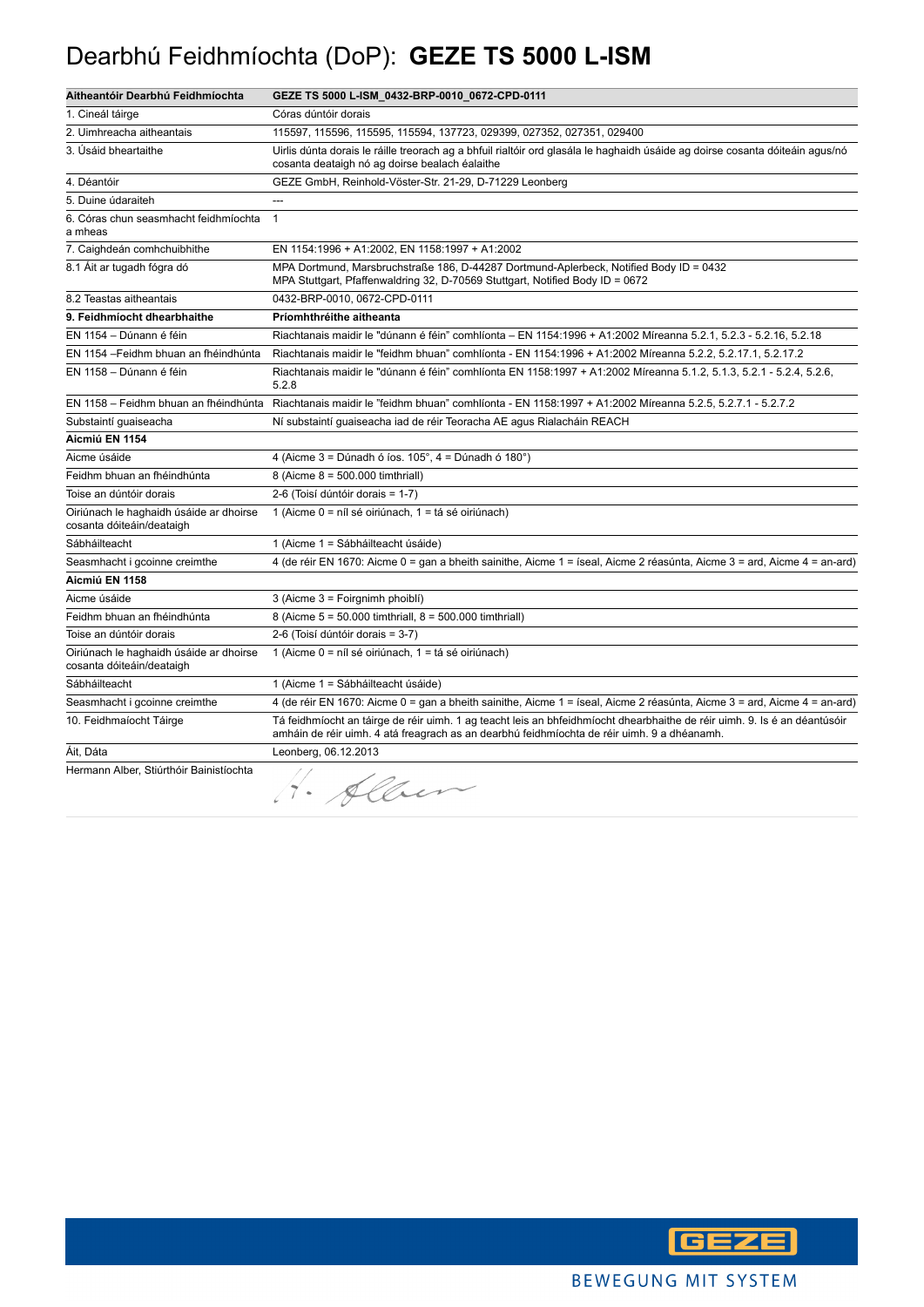### Ekspluatācijas īpašību deklarācijas (DoP): **GEZE TS 5000 L-ISM**

| Ekspluatācijas īpašību deklarācijas<br>apzīmējums          | GEZE TS 5000 L-ISM_0432-BRP-0010_0672-CPD-0111                                                                                                                          |
|------------------------------------------------------------|-------------------------------------------------------------------------------------------------------------------------------------------------------------------------|
| 1. Produkta veids                                          | Durvju aizvērēja sistēma                                                                                                                                                |
| 2. Identifikācijas numuri                                  | 115597, 115596, 115595, 115594, 137723, 029399, 027352, 027351, 029400                                                                                                  |
| 3. Paredzētais izmantojums                                 | Durvju aizvēršanas mehānisms ar vadotni un durvju vadības mehānismu; paredzēts uguns un/vai dūmu drošajām durvīm<br>vai evakuācijas durvīm                              |
| 4. Ražotājs                                                | GEZE GmbH, Reinhold-Vöster-Str. 21-29, D-71229 Leonberg                                                                                                                 |
| 5. Pilnvarotais pārstāvis                                  | ---                                                                                                                                                                     |
| 6. Ekspluatācijas īpašību noturības<br>novērtējuma sistēma | $\mathbf{1}$                                                                                                                                                            |
| 7. Saskaņotais standarts                                   | EN 1154:1996 + A1:2002, EN 1158:1997 + A1:2002                                                                                                                          |
| 8.1. Paziņotā iestāde                                      | MPA Dortmund, Marsbruchstraße 186, D-44287 Dortmund-Aplerbeck, Notified Body ID = 0432<br>MPA Stuttgart, Pfaffenwaldring 32, D-70569 Stuttgart, Notified Body ID = 0672 |
| 8.2. ID sertifikāts                                        | 0432-BRP-0010, 0672-CPD-0111                                                                                                                                            |
| 9. Deklarētās ekspluatācijas īpašības                      | Noteiktie būtiskie raksturlielumi                                                                                                                                       |
| EN 1154 - pašaizverošs                                     | Izpildīta prasība "pašaizverošs" — EN 1154:1996 un A1:2002, sadaļas 5.2.1, 5.2.3-5.2.16, 5.2.18                                                                         |
| EN 1154 - ilgstoša pašaizvēršanās                          | Izpildīta prasība "ilgstoša darbība" — EN 1154:1996 un A1:2002, sadaļas 5.2.2, 5.2.17.1, 5.2.17.2                                                                       |
| EN 1158 - pašaizverošs                                     | Izpildīta prasība "pašaizverošs" — EN 1158:1997 un A1:2002, sadaļas 5.1.2, 5.1.3, 5.2.1-5.2.4, 5.2.6, 5.2.8                                                             |
| EN 1158 - ilgstoša pašaizvēršanās                          | Izpildīta prasība "ilgstoša darbība" — EN 1158:1997 un A1:2002, sadaļas 5.2.5, 5.2.7.1-5.2.7.2                                                                          |
| Bīstamas vielas                                            | Nav bīstamu vielu saskaņā ar EK direktīvām un REACH regulu                                                                                                              |
| EN 1154 klasifikācija                                      |                                                                                                                                                                         |
| Lietošanas klase                                           | 4 (3. klase — aizvēršana no min. 105°, 4. klase — aizvēršana no 180°)                                                                                                   |
| Ilgstoša pašaizvēršanās                                    | 8 (8. klase - 500 000 ciklu)                                                                                                                                            |
| Durvju aizvērēja izmērs                                    | 2-6 (durvju aizvērēju izmēri - 1-7)                                                                                                                                     |
| Piemērotība uguns/dūmu drošajām<br>durvīm                  | 1 (0. klase - nav piemērots, 1. klase - ir piemērots)                                                                                                                   |
| Drošība                                                    | 1 (1. klase - lietošanas drošība)                                                                                                                                       |
| Izturība pret koroziju                                     | 4 (saskaņā ar standartu EN 1670: 0. klase — nav noteikta, 1. klase — zema, 2. klase — vidēja, 3. klase —augsta, 4. —<br>loti augsta)                                    |
| EN 1158 klasifikācija                                      |                                                                                                                                                                         |
| Lietošanas klase                                           | 3 (3. - sabiedriska ēka)                                                                                                                                                |
| Ilgstoša pašaizvēršanās                                    | 8 (5. klase - 50 000 ciklu, 8. klase -<br>- 500 000 ciklu)                                                                                                              |
| Durvju aizvērēja izmērs                                    | 2-6 (durvju aizvērēju izmēri - 3-7)                                                                                                                                     |
| Piemērotība uguns/dūmu drošajām<br>durvīm                  | 1 (0. klase - nav piemērots, 1. klase - ir piemērots)                                                                                                                   |
| Drošība                                                    | 1 (1. klase - lietošanas drošība)                                                                                                                                       |
| Izturība pret koroziju                                     | 4 (saskaņā ar standartu EN 1670: 0. klase — nav noteikta, 1. klase — zema, 2. klase — vidēja, 3. klase —augsta, 4. —<br>(oti augsta)                                    |
| 10. Produkta ekspluatācijas īpašības                       | 1. punktā minētajam produktam piemīt 9. punktā minētās īpašības. Par 9. punktā minēto īpašību deklarācijas izstrādi ir<br>atbildīgs tikai 4. punktā minētais ražotājs.  |
| Vieta, datums                                              | Leonberg, 06.12.2013                                                                                                                                                    |
| Hermanis Albers (Hermann Alber),<br>vadītājs               | H. Alben                                                                                                                                                                |

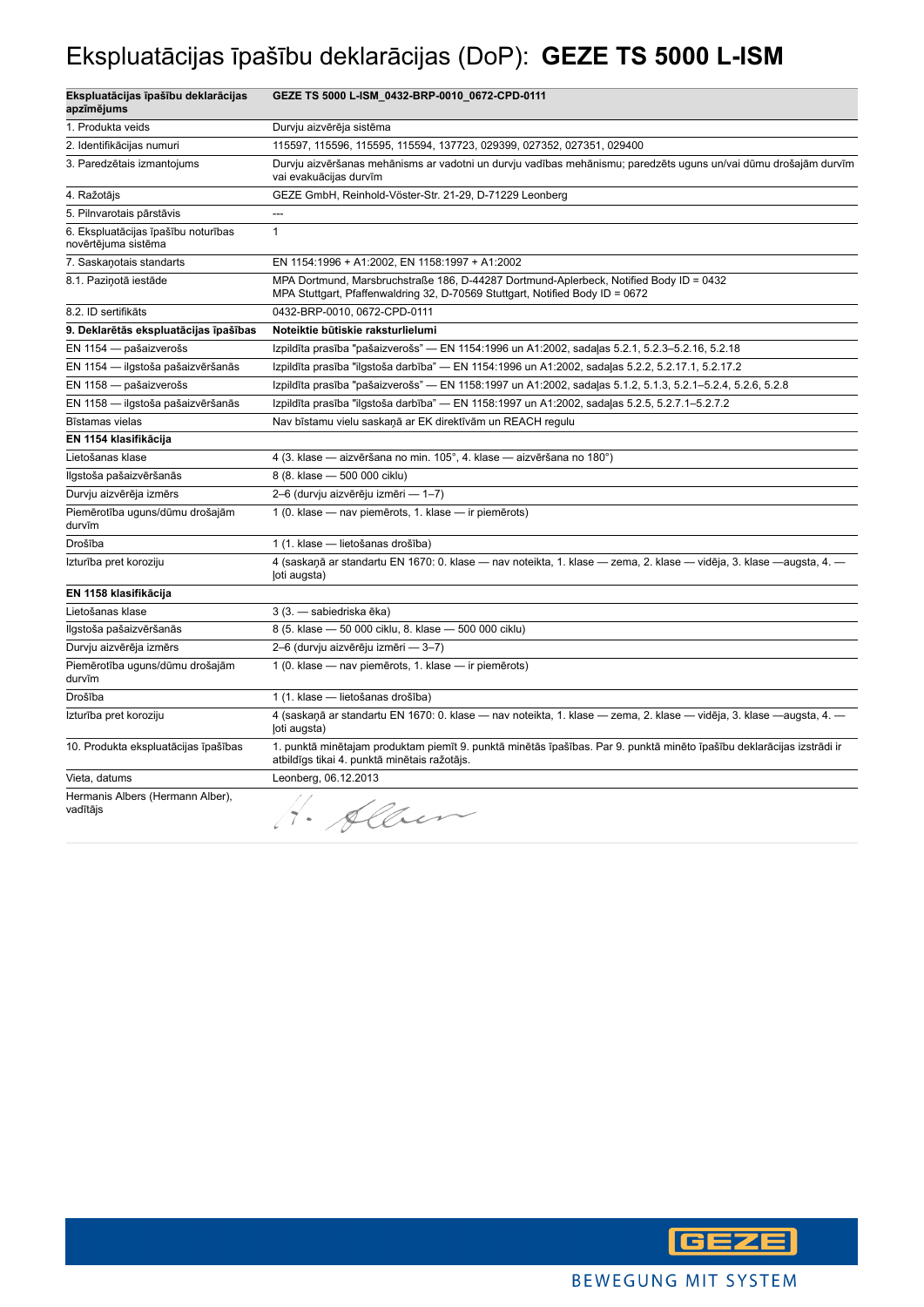### Deklaracja właściwości użytkowych (DoP): **GEZE TS 5000 L-ISM**

| Oznaczenie Deklaracja właściwości<br>użytkowych                          | GEZE TS 5000 L-ISM_0432-BRP-0010_0672-CPD-0111                                                                                                                                                                                                                 |
|--------------------------------------------------------------------------|----------------------------------------------------------------------------------------------------------------------------------------------------------------------------------------------------------------------------------------------------------------|
| 1. Typ wyrobu                                                            | Samozamykacz drzwiowy                                                                                                                                                                                                                                          |
| 2. Numery identyfikacyjne                                                | 115597, 115596, 115595, 115594, 137723, 029399, 027352, 027351, 029400                                                                                                                                                                                         |
| 3. Przewidywane zastosowanie                                             | Zamykacz drzwiowy z szyną ślizgową i regulatorem kolejności zamykania do stosowania w drzwiach przeciwpożarowych<br>i/lub dymoszczelnych bądź drzwiach ewakuacyjnych                                                                                           |
| 4. Producent                                                             | GEZE GmbH, Reinhold-Vöster-Str. 21-29, D-71229 Leonberg                                                                                                                                                                                                        |
| 5. Upoważniony przedstawiciel                                            | ---                                                                                                                                                                                                                                                            |
| 6. System oceny stałości właściwości<br>użytkowych                       | $\mathbf{1}$                                                                                                                                                                                                                                                   |
| 7. Norma zharmonizowana                                                  | EN 1154:1996 + A1:2002, EN 1158:1997 + A1:2002                                                                                                                                                                                                                 |
| 8.1. Jednostka notyfikowana                                              | MPA Dortmund, Marsbruchstraße 186, D-44287 Dortmund-Aplerbeck, Notified Body ID = 0432<br>MPA Stuttgart, Pfaffenwaldring 32, D-70569 Stuttgart, Notified Body ID = 0672                                                                                        |
| 8.2. Numer identyfikacyjny certyfikatu                                   | 0432-BRP-0010, 0672-CPD-0111                                                                                                                                                                                                                                   |
| 9. Deklarowane właściwości użytkowe                                      | Stwierdzone zasadnicze charakterystyki                                                                                                                                                                                                                         |
| EN 1154 - samoczynnie zamykające                                         | Spełnione wymagania "samoczynnego zamykania" - EN 1154:1996 + A1:2002 rozdziały 5.2.1, 5.2.3 - 5.2.16, 5.2.18                                                                                                                                                  |
| EN 1154 - trwałość funkcji<br>samoczynnego zamykania                     | Spełnione wymagania "trwałości funkcji" - EN 1154:1996 + A1:2002 rozdziały 5.2.2, 5.2.17.1, 5.2.17.2                                                                                                                                                           |
| EN 1158 - samoczynnie zamykające                                         | Spełnione wymagania "samoczynnie zamykające" - EN 1158:1997 + A1:2002 rozdziały 5.1.2, 5.1.3, 5.2.1 - 5.2.4, 5.2.6,<br>5.2.8                                                                                                                                   |
| EN 1158 - trwałość funkcji<br>samoczynnego zamykania                     | Spełnione wymagania "trwałość funkcji" - EN 1158:1997 + A1:2002 rozdziały 5.2.5, 5.2.7.1 - 5.2.7.2                                                                                                                                                             |
| Substancje niebezpieczne                                                 | Brak substancji niebezpiecznych w rozumieniu dyrektyw WE i rozporządzenia REACH                                                                                                                                                                                |
| Klasyfikacja wg EN 1154                                                  |                                                                                                                                                                                                                                                                |
| Klasa użytkowania                                                        | 4 (klasa 3 = zamykanie od kąta rozwarcia min. 105°, 4 = zamykanie od kąta rozwarcia 180°)                                                                                                                                                                      |
| Trwałość funkcji samoczynnego<br>zamykania                               | 8 (klasa 8 = 500 000 cykli)                                                                                                                                                                                                                                    |
| Wielkość zamykacza                                                       | 2-6 (wielkość zamykacza = 1-7)                                                                                                                                                                                                                                 |
| Przydatność do stosowania w drzwiach<br>przeciwpożarowych/dymoszczelnych | 1 (klasa $0 =$ nieodpowiednie, $1 =$ odpowiednie)                                                                                                                                                                                                              |
| Bezpieczeństwo                                                           | 1 (klasa 1 = bezpieczeństwo użytkowe)                                                                                                                                                                                                                          |
| Odporność na korozję                                                     | 4 (według EN 1670: klasa 0 = odporność nieokreślona, klasa 1 = niska, klasa 2 = średnia, klasa 3 = wysoka, klasa 4 =<br>bardzo wysoka)                                                                                                                         |
| Klasyfikacja wg EN 1158                                                  |                                                                                                                                                                                                                                                                |
| Klasa użytkowania                                                        | 3 (klasa 3 = budynek publiczny)                                                                                                                                                                                                                                |
| Trwałość funkcji samoczynnego<br>zamykania                               | 8 (klasa 5 = 50 000 cykli, 8 = 500 000 cykli)                                                                                                                                                                                                                  |
| Wielkość zamykacza                                                       | 2-6 (wielkość zamykacza = 3-7)                                                                                                                                                                                                                                 |
| Przydatność do stosowania w drzwiach<br>przeciwpożarowych/dymoszczelnych | 1 (klasa 0 = nieodpowiednie, 1 = odpowiednie)                                                                                                                                                                                                                  |
| Bezpieczeństwo                                                           | 1 (klasa 1 = bezpieczeństwo użytkowe)                                                                                                                                                                                                                          |
| Odporność na korozję                                                     | 4 (według EN 1670: klasa 0 = odporność nieokreślona, klasa 1 = niska, klasa 2 = średnia, klasa 3 = wysoka, klasa 4 =<br>bardzo wysoka)                                                                                                                         |
| 10. Właściwości użytkowe produktu                                        | Właściwości użytkowe produktu wymienionego w poz. 1 są zgodne z właściwościami użytkowymi zadeklarowanymi<br>w poz. 9. Wyłączną odpowiedzialność za wystawienie deklaracji właściwości użytkowych stosownie do poz. 9 ponosi<br>producent wymieniony w poz. 4. |
| Miejscowość, data                                                        | Leonberg, 06.12.2013                                                                                                                                                                                                                                           |
| Hermann Alber, Prezes                                                    | Nev                                                                                                                                                                                                                                                            |

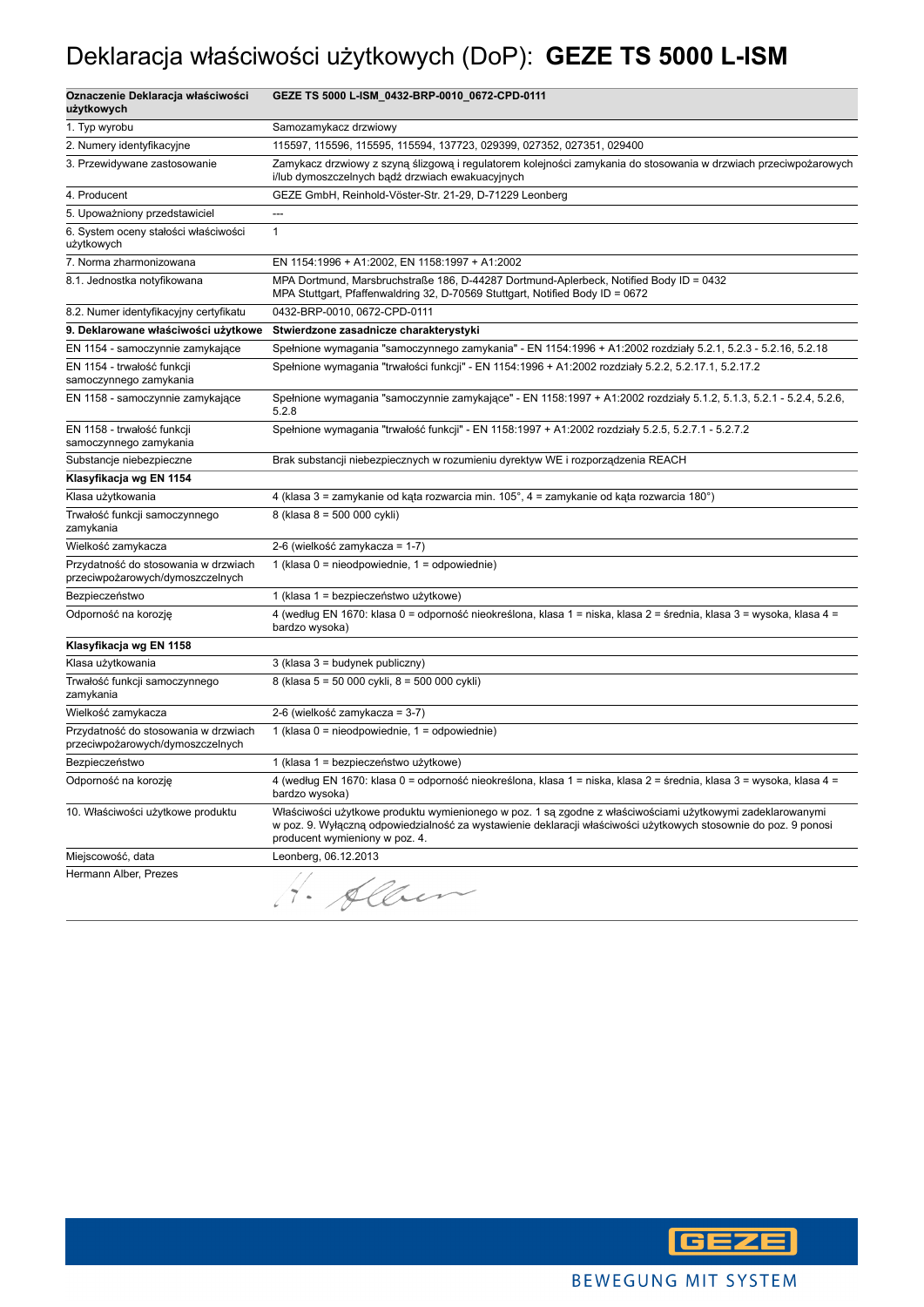### Prohlášení o vlastnostech (DoP): **GEZE TS 5000 L-ISM**

| Charakteristika - prohlášení o<br>vlastnostech                  | GEZE TS 5000 L-ISM_0432-BRP-0010_0672-CPD-0111                                                                                                                                     |
|-----------------------------------------------------------------|------------------------------------------------------------------------------------------------------------------------------------------------------------------------------------|
| 1. Typ výrobku                                                  | Systém zavírání dveří                                                                                                                                                              |
| 2. Identifikační číslo                                          | 115597, 115596, 115595, 115594, 137723, 029399, 027352, 027351, 029400                                                                                                             |
| 3. Účel použití                                                 | Prostředek k zavírání dveří s vodicí lištou s regulátorem zavírání dveří k použití na protipožárních a protikouřových<br>dveřích nebo na únikových dveřích                         |
| 4. Výrobce                                                      | GEZE GmbH, Reinhold-Vöster-Str. 21-29, D-71229 Leonberg                                                                                                                            |
| 5. Zplnomocněnec                                                | $\overline{a}$                                                                                                                                                                     |
| 6. Systémy posuzování a ověřování<br>stálosti vlastností        | $\mathbf{1}$                                                                                                                                                                       |
| 7. Harmonizovaná norma                                          | EN 1154:1996 + A1:2002, EN 1158:1997 + A1:2002                                                                                                                                     |
| 8.1. Oznámený subjekt                                           | MPA Dortmund, Marsbruchstraße 186, D-44287 Dortmund-Aplerbeck, Notified Body ID = 0432<br>MPA Stuttgart, Pfaffenwaldring 32, D-70569 Stuttgart, Notified Body ID = 0672            |
| 8.2. ID certifikátu                                             | 0432-BRP-0010, 0672-CPD-0111                                                                                                                                                       |
| 9. Vlastnosti uvedené v prohlášení                              | Zjištěné podstatné charakteristiky                                                                                                                                                 |
| EN 1154 - samozavírací                                          | Požadavky "samozavírací" splněny - EN 1154:1996 + A1:2002 části 5.2.1, 5.2.3 - 5.2.16, 5.2.18                                                                                      |
| EN 1154 - trvalá funkce samozavírání                            | Požadavky "trvalá funkce" splněny - EN 1154:1996 + A1:2002 části 5.2.2, 5.2.17.1, 5.2.17.2                                                                                         |
| EN 1158 - samozavírací                                          | Požadavky "samozavírací" splněny - EN 1158:1997 + A1:2002 části 5.1.2, 5.1.3, 5.2.1 - 5.2.4, 5.2.6, 5.2.8                                                                          |
| EN 1158 - trvalá funkce samozavírání                            | Požadavky "trvalá funkce" splněny - EN 1158:1997 + A1:2002 části 5.2.5, 5.2.7.1 - 5.2.7.2                                                                                          |
| Nebezpečné látky                                                | Žádné nebezpečné látky ve smyslu směrnic ES a nařízení REACH                                                                                                                       |
| EN 1154 - klasifikace                                           |                                                                                                                                                                                    |
| Třída použití                                                   | 4 (třída 3 = zavírání z polohy min. 105°, 4 = zavírání z polohy 180°)                                                                                                              |
| Trvalá samozavírací funkce                                      | 8 (třída 8 = 500 000 cyklů)                                                                                                                                                        |
| Velikost zavírače dveří                                         | 2-6 (velikosti zavíračů = 1-7)                                                                                                                                                     |
| Vhodnost k použití na protipožárních/<br>protikouřových dveřích | 1 (třída 0 = nevhodné, 1 = vhodné)                                                                                                                                                 |
| Bezpečnost                                                      | 1 (třída 1 = bezpečné použití)                                                                                                                                                     |
| Odolnost proti korozi                                           | 4 (podle EN 1670: třída 0 = nedefinováno, třída 1 = nízká, třída 2 = střední, třída 3 = vysoká, třída 4 = velmi vysoká)                                                            |
| EN 1158 - klasifikace                                           |                                                                                                                                                                                    |
| Třída použití                                                   | 3 (třída 3 = veřejné budovy)                                                                                                                                                       |
| Trvalá samozavírací funkce                                      | 8 (třída 5 = 50 000 cyklů, 8 = 500 000 cyklů)                                                                                                                                      |
| Velikost zavírače dveří                                         | 2-6 (velikosti zavíračů = 3-7)                                                                                                                                                     |
| Vhodnost k použití na protipožárních/<br>protikouřových dveřích | 1 (třída 0 = nevhodné, 1 = vhodné)                                                                                                                                                 |
| Bezpečnost                                                      | 1 (třída 1 = bezpečné použití)                                                                                                                                                     |
| Odolnost proti korozi                                           | 4 (podle EN 1670: třída 0 = nedefinováno, třída 1 = nízká, třída 2 = střední, třída 3 = vysoká, třída 4 = velmi vysoká)                                                            |
| 10. Vlastnost výrobku                                           | Vlastnost výrobku uvedená v bodě 1 a 2 je ve shodě s vlastností uvedenou v bodě 9. Toto prohlášení o vlastnostech se<br>vydává na výhradní odpovědnost výrobce uvedeného v bodě 4. |
| Místo, datum                                                    | Leonberg, 06.12.2013                                                                                                                                                               |
| Hermann Alber, ředitel                                          | H. Alber                                                                                                                                                                           |

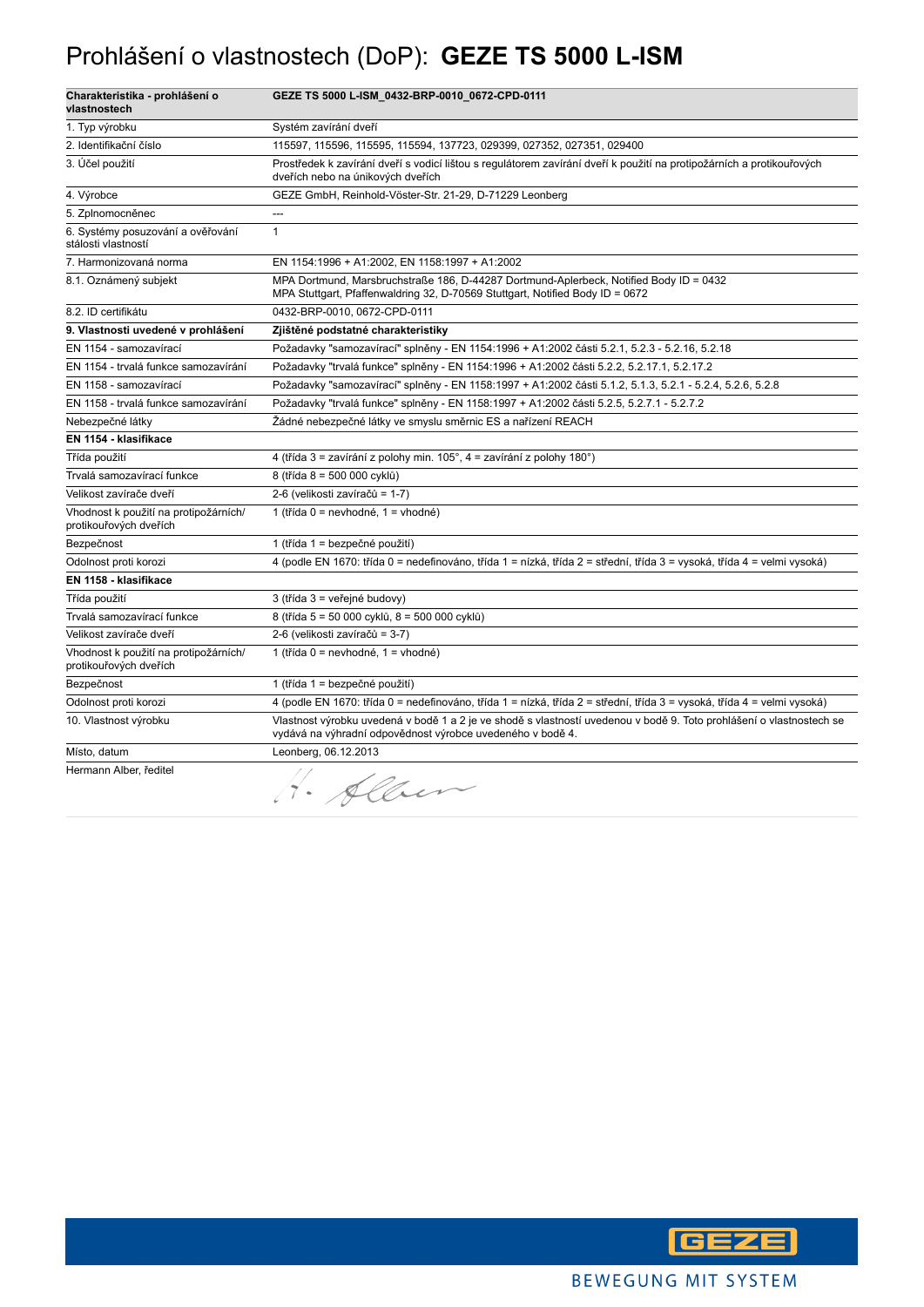# Izjava o svojstvima (DoP): **GEZE TS 5000 L-ISM**

| Oznaka Izjava o svojstvima                                       | GEZE TS 5000 L-ISM_0432-BRP-0010_0672-CPD-0111                                                                                                                             |
|------------------------------------------------------------------|----------------------------------------------------------------------------------------------------------------------------------------------------------------------------|
| 1. Vrsta proizvoda                                               | Sustav zatvarača vrata                                                                                                                                                     |
| 2. Identifikacijski broj                                         | 115597, 115596, 115595, 115594, 137723, 029399, 027352, 027351, 029400                                                                                                     |
| 3. Namjena                                                       | Naprava za zatvaranje vrata s kliznom vodilicom i regulatorom redoslijeda zatvaranja za uporabu na protupožarnim i/ili<br>protudimnim vratima ili na evakuacijskim vratima |
| 4. Proizvođač                                                    | GEZE GmbH, Reinhold-Vöster-Str. 21-29, D-71229 Leonberg                                                                                                                    |
| 5. Ovlaštena osoba                                               | ---                                                                                                                                                                        |
| 6. Sustav za ocjenu postojanosti svojstva                        | $\mathbf{1}$                                                                                                                                                               |
| 7. Usklađena norma                                               | EN 1154:1996 + A1:2002, EN 1158:1997 + A1:2002                                                                                                                             |
| 8.1. Prijavljeno tijelo                                          | MPA Dortmund, Marsbruchstraße 186, D-44287 Dortmund-Aplerbeck, Notified Body ID = 0432<br>MPA Stuttgart, Pfaffenwaldring 32, D-70569 Stuttgart, Notified Body ID = 0672    |
| 8.2. ID certifikata                                              | 0432-BRP-0010, 0672-CPD-0111                                                                                                                                               |
| 9. Prijavljeno svojstvo                                          | Utvrđena važna svojstva                                                                                                                                                    |
| EN 1154 - samozatvarajući                                        | Zahtjevi "samozatvarajući" su ispunjeni - EN 1154:1996 + A1:2002 odlomci 5.2.1, 5.2.3 - 5.2.16, 5.2.18                                                                     |
| EN 1154 - Trajna funkcija<br>samozatvaranja                      | Zahtjevi "trajna funkcija" su ispunjeni - EN 1154:1996 + A1:2002 odlomci 5.2.2, 5.2.17.1, 5.2.17.2                                                                         |
| EN 1158 - samozatvarajući                                        | Zahtjevi "samozatvarajući" su ispunjeni - EN 1158:1997 + A1:2002 odlomci 5.1.2, 5.1.3, 5.2.1 - 5.2.4, 5.2.6, 5.2.8                                                         |
| EN 1158 - Trajna funkcija<br>samozatvaranja                      | Zahtjevi "trajna funkcija" su ispunjeni - EN 1158:1997 + A1:2002 odlomci 5.2.5, 5.2.7.1 - 5.2.7.2                                                                          |
| Opasne tvari                                                     | Nema opasnih tvari u smislu direktiva Europske unije i Uredbe REACH                                                                                                        |
| Klasifikacija EN 1154                                            |                                                                                                                                                                            |
| Klasa primjene                                                   | 4 (klasa 3 = zatvaranje iz min. $105^\circ$ , 4 = zatvaranje iz $180^\circ$ )                                                                                              |
| Trajna funkcija samozatvaranja                                   | 8 (klasa 8 = 500.000 ciklusa)                                                                                                                                              |
| Veličina zatvarača vrata                                         | 2-6 (veličine zatvarača vrata = 1-7)                                                                                                                                       |
| Prikladnost za uporabu na<br>protupožarnim / protudimnim vratima | 1 (klasa 0 = nije prikladno, 1 = prikladno)                                                                                                                                |
| Sigurnost                                                        | 1 (klasa $1 =$ sigurnost uporabe)                                                                                                                                          |
| Otpornost na koroziju                                            | 4 (prema EN 1670: klasa 0 = nije definirana, klasa 1 = mala, klasa 2 srednja, klasa 3 = visoka, klasa 4 = vrlo visoka)                                                     |
| Klasifikacija EN 1158                                            |                                                                                                                                                                            |
| Klasa primjene                                                   | 3 (klasa 3 = javne zgrade)                                                                                                                                                 |
| Trajna funkcija samozatvaranja                                   | 8 (klasa 5 = 50.000 ciklusa, 8 = 500.000 ciklusa)                                                                                                                          |
| Veličina zatvarača vrata                                         | 2-6 (veličine zatvarača vrata = 3-7)                                                                                                                                       |
| Prikladnost za uporabu na<br>protupožarnim / protudimnim vratima | 1 (klasa 0 = nije prikladno, 1 = prikladno)                                                                                                                                |
| Sigurnost                                                        | 1 (klasa $1 =$ sigurnost uporabe)                                                                                                                                          |
| Otpornost na koroziju                                            | 4 (prema EN 1670: klasa 0 = nije definirana, klasa 1 = mala, klasa 2 srednja, klasa 3 = visoka, klasa 4 = vrlo visoka)                                                     |
| 10. Svojstvo proizvoda                                           | Svojstvo proizvoda prema br. 1 odgovara prijavljenom svojstvu prema br. 9 Za izradu izjave o svojstvima prema br. 9<br>odgovoran je samo proizvođač prema br. 4            |
| Mjesto, datum                                                    | Leonberg, 06.12.2013                                                                                                                                                       |
| Hermann Alber, direktor                                          | Alber                                                                                                                                                                      |